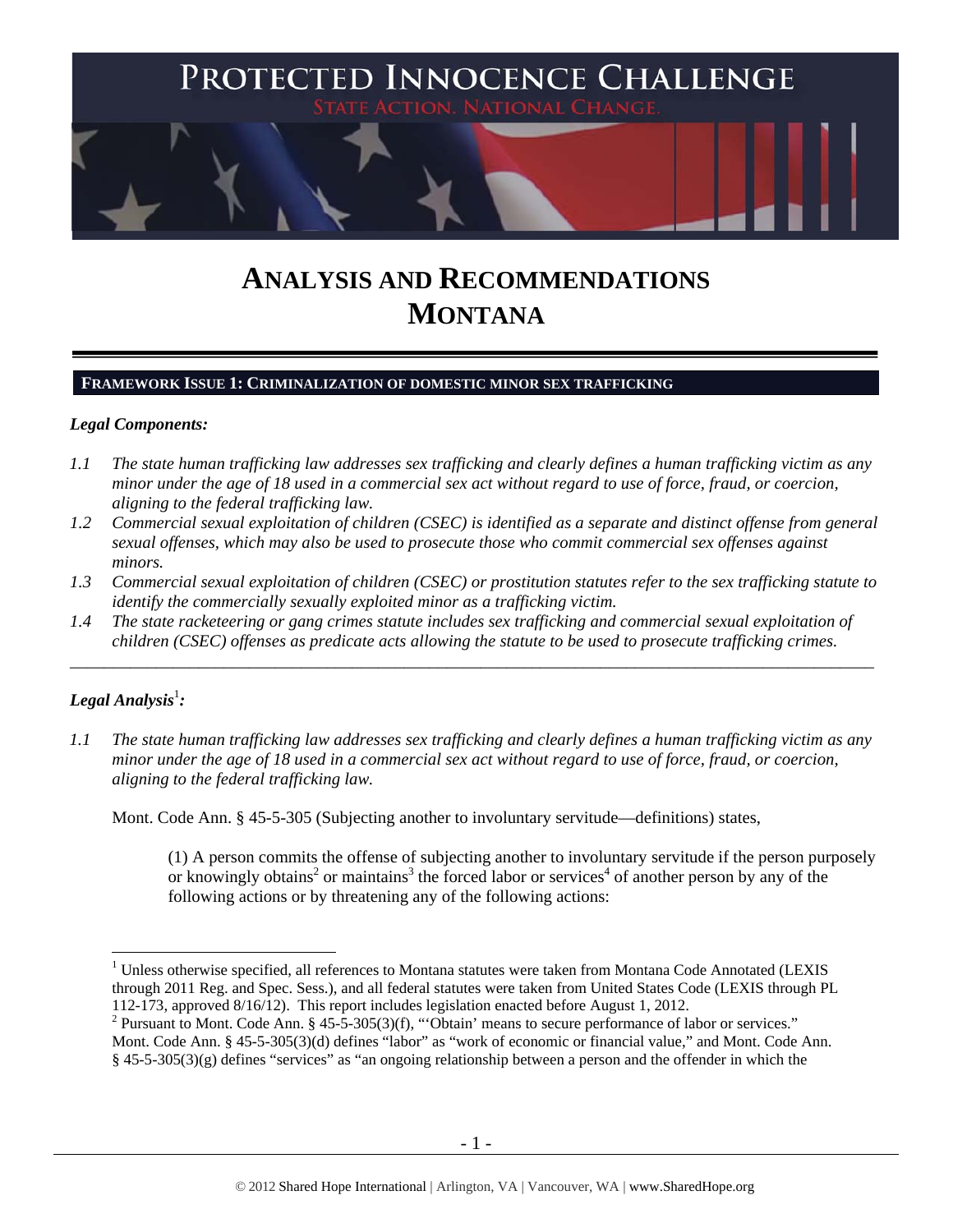(a) causing physical harm to any person;

(b) damaging or destroying the property of any person;

(c) physically restraining another person;

(d) abusing the law or legal process;

(e) knowingly destroying, concealing, removing, confiscating, or possessing any actual or purported passport or other immigration document or any other actual or purported government identification document of another person;

(f) blackmail; or

 $(g)$  causing financial harm<sup>5</sup> to any person or using financial control over any person.

(2) (a) Except as provided in subsection (2)(b), a person convicted of the offense of subjecting another to involuntary servitude shall be imprisoned in the state prison for a term of not more than 10 years, fined an amount not to exceed \$50,000, or both.

(b) A person convicted of the offense of subjecting another to involuntary servitude, if the violation involves aggravated kidnapping, sexual intercourse without consent, or deliberate homicide, shall be punished by life imprisonment or by imprisonment in the state prison for a term of not more than 100 years and may be fined not more than \$50,000.

. . . .

Mont. Code Ann. § 45-5-306 (Trafficking of persons for involuntary servitude) provides,

(1) A person commits the offense of trafficking of persons for involuntary servitude if the person purposely or knowingly:

 $(a)$  recruits, entices, harbors, transports, provides, or obtains<sup>6</sup> by any means another person, intending or knowing that the person will be subjected to involuntary servitude as described in 45- 5-305 ; or

(b) benefits financially by receiving anything of value from participation in a venture that has engaged in the offense of subjecting another to involuntary servitude as described in 45-5-305.

(2) (a) Except as provided in subsection (2)(b), a person convicted of the offense of trafficking of persons for involuntary servitude shall be imprisoned in the state prison for a term of not more than 15 years, fined an amount not to exceed \$100,000, or both.

. . . .

 $\overline{a}$ 

Mont. Code Ann. § 45-5-306(2)(b) provides a penalty enhancement that could apply to trafficking offenses involving prostituted minors under the age of 16, as well as kidnapped victims. It states, "A person convicted of the offense of trafficking of persons for involuntary servitude, if the violation involves aggravated kidnapping,<sup>7</sup> sexual intercourse without consent, $8$  or deliberate homicide, shall be punished by life imprisonment or by

person performs activities under the supervision of or for the benefit of the offender, including commercial sexual activity and sexually explicit performances."

 $3$  Mont. Code Ann. § 45-5-305(3)(e) defines "maintain" as "to secure continued performance of labor or services,

regardless of any initial agreement on the part of the victim to perform that type of service."<br><sup>4</sup> Mont. Code Ann. § 45-5-305(3)(c) defines "forced labor or services" as "labor or services that are performed or provided by another person and are obtained or maintained through violation of subsection (1)." *See supra* note 2 for definitions of "labor" and "services."

<sup>&</sup>lt;sup>5</sup> Mont. Code Ann. § 45-5-305(3)(b) states, "'Financial harm' includes employment contracts that violate  $28-2-903$ , taking, receiving, reserving, or charging a rate of interest greater than is allowed by 31-1-107, and defrauding creditors as defined in 45-6-315."<br><sup>6</sup> See supra note 2 for definition of "obtain."

<sup>&</sup>lt;sup>7</sup> See infra Section 1.2 for substantive discussion of the crime of aggravated kidnapping under Mont. Code Ann. § 45-5-303.

<sup>&</sup>lt;sup>8</sup> See infra Section 1.2 for substantive discussion of the crime of sexual intercourse without consent under Mont. Code Ann. § 45-5-503.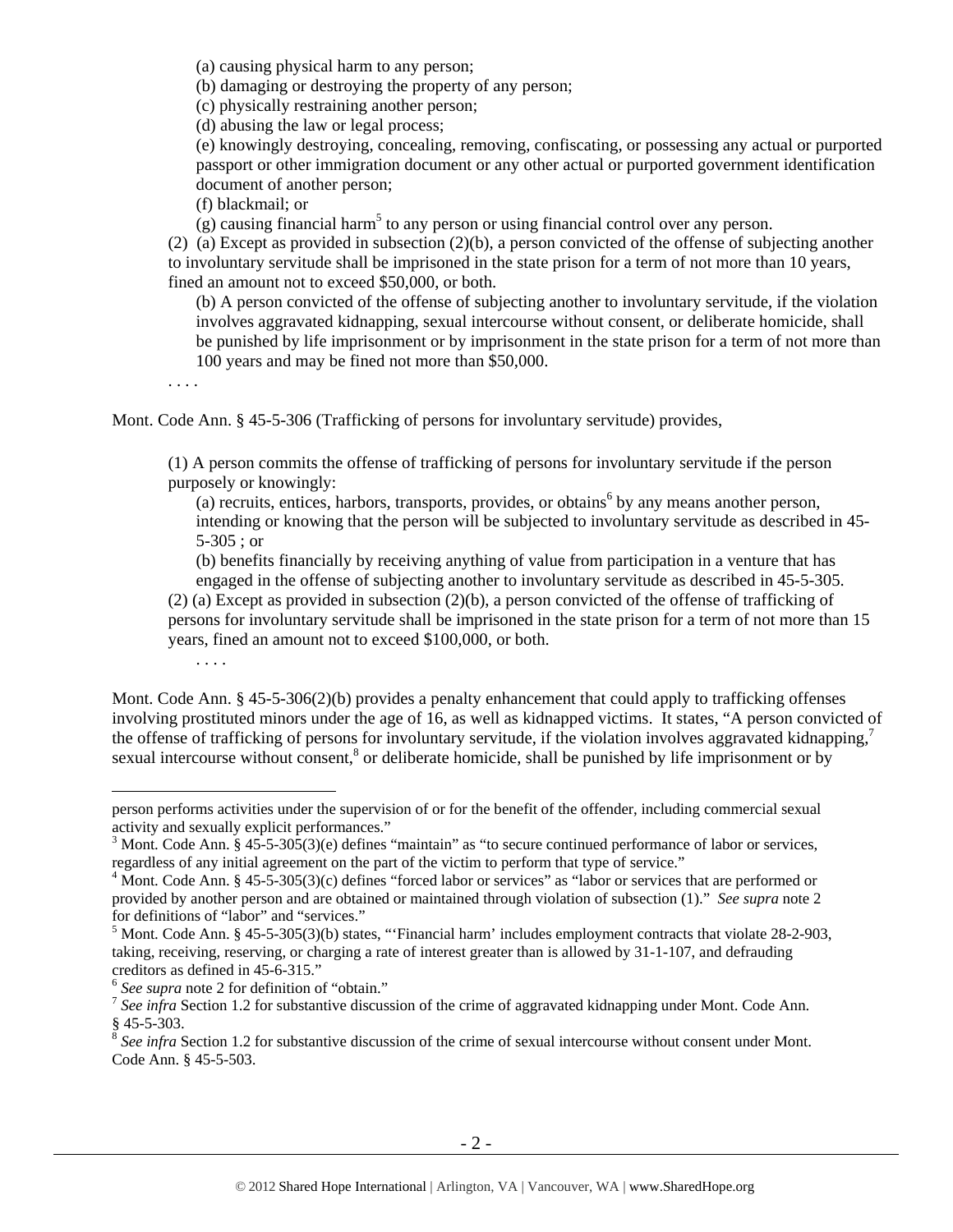imprisonment in the state prison for a term of not more than 100 years and may be fined not more than \$100,000."

- 1.1.1 Recommendation: Amend Mont. Code Ann. § 45-5-306 (Trafficking of persons for involuntary servitude) and Mont. Code Ann. § 45-5-305 (Subjecting another to involuntary servitude—definitions) to eliminate the requirement of proof of force, fraud, or coercion when the offense is committed against a minor under the age of 18, or alternatively, enact a standalone child sex trafficking statute that applies without regard to the use of force, fraud, or coercion.9
- *1.2 Commercial sexual exploitation of children (CSEC) is identified as a separate and distinct offense from general sexual offenses, which may also be used to prosecute those who commit commercial sex offenses against minors.*

The following statutes treat CSEC separately from non-commercial sex offenses:

1. Mont. Code Ann. § 45-5-603 (Aggravated promotion of prostitution) states,

(1) A person commits the offense of aggravated promotion of prostitution if the person purposely or knowingly commits any of the following acts:

(a) compels another to engage in or promote prostitution;

(b) promotes prostitution of a child under the age of 18 years, whether or not the person is aware of the child's age;

(c) promotes the prostitution of one's spouse, child, ward, or any person for whose care, protection, or support the person is responsible.

A conviction under Mont. Code Ann. § 45-5-603(1)(b) (Aggravated promotion of prostitution) is punishable by life imprisonment or by imprisonment for 4-100 years, a fine not to exceed \$100,000, or both, but if the child was under 13 and the buyer is at least 18, then a conviction is punishable by imprisonment for 100 years, 25 years of which cannot be suspended, a possible fine not to exceed \$50,000, and an order to complete a sexual offender treatment program. Mont. Code Ann. § 45-5-603(2)(b)(i)–(ii),  $(c)(i)(A), (B), (C).$ 

2. Mont. Code Ann. § 45-5-601 (Prostitution) states,

 $\overline{a}$ 

(1) A person commits the offense of prostitution if the person engages in or agrees or offers to engage in sexual intercourse with another person for compensation, whether the compensation is received or to be received or paid or to be paid.

A conviction under Mont. Code Ann. § 45-5-601 (Prostitution) is punishable by imprisonment up to 1 year, a fine not to exceed \$1,000, or both. Mont. Code Ann.  $§$  45-5-601(2)(b). Subsequent offenses are punishable by imprisonment up to 5 years, a fine not to exceed \$10,000, or both. Mont. Code Ann. § 45-5- 601(2)(b). If the victim is under 13 and the offender is at least 18, a conviction under Mont. Code Ann. § 45-5-601 is punishable by imprisonment for 100 years, 25 years of which cannot be suspended or deferred ("except as provided in  $46$ -18- $222$ "<sup>10</sup>), and during which time the offender is not eligible for parole, is

<sup>&</sup>lt;sup>9</sup> Subsequent recommendations in this report referring to the state human trafficking law(s) are predicated upon the recommendations contained in Section 1.1 being previously or simultaneously implemented.

 $10$  Mont. Code Ann. § 46-18-222 (Exceptions to mandatory minimum sentences, restrictions on deferred imposition and suspended execution of sentence, and restrictions on parole eligibility) states,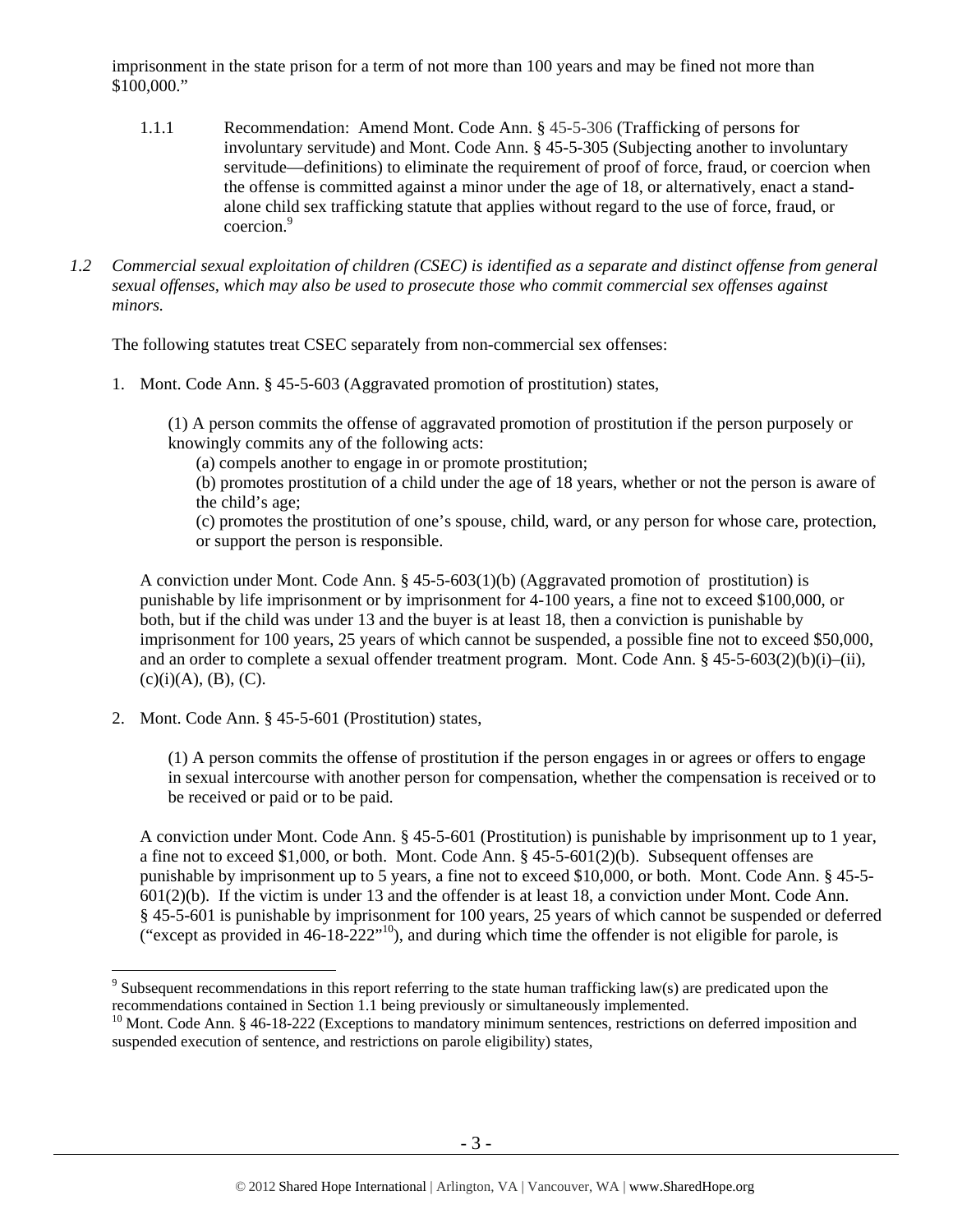subject to a possible fine not to exceed \$50,000 and an order to enroll in a treatment program, and may be subject to supervision for the remainder of the offender's life. Mont. Code Ann. § 45-5-601(3)(a)(i), (ii), (b).

3. Mont. Code Ann. § 45-5-602 (Promoting prostitution) states,

(1) A person commits the offense of promoting prostitution if the person purposely or knowingly commits any of the following acts:

(a) owns, controls, manages, supervises, resides in, or otherwise keeps, alone or in association with others, a house of prostitution or a prostitution business;

(b) procures an individual for a house of prostitution or a place in a house of prostitution for an individual;

(c) encourages, induces, or otherwise purposely causes another to become or remain a prostitute;

(d) solicits clients for another person who is a prostitute;

(e) procures a prostitute for a patron;

(f) transports an individual into or within this state with the purpose to promote that individual's engaging in prostitution or procures or pays for transportation with that purpose;

(g) leases or otherwise permits a place controlled by the offender, alone or in association with others, to be regularly used for prostitution or for the procurement of prostitution or fails to make reasonable effort to abate that use by ejecting the tenant, notifying law enforcement authorities, or using other legally available means; or

(h) lives in whole or in part upon the earnings of an individual engaging in prostitution, unless the person is the prostitute's minor child or other legal dependent incapable of self-support.

A conviction under Mont. Code Ann. § 45-5-602 (Promoting prostitution) is punishable by imprisonment up to 10 years, a fine not to exceed \$50,000, or both. Mont. Code Ann. § 45-5-602(2). If the child being prostituted was under 13 and the offender is at least 18 or older, then a conviction under Mont. Code § 45-5- 602 is punishable by imprisonment up to 100 years, 25 years of which cannot be suspended, a possible fine not to exceed \$50,000, and an order to complete a sexual offender treatment program. Mont. Code Ann.  $§$  45-5-602(3)(a)(i)–(iii).

4. Mont. Code Ann. § 45-5-625(1) (Sexual abuse of children) states in part,

. . . .

(1) A person commits the offense of sexual abuse of children if the person:

Mandatory minimum sentences prescribed by the laws of this state, mandatory life sentences prescribed by 46-18- 219 [Life sentence without possibility of release], the restrictions on deferred imposition and suspended execution of sentence prescribed by 46-18-201(1)(b) [Sentences that may be imposed], 46-18-205 [Mandatory minimum sentences —restrictions on deferral or suspension], 46-18-221(3) [Additional sentence for offenses committed with dangerous weapon], 46-18-224 [Additional sentence for offense committed while carrying a handgun loaded with armor-piercing ammunition], and 46-18-502(3) [Sentencing of persistent felony offender], and restrictions on parole eligibility do not apply if:

<sup>(6)</sup> the offense was committed under  $\dots$  45-5-601(3) [Prostitution], 45-5-602(3) [Promoting Prostitution], 45-5-603(2)(c) [Aggravated promotion of prostitution], or 45-5-625(4) [Sexual abuse of children] and the judge determines, based on the findings contained in a sexual offender evaluation report prepared by a qualified sexual offender evaluator pursuant to the provisions of 46-23-509, that treatment of the offender while incarcerated, while in a residential treatment facility, or while in a local community affords a better opportunity for rehabilitation of the offender and for the ultimate protection of the victim and society, in which case the judge shall include in its judgment a statement of the reasons for its determination.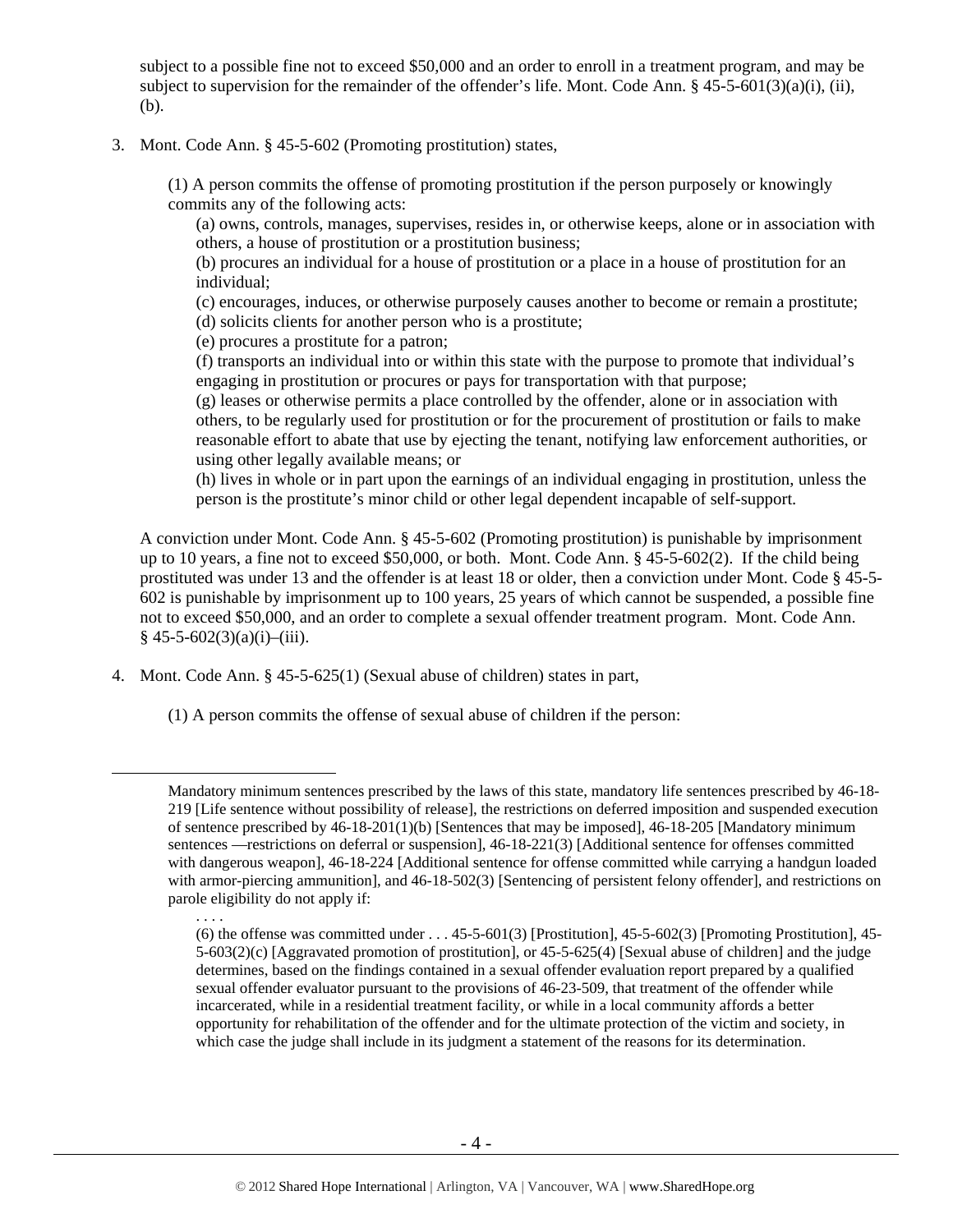(a) knowingly employs, uses, or permits the employment or use of a child in an exhibition of sexual conduct, $^{11}$  actual or simulated; $^{12}$ 

(b) knowingly photographs, films, videotapes, develops or duplicates the photographs, films, or videotapes, or records a child engaging in sexual conduct, actual or simulated;

(c) knowingly, by any means of communication, including electronic communication,13 persuades, entices, counsels, or procures a child under 16 years of age or a person the offender believes to be a child under 16 years of age to engage in sexual conduct, actual or simulated;

. . . .

A conviction under Mont. Code Ann. § 45-5-625(1)(a) (Sexual abuse of children) is punishable by life imprisonment or a term of imprisonment up to 100 years and a possible fine not to exceed \$10,000. Mont. Code Ann. § 45-5-625(2)(a). However, if the victim is under 16, unless punished under Mont. Code Ann.  $§$  46-18-219,<sup>14</sup> a conviction for sexual abuse of children is punishable by life imprisonment or by

<sup>11</sup> Mont. Code Ann. § 45-5-625(5)(b) (Sexual abuse of children) defines "sexual conduct" as

(i) actual or simulated:

 $\overline{a}$ 

(A) sexual intercourse, whether between persons of the same or opposite sex;

(B) penetration of the vagina or rectum by any object, except when done as part of a recognized medical procedure;

(C) bestiality;

(D) masturbation;

(E) sadomasochistic abuse;

(F) lewd exhibition of the genitals, breasts, pubic or rectal area, or other intimate parts of any person; or (G) defecation or urination for the purpose of the sexual stimulation of the viewer; or

(ii) depiction of a child in the nude or in a state of partial undress with the purpose to abuse, humiliate, harass, or degrade the child or to arouse or gratify the person's own sexual response or desire or the sexual response or desire of

any person.<br><sup>12</sup> Mont. Code Ann. § 45-5-625(5)(c) (Sexual abuse of children) defines "simulated" as "any depicting of the genitals or pubic or rectal area that gives the appearance of sexual conduct or incipient sexual conduct." 13 Mont. Code Ann. § 45-5-625(5)(a) (Sexual abuse of children) defines "electronic communication" as "a sign,

signal, writing, image, sound, data, or intelligence of any nature transmitted or created in whole or in part by a wire, radio, electromagnetic, photoelectronic, or photo-optical system."

<sup>14</sup> Mont. Code Ann. § 46-18-219(1) (Life sentence without possibility of release) states,

(1) (a) Except as provided in subsection (3), if an offender convicted of one of the following offenses was previously convicted of one of the following offenses or of an offense under the laws of another state or of the United States that, if committed in this state, would be one of the following offenses, the offender must be sentenced to life in prison, unless the death penalty is applicable and imposed:

. . . (ii) 45-5-303, aggravated kidnapping;

(iii) 45-5-503, sexual intercourse without consent;

(iv) 45-5-625, sexual abuse of children; or

(v) 45-5-627, except subsection (1)(b), ritual abuse of a minor.

(b) Except as provided in subsection (3), if an offender convicted of one of the following offenses was previously convicted of two of the following offenses, two of any combination of the offenses listed in subsection (1)(a) or the following offenses, or two of any offenses under the laws of another state or of the United States that, if committed in this state, would be one of the offenses listed in subsection (1)(a) or this subsection, the offender must be sentenced to life in prison, unless the death penalty is applicable and imposed:

. . . (iii) 45-5-302, kidnapping;

. . .

(v) 45-5-603, aggravated promotion of prostitution.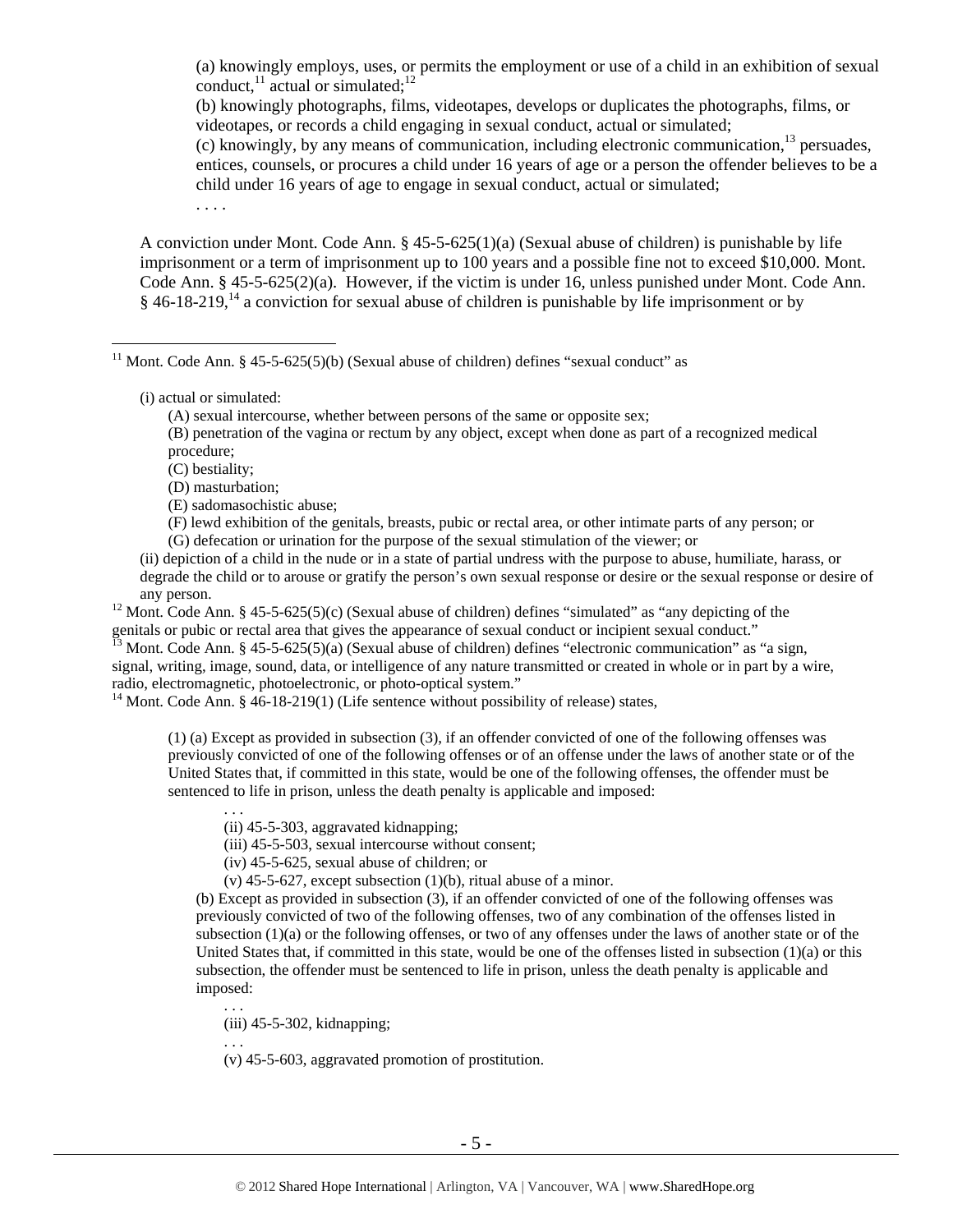imprisonment for 4–100 years and a possible fine not to exceed \$10,000. Mont. Code Ann. § 45-5- 625(2)(b). Penalties are enhanced when the child is under 13 and the offender is 18 or older to imprisonment for 100 years, 25 years of which cannot be suspended ("except as provided in  $46-18-222"15$ ), a possible fine not to exceed \$50,000, an order to enroll in a treatment program, and possible supervision for the remainder of the offender's life. Mont. Code Ann. § 45-5-625(4)(a), (b).

Certain non-commercial sexual offenses may be applicable in cases involving the commercial sexual exploitation of a child. These include the following:

1. Mont. Code Ann. § 45-5-503(1) (Sexual intercourse without consent) states in part, "A person who knowingly has sexual intercourse without consent with another person commits the offense of sexual intercourse without consent." Mont. Code Ann. § 45-5-501(1)(a) (Definitions) states in part, "As used in 45-5-503, the term 'without consent' means . . . the victim is incapable of consent because the victim is . . . less than 16 years old." Pursuant to Mont. Code Ann. § 45-5-503,

(3)(a) If the victim is less than 16 years old and the offender is 4 or more years older than the victim or if the offender inflicts bodily injury upon anyone in the course of committing sexual intercourse without consent, the offender shall be punished by life imprisonment or by imprisonment in the state prison for a term of not less than 4 years or more than 100 years and may be fined not more than \$50,000, except as provided in 46-18-219<sup>16</sup> and 46-18-222.<sup>17</sup>

(b) If two or more persons are convicted of sexual intercourse without consent with the same victim in an incident in which each offender was present at the location where another offender's offense occurred during a time period in which each offender could have reasonably known of the other's offense, each offender shall be punished by life imprisonment or by imprisonment in the state prison for a term of not less than 5 years or more than 100 years and may be fined not more than \$50,000, except as provided in 46-18-219 and 46-18-222.

(c) If the offender was previously convicted of an offense under this section or of an offense under the laws of another state or of the United States that if committed in this state would be an offense under this section and if the offender inflicted serious bodily injury upon a person in the course of committing each offense, the offender shall be:

(i) punished by death as provided in 46-18-301 through 46-18-310, unless the offender is less than 18 years of age at the time of the commission of the offense; or

(ii) punished as provided in 46-18-219.

(4) (a) If the victim was 12 years of age or younger and the offender was 18 years of age or older at the time of the offense, the offender:

(i) shall be punished by imprisonment in a state prison for a term of 100 years. The court may not suspend execution or defer imposition of the first 25 years of a sentence of imprisonment imposed under this subsection  $(4)(a)(i)$  except as provided in 46-18-222, and during the first 25 years of imprisonment, the offender is not eligible for parole.

(ii) may be fined an amount not to exceed \$50,000; and

(iii) shall be ordered to enroll in and successfully complete the educational phase and the cognitive and behavioral phase of a sexual offender treatment program provided or approved by the department of corrections.

(b) If the offender is released after the mandatory minimum period of imprisonment, the offender is subject to supervision by the department of corrections for the remainder of the offender's life and shall participate in the program for continuous, satellite-based monitoring provided for in 46-23- 1010.

<sup>&</sup>lt;sup>15</sup> See supra note 10 for the substantive provision of Mont. Code Ann. § 46-18-222.

<sup>&</sup>lt;sup>16</sup> See supra note 14 for the substantive provision of Mont. Code Ann. § 46-18-219.<br><sup>17</sup> See supra note 10 for the substantive provision of Mont. Code Ann. § 46-18-222.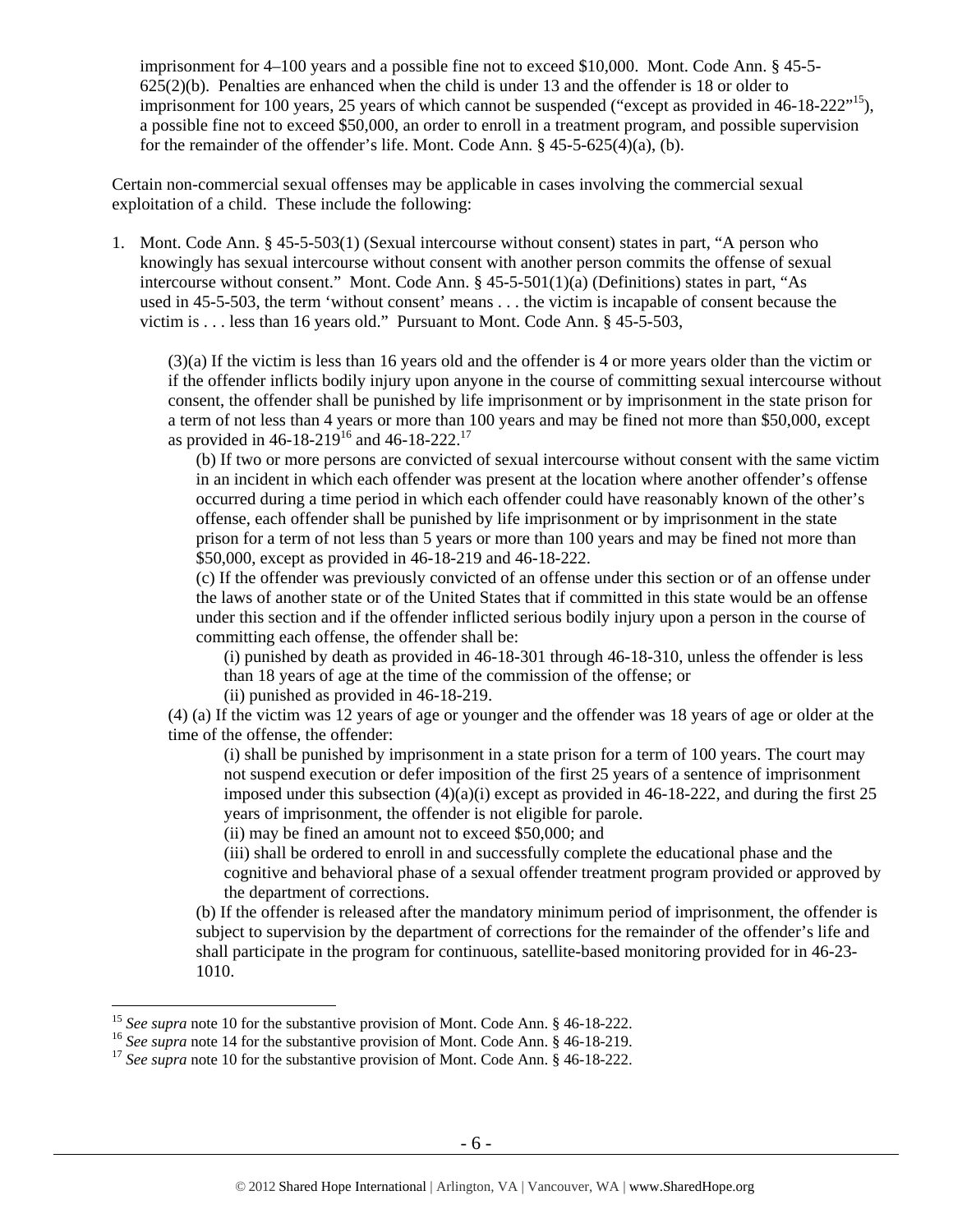2. Mont. Code Ann. § 45-5-625(1) (Sexual abuse of children) makes it a crime if a person

(h) knowingly travels within, from, or to this state with the intention of meeting a child under 16 years of age or a person the offender believes to be a child under 16 years of age in order to engage in sexual conduct, actual or simulated; or

(i) knowingly coerces, entices, persuades, arranges for, or facilitates a child under 16 years of age or a person the offender believes to be a child under 16 years of age to travel within, from, or to this state with the intention of engaging in sexual conduct, actual or simulated.

A conviction under Mont. Code Ann. § 45-5-625 is punishable by life imprisonment and a possible fine not to exceed \$10,000 or a term of imprisonment up to 100 years and a possible fine not to exceed \$10,000. Mont. Code Ann. § 45-5-625(2)(a). However, if the victim is under 16, unless punished under Mont. Code Ann. § 46- 18-219,<sup>18</sup> a conviction for sexual abuse of children is punishable by life imprisonment or by imprisonment for 4 –100 years and a possible fine not to exceed \$10,000. Mont. Code Ann. § 45-5-625(2)(b). Penalties are enhanced when the child is under 13 and the offender is 18 or older to imprisonment for 100 years, 25 years of which cannot be suspended ("except as provided in 46-18-222"<sup>19</sup>), a possible fine not to exceed \$50,000, an order to enroll in a treatment program, and possible supervision for the remainder of the offender's life. Mont. Code Ann. § 45-5-625(4)(a), (b).

3. Mont. Code Ann. § 45-5-303 (Aggravated kidnapping) states,

. . . .

 $\overline{a}$ 

(1) A person commits the offense of aggravated kidnapping if the person knowingly or purposely and without lawful authority restrains another person by either secreting or holding the other person in a place of isolation or by using or threatening to use physical force, with any of the following purposes: . . .

(e) to hold another in a condition of involuntary servitude. $^{20}$ 

(2) Except as provided in  $46-18-219^{21}$  and  $46-18-222$ ,  $^{22}$  a person convicted of the offense of aggravated kidnapping shall be punished by death or life imprisonment as provided in 46-18-301 through 46-18- 310 or be imprisoned in the state prison for a term of not less than 2 years or more than 100 years and may be fined not more than \$50,000, unless the person has voluntarily released the victim alive, in a safe place, and with no serious bodily injury, in which event the person shall be imprisoned in the state prison for a term of not less than 2 years or more than 10 years and may be fined not more than \$50,000.

*1.3 Commercial sexual exploitation of children (CSEC) or prostitution statutes refer to the sex trafficking statute to identify the commercially sexually exploited minor as a trafficking victim.* 

The state CSEC laws, including the state prostitution law, Mont. § 45-5-601(Prostitution), do not refer to § 45-5-305 (Subjecting another to involuntary servitude—definitions) or § 45-5-306 (Trafficking of persons for involuntary servitude).

<sup>18</sup> *See supra* note 14 for the substantive provision of Mont. Code Ann. § 46-18-219.

<sup>&</sup>lt;sup>19</sup> *See supra* note 10 for the substantive provision of Mont. Code Ann. § 46-18-222.<br><sup>20</sup> *See supra* Section 1.1 for a full description of Mont. Code Ann. § 45-5-305 (Subjecting another to involuntary servitude—definitions.

<sup>&</sup>lt;sup>21</sup> *See supra* note 14 for the substantive provision of Mont. Code Ann. § 46-18-219. <br><sup>22</sup> *See supra* note 10 for the substantive provision of Mont. Code Ann. § 46-18-222.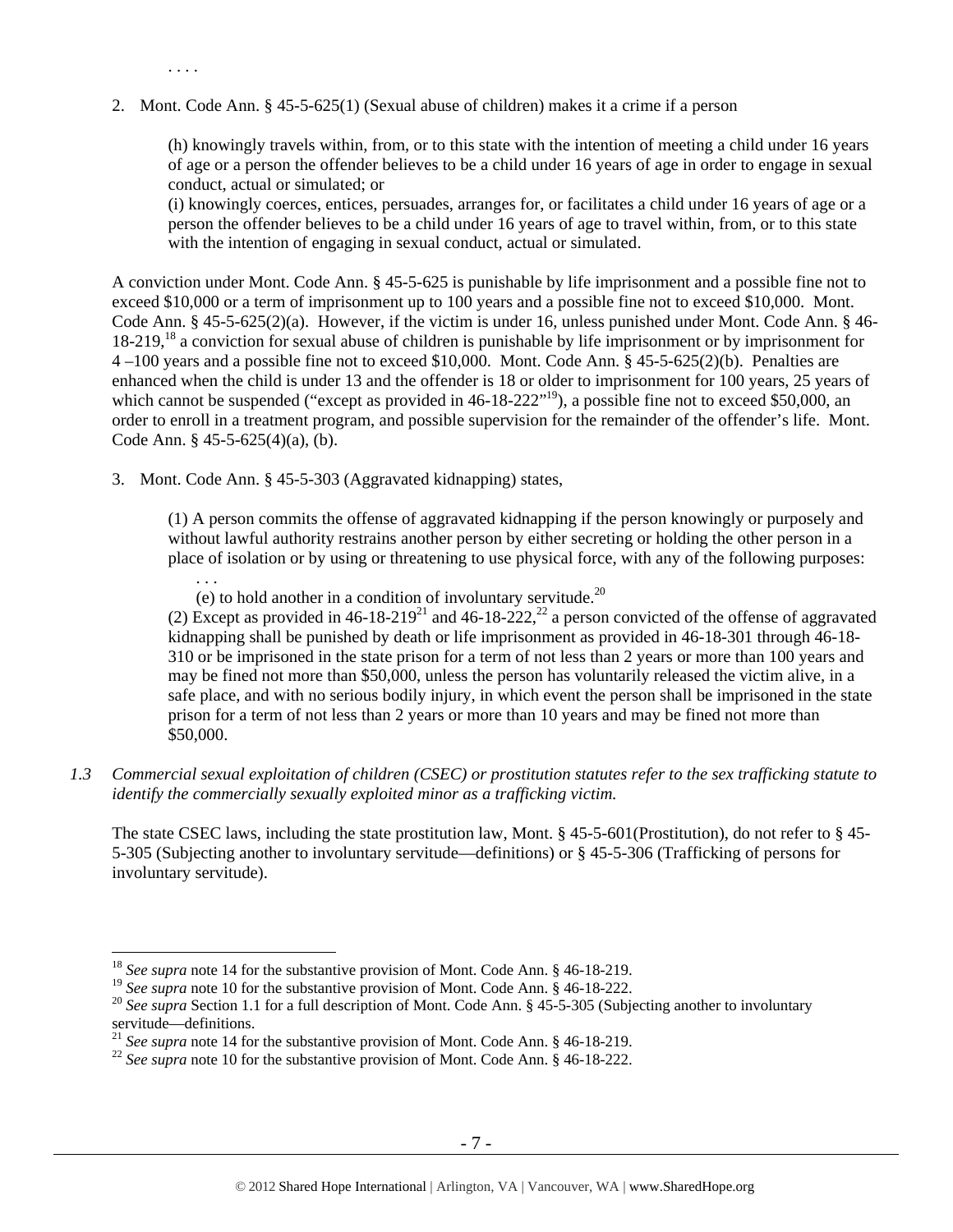- 1.3.1 Recommendation: Amend Mont. Code Ann. § 45-5-601(Prostitution), § 45-5-602 (Promoting prostitution), § 45-5-603 (Aggravated promotion of prostitution), and § 45-5-625 (Sexual abuse of children) to refer to Mont. Code Ann. § 45-5-305 (Subjecting another to involuntary servitude—definitions) and Mont. Code Ann. § 45-5-306 (Trafficking of persons for involuntary servitude) for cases of commercial sexual exploitation of a child in order to clarify the status of the victim as a trafficking victim.
- *1.4 The state racketeering or gang crimes statute includes sex trafficking and commercial sexual exploitation of children (CSEC) offenses as predicate acts allowing the statute to be used to prosecute trafficking crimes.*

Montana has not enacted a racketeering statute. Although not a separate offense, Montana's criminal street gang laws provide for enhanced sentences. Mont. Code Ann. § 45-8-404 states,

(1) (a) (Additional sentence for criminal street gang-related felony) states, "A person who is convicted of a felony that the person committed for the benefit of, at the direction of, or in association with any criminal street gang for the purpose of promoting, furthering, or assisting any criminal conduct by criminal street gang members shall, in addition to the punishment provided for the commission of the underlying offense, be sentenced to a term of imprisonment in a state prison of not less than 1 year or more than 3 years, except as provided in 46-18-222.

(b) If the underlying felony described in subsection (1)(a) is committed on the grounds of, or within 1,000 feet of, a public school, as defined in 20-6-501, during hours when the facility is open for classes or school-related programs or when minors are using the facility, the additional term provided for in subsection (1) is 2 to 4 years.

(2) The imposition or execution of the minimum sentences prescribed by this section may not be deferred or suspended, except as provided in 46-18-222.

(3) An additional sentence prescribed by this section shall run consecutively to the sentence provided for the underlying offense.

Pursuant to Mont. Code Ann. § 45-8-405(2)(h) (Pattern of criminal street gang activity), "The offenses that form a pattern of criminal street gang activity include . . . aggravated promotion of prostitution, as defined in 45-5-603. . . ."

1.4.1 Recommendation: Enact a racketeering statute that includes CSEC offenses under Mont. Code Ann. § 45-5-601 (Prostitution), § 45-5-602 (Promoting prostitution), § 45-5-603 (Aggravated promotion of prostitution), § 45-5-625(1) (Sexual abuse of children)—as well as trafficking offenses under § 45-5-306 (Trafficking of persons for involuntary servitude) and § 45-5-305 (Subjecting another to involuntary servitude—definitions)—as predicate crimes so it may be used to prosecute trafficking enterprises.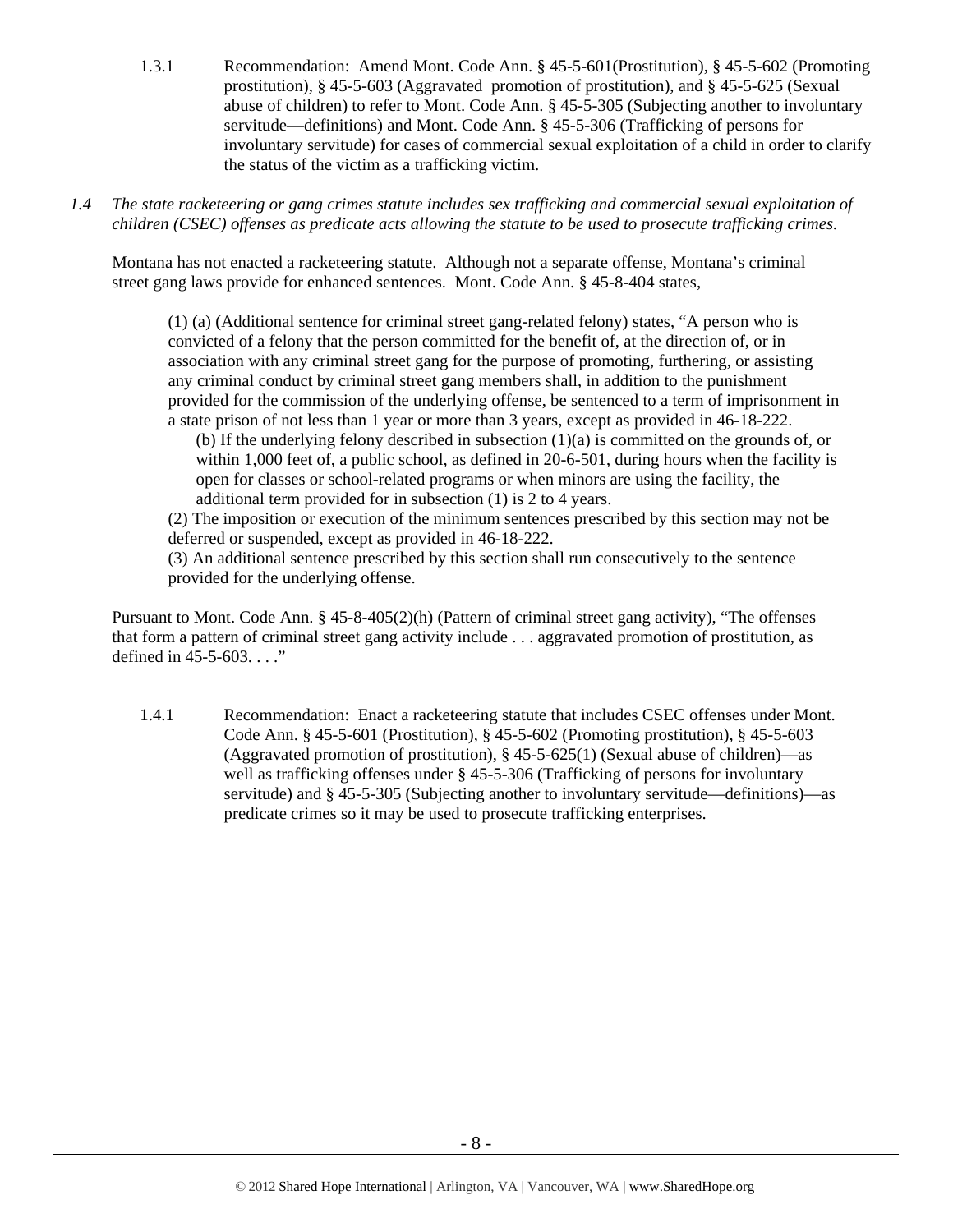## **FRAMEWORK ISSUE 2: CRIMINAL PROVISIONS ADDRESSING DEMAND**

## *Legal Components:*

- *2.1 The state sex trafficking law can be applied to the buyers of commercial sex acts with a victim of domestic minor sex trafficking.*
- *2.2 Buyers of commercial sex acts with a minor can be prosecuted under commercial sexual exploitation of children (CSEC) laws.*
- *2.3 Solicitation laws differentiate buying sex acts with an adult and buying sex acts with a minor under 18.*
- *2.4 Penalties for buyers of commercial sex acts with minors are as high as federal penalties.*
- *2.5 Using the Internet to lure, entice, or purchase, or attempt to lure, entice, or purchase commercial sex acts with a minor is a separate crime or results in an enhanced penalty for buyers.*
- *2.6 No age mistake defense is permitted for a buyer of commercial sex acts with any minor under 18.*
- *2.7 Base penalties for buying sex acts with a minor under 18 are sufficiently high and not reduced for older minors.*
- *2.8 Financial penalties for buyers of commercial sex acts with minors are sufficiently high to make it difficult for buyers to hide the crime.*
- *2.9 Buying and possessing child pornography carries penalties as high as similar federal offenses.*
- *2.10 Convicted buyers of commercial sex acts with minors and child pornography are required to register as sex offenders.*

\_\_\_\_\_\_\_\_\_\_\_\_\_\_\_\_\_\_\_\_\_\_\_\_\_\_\_\_\_\_\_\_\_\_\_\_\_\_\_\_\_\_\_\_\_\_\_\_\_\_\_\_\_\_\_\_\_\_\_\_\_\_\_\_\_\_\_\_\_\_\_\_\_\_\_\_\_\_\_\_\_\_\_\_\_\_\_\_\_\_\_\_\_\_

## *Legal Analysis:*

 $\overline{a}$ 

*2.1 The state sex trafficking law can be applied to the buyers of commercial sex acts with a victim of domestic minor sex trafficking.* 

Mont. Code Ann. § 45-5-306(1) (Trafficking of persons for involuntary servitude) states that "[a] person commits the offense of trafficking of persons for involuntary servitude if the person purposely or knowingly: (a) recruits, entices, harbors, transports, provides, or obtains by any means another person, intending or knowing that the person will be subjected to involuntary servitude as described in 45-5-305." Mont. Code Ann. § 45-5- 305(1) (Subjecting another to involuntary servitude—definitions), states that "[a] person commits the offense of subjecting another to involuntary servitude if the person purposely or knowingly obtains or maintains the forced labor or services of another person" by threatening or doing any of the actions set forth in the statute.<sup>23</sup> Federal prosecutors, under the Trafficking Victims Protection Act  $(TVPA)$ ,<sup>24</sup> have applied the crime of human trafficking to attempted buyers of commercial sex with minors by charging that the buyers attempted to "obtain"<sup>25</sup> a person under 18 to engage in commercial sex.<sup>26</sup> It is unsettled whether the courts will uphold this interpretation of the TVPA. It is unlikely, however, that Mont. Code Ann. § 45-5-306(1)(a) and Mont. Code Ann. § 45-5-305(1) apply to buyers given the list of actions in Mont. Code Ann. § 45-5-305(1) and the definitions of the relevant terms.

<sup>&</sup>lt;sup>23</sup> See supra Section 1.1 for a discussion of Mont. Code Ann. § 45-5-305(1) (Subjecting another to involuntary servitude—definitions).

<sup>&</sup>lt;sup>24</sup> Trafficking Victims Protection Act (TVPA) of 2000, Pub. L. No. 106-386, 114 Stat. 1464, 1466 (codified in scattered sections of 18 and 22 U.S.C.).

 $25$  18 U.S.C. § 1591(a).

<sup>26</sup> *See, e.g*., Indictment at 1, United States v. Oflyng, No. 09-00084-01-CR-W-SOW (W.D. Mo. Mar. 10, 2009); *see also* News Release, U.S. Department of Justice, Office of the United States Attorney for the Western District of Missouri, Human Trafficking Rescue Project, Operation Guardian Angel, Final Defendant Pleads Guilty to Sex Trafficking of a Child, (Dec. 18, 2009), http://www.justice.gov/usao/mow/news2009/mikoloyck.ple.htm.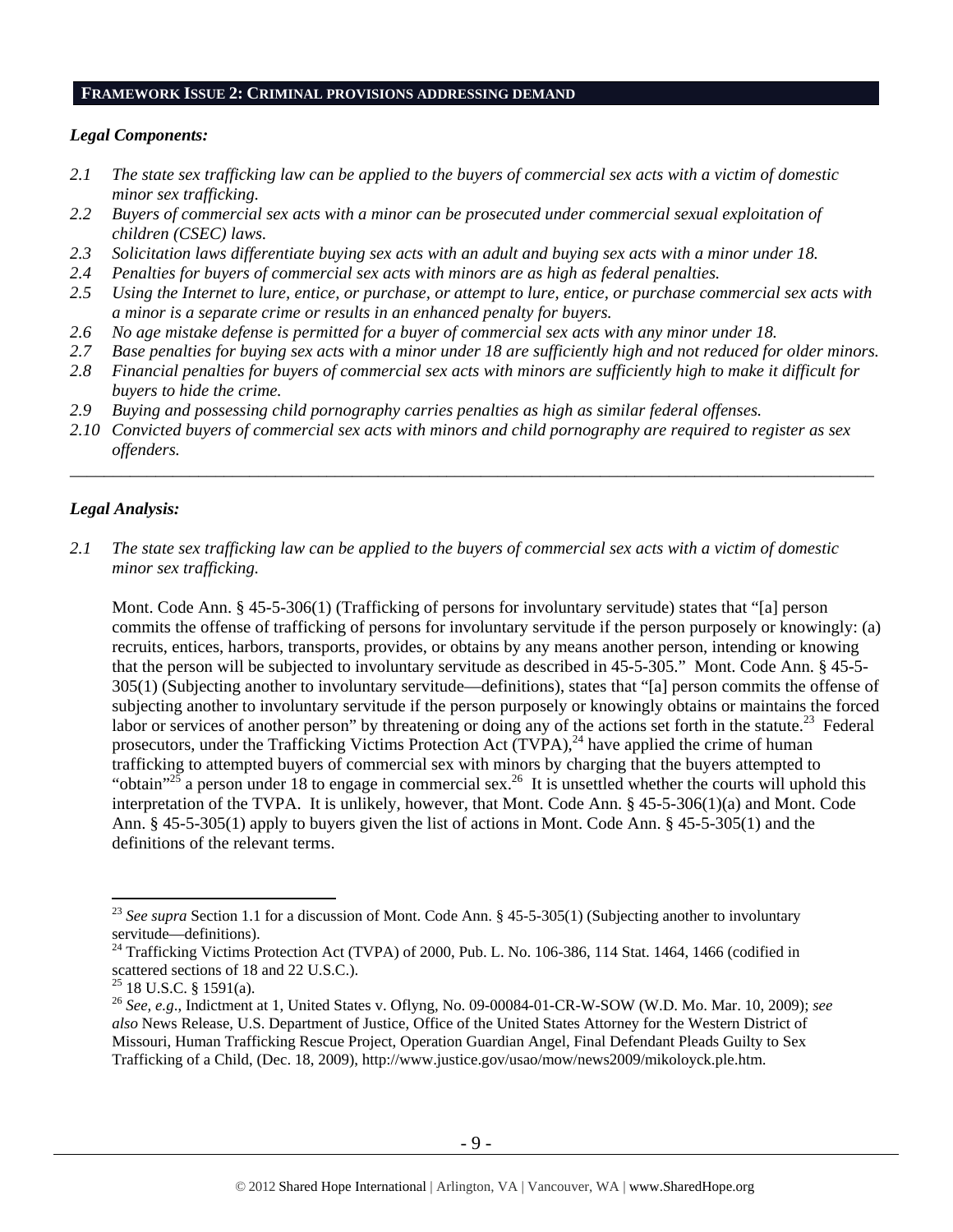2.1.1 Amend Mont. Code Ann. § 45-5-306(1)(a) (Trafficking of persons for involuntary servitude) and Mont. Code Ann. § 45-5-305(1) (Subjecting another to involuntary servitude—definitions) to include the criminal act of purchasing commercial sex with trafficking victims.

# *2.2 Buyers of commercial sex acts with a minor can be prosecuted under commercial sexual exploitation of children (CSEC) laws.*

A buyer of sex with a minor may be charged under Mont. Code Ann. § 45-5-601(1) (Prostitution).<sup>27</sup> A conviction under Mont. Code Ann. § 45-5-601 (Prostitution) is punishable by imprisonment up to 1 year, a fine not to exceed \$1,000, or both. Mont. Code Ann. § 45-5-601(2)(b). Subsequent offenses are punishable by imprisonment up to 5 years, a fine not to exceed \$10,000, or both. Mont. Code Ann. § 45-5-601(2)(b). If the victim is under 13 and the offender is at least 18, a conviction under Mont. Code Ann. § 45-5-601 is punishable by imprisonment for 100 years, 25 years of which cannot be suspended or deferred ("except as provided in 46- 18-222<sup>"28</sup>), and during which time the offender is not eligible for parole, is subject to a possible fine not to exceed \$50,000 and to an order to enroll in a treatment program, and may be subject to supervision for the remainder of the offender's life. Mont. Code Ann.  $\S$  45-5-601(3)(a)(i), (ii), (b).

Several sexual offenses could be used to prosecute certain buyers of commercial sex acts with a minor but do not specifically criminalize the commercial sexual exploitation of a child or refer to the human trafficking statute to bring these criminal offenses within the reach of human trafficking under Mont. Code Ann. § 45-5- 306 (Trafficking of persons for involuntary servitude).<sup>29</sup>

*2.3 Solicitation laws differentiate buying sex acts with an adult and buying sex acts with a minor under 18.* 

Montana's prostitution statute, Mont. Code Ann. § 45-5-601(Prostitution), which includes the crime of soliciting prostitution, heightens the penalties for soliciting minors under  $13^{30}$ 

- 2.3.1 Recommendation: Amend Mont. Code Ann. § 45-5-601(Prostitution) to make the purchase of commercial sex acts with a child under the age of 18 subject to the enhanced penalty and to refer to Mont. Code Ann. § 45-5-306(1)(a) (Trafficking of persons for involuntary servitude) and Mont. Code Ann. § 45-5-305(1) (Subjecting another to involuntary servitude—definitions) in order to prosecute the act as a trafficking offense.
- *2.4 Penalties for buyers of commercial sex acts with minors are as high as federal penalties.*

A conviction under Mont. Code Ann. § 45-5-601 (Prostitution) is punishable by imprisonment up to 1 year, a fine not to exceed \$1,000, or both. Mont. Code Ann. § 45-5-601(2)(b). Subsequent offenses are punishable by imprisonment up to 5 years, a fine not to exceed \$10,000, or both. Mont. Code Ann. § 45-5-601(2)(b). If the victim is under 13 and the offender is at least 18, a conviction under Mont. Code Ann. § 45-5-601 is punishable by imprisonment for 100 years, 25 years of which cannot be suspended or deferred ("except as provided in 46-  $18-222^{31}$ , and during which time the offender is not eligible for parole, is subject to a possible fine not to

<sup>&</sup>lt;sup>27</sup> *See supra* Section 1.2 for a full discussion of Mont. Code Ann. § 45-5-601(1) (Prostitution).<br><sup>28</sup> *See supra* note 10 for the substantive provision of Mont. Code Ann. § 46-18-222 (Exceptions to mandatory minimum sentences, restrictions on deferred imposition and suspended execution of sentence, and restrictions on parole eligibility).

<sup>&</sup>lt;sup>29</sup> See supra Section 1.2 for a full description of the sexual offense laws that may be used to prosecute certain buyers.

<sup>&</sup>lt;sup>30</sup> *See supra* Section 1.2 for substantive provisions of Mont. Code Ann. § 45-5-601.<br><sup>31</sup> *See supra* note 10 for the substantive provision of Mont. Code Ann. § 46-18-222 (Exceptions to mandatory minimum sentences, restrictions on deferred imposition and suspended execution of sentence, and restrictions on parole eligibility).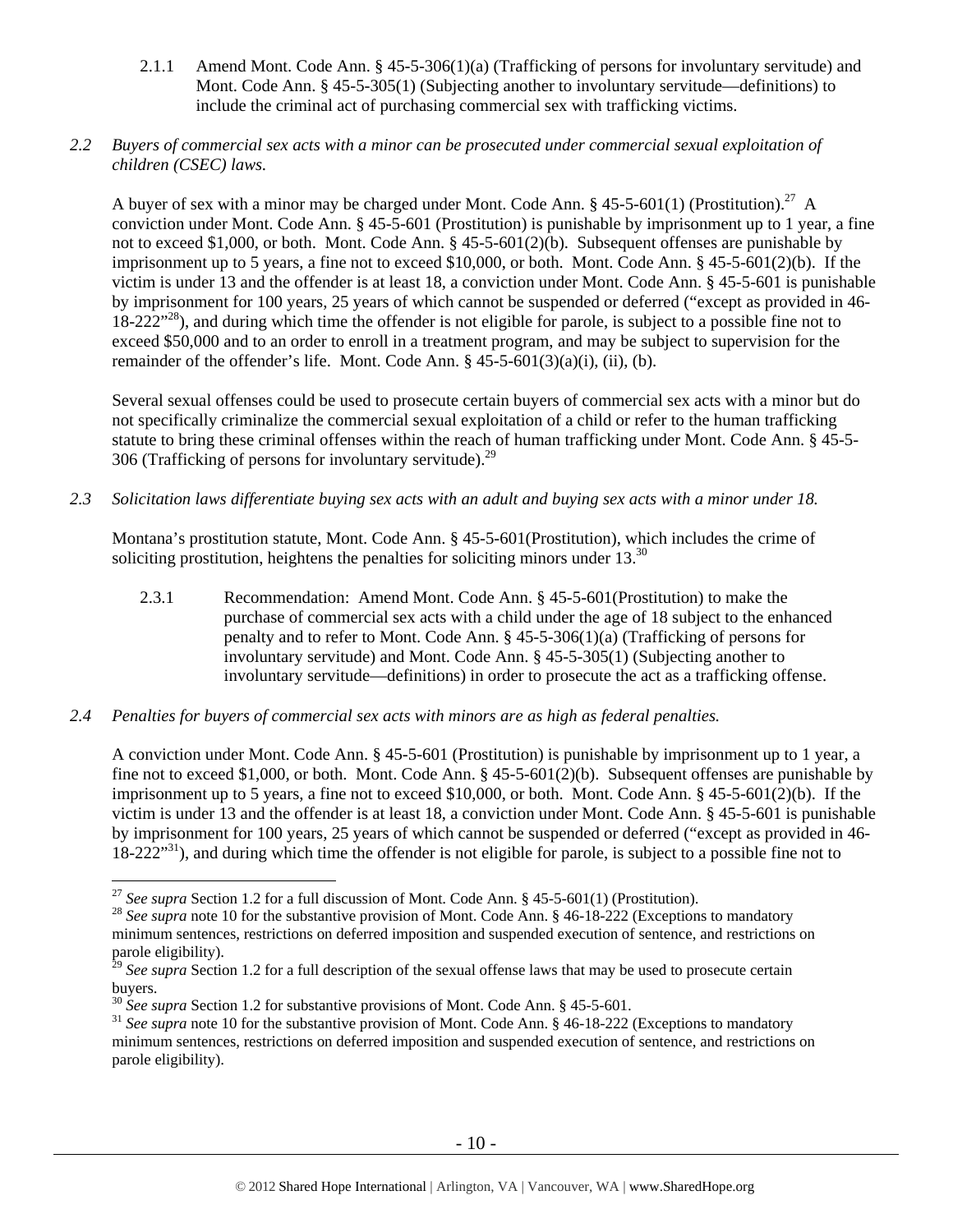exceed \$50,000 and to an order to enroll in a treatment program, and may be subject to supervision for the remainder of the offender's life. Mont. Code Ann.  $\S$  45-5-601(3)(a)(i), (ii), (b).

In comparison, a conviction under the TVPA for child sex trafficking is punishable by 15 years to life imprisonment and a fine not to exceed \$250,000, if the victim is under the age of 14. 18 U.S.C.  $§§ 1591(b)(1), 3559(a)(1), 3571(b)(3).$  If the victim is between the ages of  $14-17$ , a conviction is punishable by 10 years to life imprisonment and a fine not to exceed \$250,000. 18 U.S.C. §§ 1591(b)(2),  $3559(a)(1)$ ,  $3571(b)(3)$ . A conviction is punishable by mandatory life imprisonment, however, if the buyer has a prior conviction for a federal sex offense<sup>32</sup> against a minor. 18 U.S.C. § 3559(e)(1). To the extent buyers can be prosecuted under other federal CSEC laws,<sup>33</sup> a conviction is punishable by penalties ranging from a fine of up to \$250,000 to life imprisonment plus a fine not to exceed \$250,000.<sup>34</sup>

*2.5 Using the Internet to lure, entice, or purchase, or attempt to lure, entice, or purchase commercial sex acts with a minor is a separate crime or results in an enhanced penalty for buyers.* 

Mont. Code Ann. § 45-5-625 (Sexual abuse of children) states in part,

. . .

 $\overline{a}$ 

(1) A person commits the offense of sexual abuse of children if the person:

(c) knowingly, by any means of communication, including electronic communication, $35$  persuades, entices, counsels, or procures a child under 16 years of age or a person the offender believes to be a child under 16 years of age to engage in sexual conduct,  $36$  actual or simulated;  $37$ . . . .

A conviction under Mont. Code Ann. § 45-5-625(1)(a) is punishable by life imprisonment or a term of imprisonment up to 100 years and a possible fine not to exceed \$10,000. Mont. Code Ann. § 45-5-625(2)(a). However, if the victim is under 16, unless punished under Mont. Code Ann. § 46-18-219,<sup>38</sup> a conviction for sexual abuse of children is punishable by life imprisonment or by imprisonment for 4 –100 years and a possible

 $32$  Pursuant to 18 U.S.C. § 3559(e)(2), "federal sex offense" is defined as

an offense under section 1591 [18 USCS § 1591] (relating to sex trafficking of children), 2241 [18 USCS § 2241] (relating to aggravated sexual abuse), 2242 [18 USCS  $\S$  2242] (relating to sexual abuse), 2244(a)(1) [18 USCS  $\S$  2244(a)(1)] (relating to abusive sexual contact), 2245 [18 USCS  $\S$  2245] (relating to sexual abuse resulting in death), 2251 [18 USCS § 2251] (relating to sexual exploitation of children), 2251A [18 USCS § 2251A] (relating to selling or buying of children), 2422(b) [18 USCS § 2422(b)] (relating to coercion and enticement of a minor into prostitution), or  $2423(a)$  [18 USCS §  $2423(a)$ ] (relating to transportation of minors).<br><sup>33</sup> 18 U.S.C. §§ 2251A(b) (Selling or buying of children), 2251(a) (Sexual exploitation of children), 2423(a)

<sup>(</sup>Transportation of a minor with intent for minor to engage in criminal sexual activity), 2422(a) (Coercion and enticement),  $2252(a)(2)$ ,  $(a)(4)$  (Certain activities relating to material involving the sexual exploitation of minors). <sup>34</sup> 18 U.S.C. §§ 2251A(b) (conviction punishable by imprisonment for 30 years to life and a fine), 22

<sup>(</sup>conviction punishable by imprisonment for 15–30 years and a fine), 2423(a) (conviction punishable by imprisonment for 10 years to life and a fine), 2422(a) (conviction punishable by a fine, imprisonment up to 20 years, or both),  $2252(a)(2)$ , (4) (stating that a conviction under subsection (a)(2) is punishable by imprisonment for 5–20 years and a fine, while a conviction under subsection (a)(4) is punishable by imprisonment up to 10 years, a fine, or both); *see also* 18 U.S.C. §§ 3559(a)(1) (classifying all of the above listed offenses as felonies), 3571(b)(3) (providing a fine up to \$250,000 for any felony conviction).<br> $35$  *See supra* note 13 for the definition of "electronic communication."

<sup>&</sup>lt;sup>36</sup> See supra note 11 for the definition of "sexual conduct."<br><sup>37</sup> See supra note 12 for the definition of "simulated."<br><sup>38</sup> See supra note 14 for the substantive provision of Mont. Code Ann. § 46-18-219 (Life sentence w possibility of release).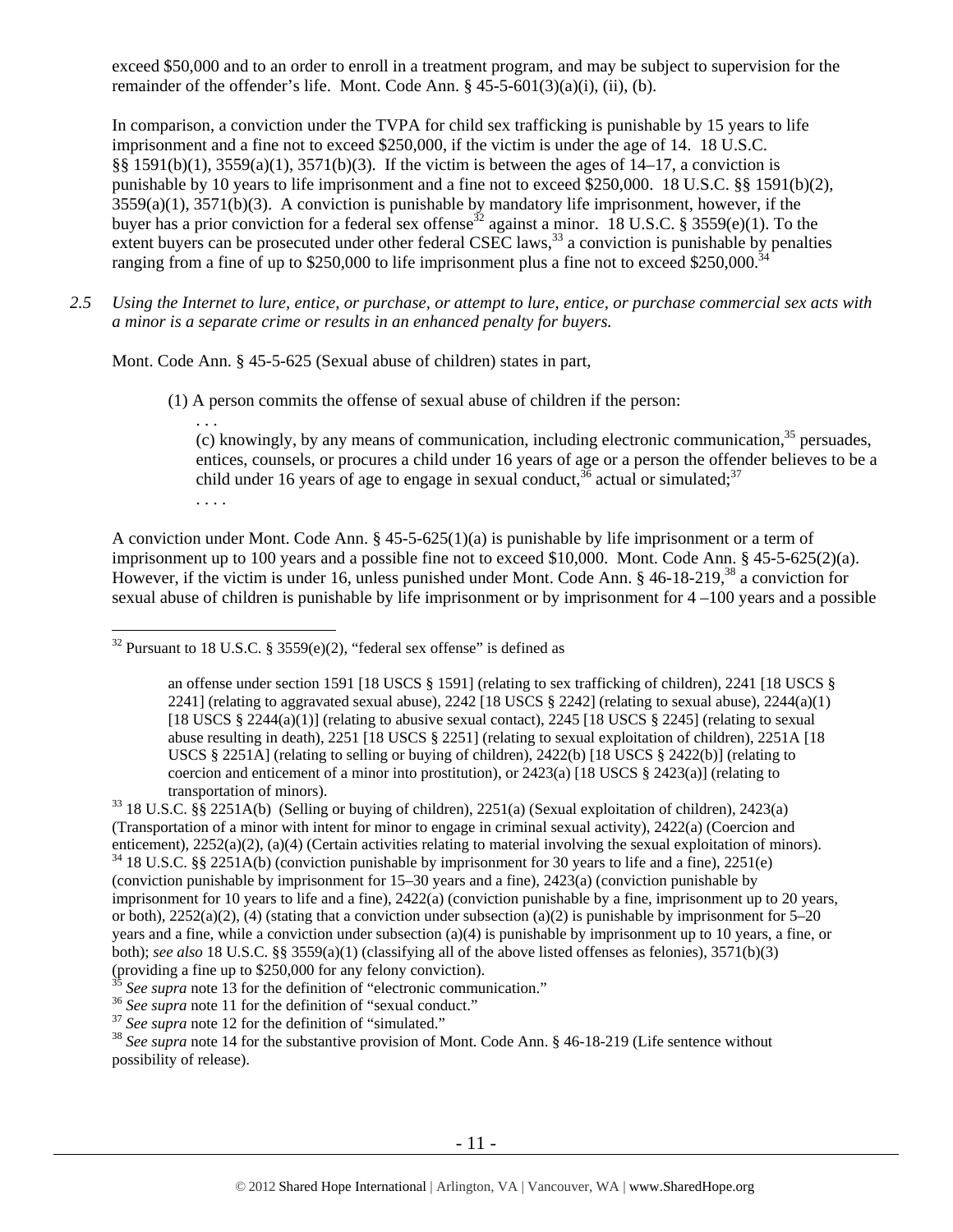fine not to exceed \$ 10,000. Mont. Code Ann. § 45-5-625(2)(b). Penalties are enhanced when the child is under 13 and the offender is 18 or older to imprisonment for 100 years, 25 years of which cannot be suspended ("except as provided in 46-18-222"<sup>39</sup>), a possible fine not to exceed \$50,000, an order to enroll in a treatment program, and possible supervision for the remainder of the offender's life. Mont. Code Ann. § 45-5-625(4)(a), (b).

2.5.1 Recommendation: Amend Mont. Code Ann. § 45-5-625 (Sexual abuse of children) to specifically include use of the Internet for the purpose of purchasing commercial sex acts with a minor under 18.

# *2.6 No age mistake defense is permitted for a buyer of commercial sex acts with any minor under 18.*

Mont. Code Ann. § 45-5-511(1) (Provisions generally applicable to sexual crimes) provides, "When criminality depends on the victim being less than 16 years old, it is a defense for the offender to prove that the offender reasonably believed the child to be above that age. The belief may not be considered reasonable if the child is less than 14 years old." As the heading of this statute indicates, this defense likely only applies to offenses under Part 5 (Sexual crimes).

- 2.6.1 Recommendation: Amend Mont. Code Ann. § 45-5-306(1)(a) (Trafficking of persons for involuntary servitude), § 45-5-305(1) (Subjecting another to involuntary servitude definitions), § 45-5-601 (Prostitution), and § 45-5-625(1)(e) (Sexual abuse of children) to expressly prohibit a mistake of age defense in trafficking or CSEC prosecutions.
- *2.7 Base penalties for buying sex acts with a minor under 18 are sufficiently high and not reduced for older minors.*  The penalties for violating Mont. Code Ann. § 45-5-601 (Prostitution) are significantly higher if the victim is under 13. A conviction under Mont. Code Ann. § 45-5-601 (Prostitution) is punishable by imprisonment up to 1 year, a fine not to exceed \$1,000, or both. Mont. Code Ann. § 45-5-601(2)(b). Subsequent offenses are punishable by imprisonment up to 5 years, a fine not to exceed \$10,000, or both. Mont. Code Ann. § 45-5- 601(2)(b). However, if the victim is under 13 and the offender is at least 18, a conviction under Mont. Code Ann. § 45-5-601 is punishable by imprisonment for 100 years, 25 years of which cannot be suspended or deferred ("except as provided in  $46-18-222"$ <sup>40</sup>), and during which time the offender is not eligible for parole, is subject to a possible fine not to exceed \$50,000 and to an order to enroll in a treatment program, and may be subject to supervision for the remainder of the offender's life. Mont. Code Ann.  $\S$  45-5-601(3)(a)(i), (ii), (b).
	- 2.7.1 Recommendation: Amend Mont. Code Ann. § 45-5-601 (Prostitution) to impose sufficient base penalties for the commercial sexual exploitation of all minors under 18.
- *2.8 Financial penalties for buyers of commercial sex acts with minors are sufficiently high to make it difficult for buyers to hide the crime.*

A conviction under Mont. Code § 45-5-601(1) (Prostitution) for soliciting sex is punishable by a possible fine not to exceed \$1,000, while subsequent convictions are punishable by a possible fine not to exceed \$10,000. Mont. Code Ann. § 45-5-601(2)(b). Penalties are enhanced when the person solicited is a child 12 years of age or younger to a possible fine not to exceed \$50,000. Mont. Code Ann. §  $45-5-601(3)(a)(i)-(ii)$ , (b).

 $\overline{a}$ <sup>39</sup> See supra note 10 for the substantive provision of Mont. Code Ann. § 46-18-222 (Exceptions to mandatory minimum sentences, restrictions on deferred imposition and suspended execution of sentence, and restrictions on parole eligibility).

<sup>&</sup>lt;sup>40</sup> See supra note 10 for the substantive provision of Mont. Code Ann. § 46-18-222 (Exceptions to mandatory minimum sentences, restrictions on deferred imposition and suspended execution of sentence, and restrictions on parole eligibility).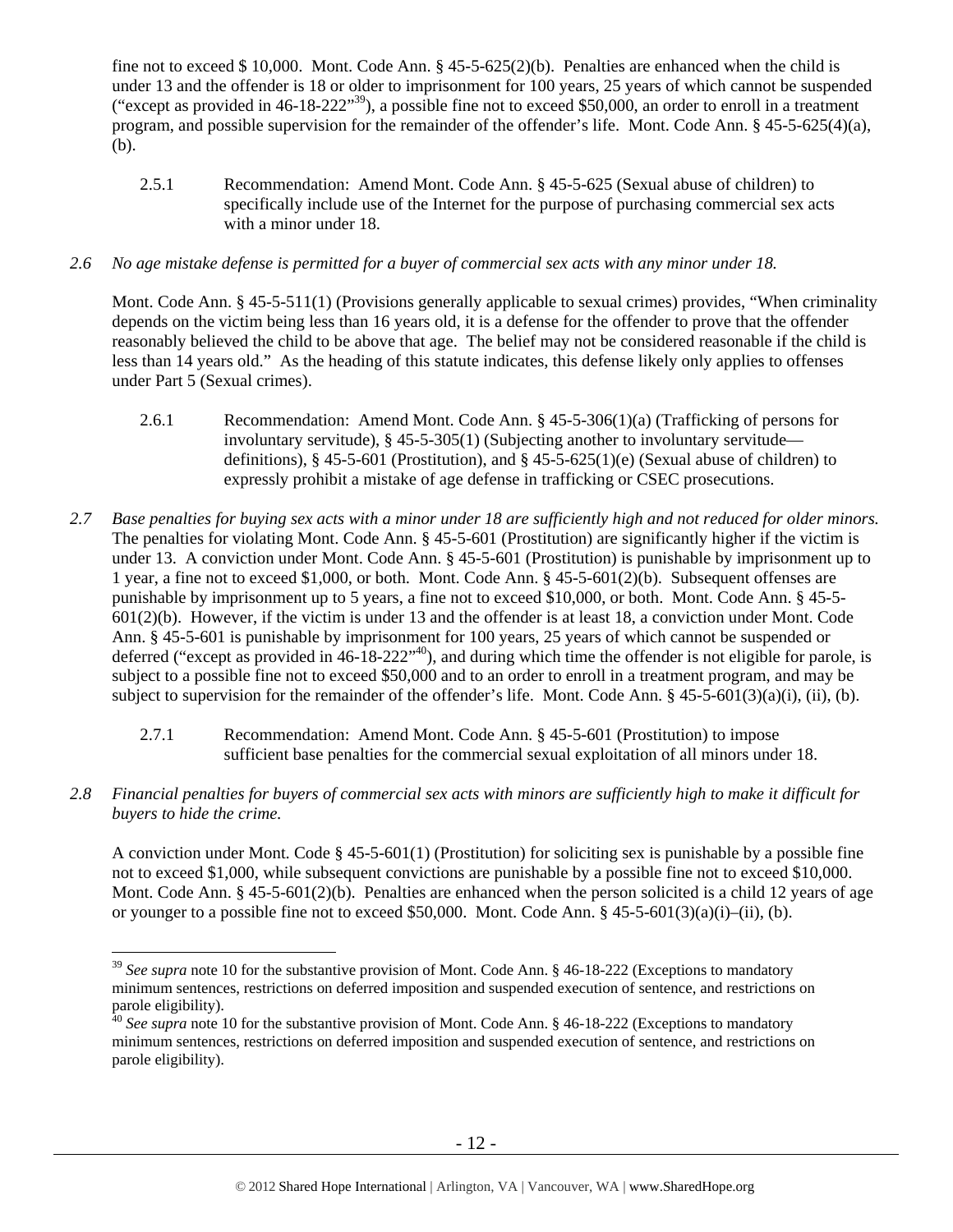Buyers are subject to a mandatory order of restitution in any case that the victim suffers "an economic loss," pursuant to Mont. Code Ann. § 46-18-241(1) (Condition of restitution)<sup>41</sup> which states,

As provided in 46-18-201,<sup>42</sup> a sentencing court shall, as part of the sentence, require an offender to make full restitution to any victim who has sustained pecuniary loss, including a person suffering an economic loss. The duty to pay full restitution under the sentence remains with the offender or the offender's estate until full restitution is paid, whether or not the offender is under state supervision. If the offender is under state supervision, payment of restitution is a condition of any probation or parole.

2.8.1 Recommendation: Establish an asset forfeiture law to reach the assets of convicted buyers.

# *2.9 Buying and possessing child pornography carries penalties as high as similar federal offenses.*

Mont. Code Ann. § 45-5-625 (Sexual abuse of children) states,

(1) A person commits the offense of sexual abuse of children if the person:

. . . . (e) knowingly possesses any visual or print medium, $43$  including a medium by use of electronic communication in which a child is engaged in sexual conduct, actual or simulated;

. . . .

 $\overline{a}$ 

In addition to any other penalties imposed, if a person has been found guilty of an offense upon a verdict of guilty or a plea of guilty or nolo contendere and the sentencing judge finds that a victim, as defined in 46- 18-243, has sustained a pecuniary loss, the sentencing judge shall, as part of the sentence, require payment of full restitution to the victim, as provided in 46-18-241 through 46-18-249, whether or not any part of the sentence is deferred or suspended.

Mont. Code Ann. § 46-18-243(2)(a)(i) states,

 $(2)(a)$  "Victim" means:

(i) a person who suffers loss of property, bodily injury, or death as a result of: (A) the commission of an offense; . . . .

(ii) any disk, diskette, or other physical media that allows an image to be displayed on a computer or other video screen and any image transmitted to a computer or other video screen by telephone line, cable, satellite transmission, or other method.

<sup>&</sup>lt;sup>41</sup> Mont. Code Ann. § 46-18-241 contains one set of provisions that terminates on June 30, 2015 and another set of provisions that become effective July 1, 2015. Here and elsewhere in this report that Mont. Code Ann. § 46-18-241 is mentioned, the current provisions have been used for citations and quotations.

 $42$  Mont. Code Ann. § 46-18-201(5) (Sentences that may be imposed) provides,

Mont. Code Ann. § 46-18-243(2)(b) further provides, "Victim does not include a person who is accountable for the crime or accountable for a crime arising from the same transaction."  $43$  Mont. Code Ann. § 45-5-625(5)(d) defines "visual medium" as

<sup>(</sup>i) any film, photograph, videotape, negative, slide, or photographic reproduction that contains or incorporates in any manner any film, photograph, videotape, negative, or slide; or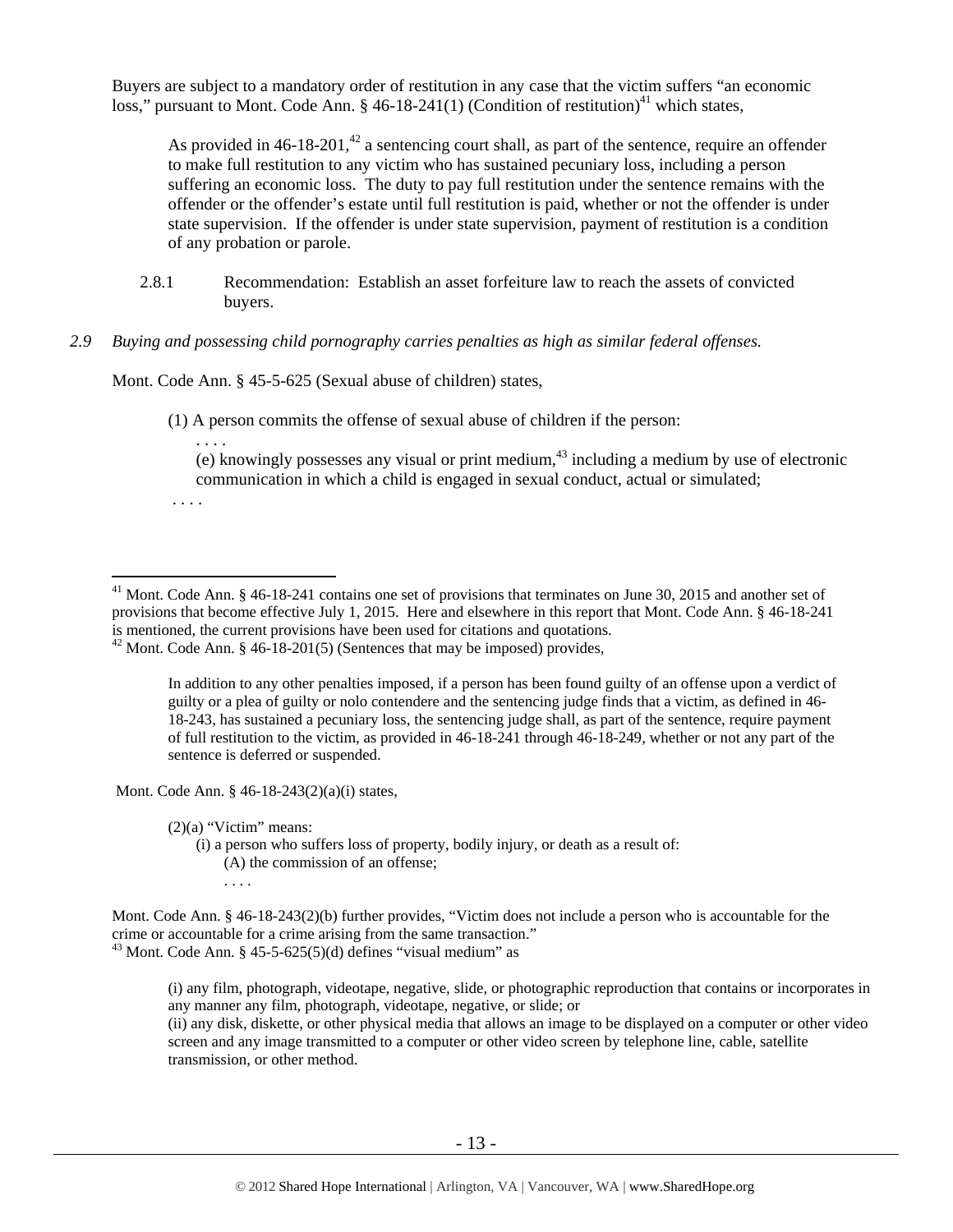A conviction under Mont. Code Ann. § 45-5-625(1)(e) is punishable by imprisonment up to 10 years, a fine not to exceed \$10,000, or both. Mont. Code Ann. § 45-5-625(2)(c). However, if the victim is under 13 and the offender is 18 or older, a conviction under Mont. Code Ann. § 45-5-625(1)(e) is punishable by imprisonment for 100 years, 25 years of which cannot be suspended ("except as provided in 46-18-222"<sup>44</sup>), a possible fine not to exceed \$50,000, an order to enroll in a treatment program, and possible supervision for the remainder of the offender's life. Mont. Code Ann. § 45-5-625(4)(a), (b).

In comparison, a federal conviction for possession of child pornography<sup>45</sup> is generally punishable by imprisonment for 5–20 years and a fine not to exceed \$250,000.<sup>46</sup> Subsequent convictions, however, are punishable by imprisonment up to 40 years and a fine not to exceed  $$250,000.<sup>47</sup>$ 

- 2.9.1 Recommendation: Amend Mont. Code Ann. § 45-5-625 (Sexual abuse of children) to raise the penalty for possessing child pornography to align with federal penalties.
- *2.10 Convicted buyers of commercial sex acts with minors and child pornography are required to register as sex offenders.*

Under the Sexual or Violent Offender Registration Act, Mont. Code Ann. § 46-23-504(1) (Persons required to register—procedure) states,

(1) Except as provided in 41-5-1513 [Disposition—delinquent youth—restrictions], a sexual or violent offender:

(a) shall register immediately upon conclusion of the sentencing hearing if the offender is not sentenced to confinement or is not sentenced to the department and placed in confinement by the department;

(b) must be registered as provided in 46-23-503 at least 10 days prior to release from confinement if sentenced to confinement or sentenced to the department and placed in confinement by the department;

(c) shall register within 3 business days of entering a county of this state for the purpose of residing or setting up a temporary residence for 10 days or more or for an aggregate period exceeding 30 days in a calendar year; and

(d) who is a transient shall register within 3 business days of entering a county of this state.

 $\overline{a}$ 

46 18 U.S.C. §§ 2252(b) (stating that a conviction under subsection (a)(2) is punishable by imprisonment for 5–20 years and a fine, while a conviction under subsection (a)(4) is punishable by imprisonment up to 10 years, a fine, or both), 2252A(b)(1) (a conviction is punishable by imprisonment for 5–20 years and a fine), 1466A(a), (b) (stating that a conviction under subsection (a) is "subject to the penalties provided in section  $2252A(b)(1)$ ," imprisonment for 5–20 years and a fine, while a conviction under subsection (b) is "subject to the penalties provided in section 2252A(b)(2)," imprisonment up to 10 years, a fine, or both); *see also* 18 U.S.C. §§ 3559(a)(1) (classifying all of the above listed offenses as felonies), 3571(b)(3) (providing a fine up to \$250,000 for any felony conviction).

<sup>&</sup>lt;sup>44</sup> See supra note 10 for the substantive provision of Mont. Code Ann. § 46-18-222 (Exceptions to mandatory minimum sentences, restrictions on deferred imposition and suspended execution of sentence, and restrictions on parole eligibility).

 $^{45}$  18 U.S.C. §§ 2252(a)(2), (a)(4) (Certain activities relating to material involving the sexual exploitation of minors),  $2252A(a)(2)$ –(3) (Certain activities relating to material constituting or containing child pornography), 1466A(a), (b) (Obscene visual representations of the sexual abuse of children).

<sup>&</sup>lt;sup>47</sup> 18 U.S.C. §§ 2252(b) (stating if a person has a prior conviction under subsection (a)(2), or a list of other statutes, a conviction is punishable by a fine and imprisonment for 15–40 years, but if a person has a prior conviction under subsection (a)(4), or a list of other statutes, a conviction is punishable by a fine and imprisonment for  $10-20$  years),  $2252A(b)(1)$  (stating if a person has a prior conviction under subsection (a)(2), (a)(3), or a list of other statutes, a conviction is punishable by a fine and imprisonment for 15–40 years), 1466A(a), (b) (stating that the penalty scheme for section 2252A(b) applies); *see also* 18 U.S.C. §§ 3559(a)(1) (classifying all of the above listed offenses as felonies), 3571(b)(3) (providing a fine up to \$250,000 for any felony conviction).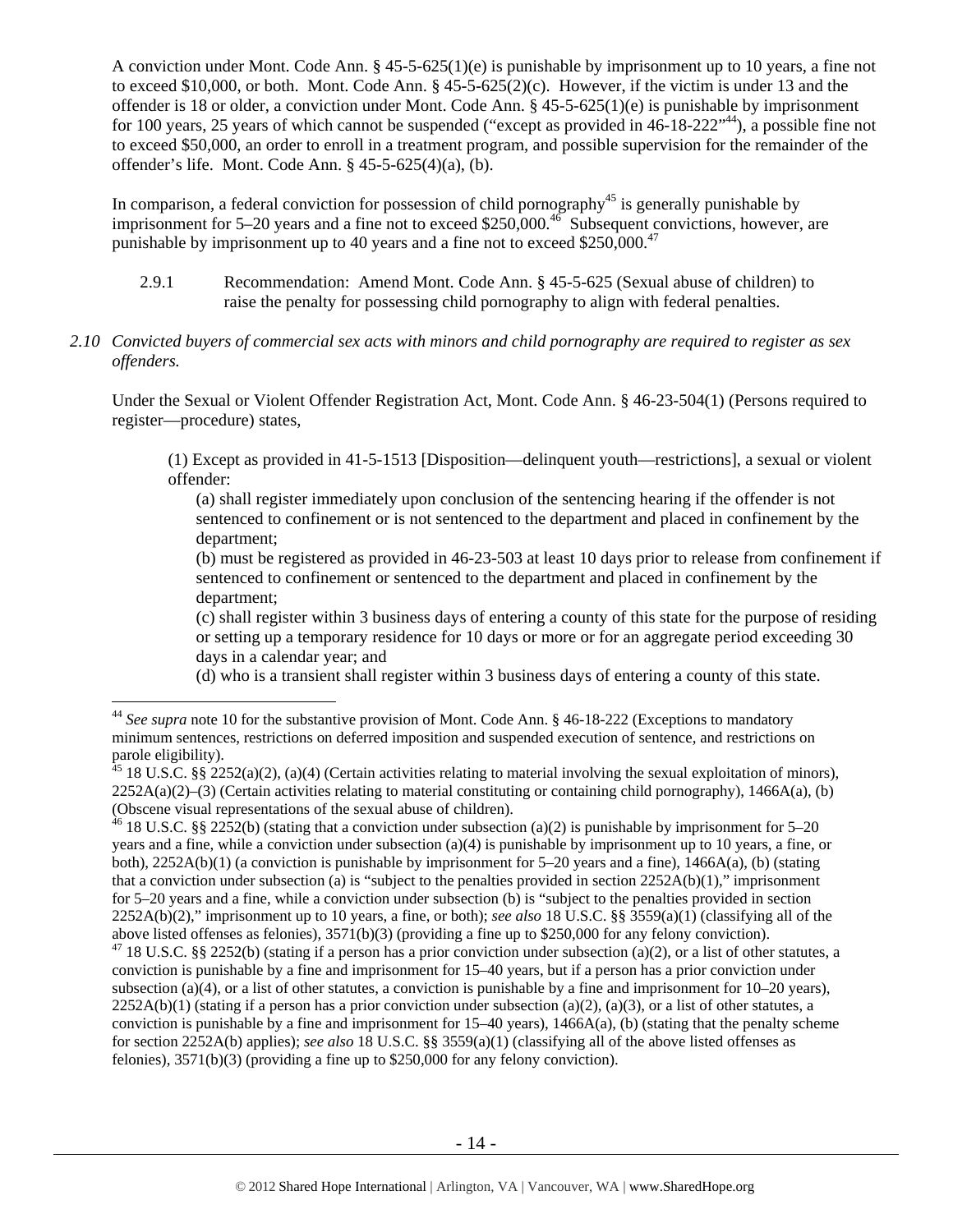Mont. Code Ann. § 46-23-502(10) (Definitions) defines "sexual or violent offender" as "a person who has been convicted of or, in youth court, found to have committed or been adjudicated for a sexual or violent offense." Pursuant to Mont. Code Ann. § 46-23-502(9), "sexual offense" is defined as the following:

(a) any violation of or attempt, solicitation, or conspiracy to commit a violation of  $\dots$  45-5-502(3) [Sexual assault] (if the victim is less than 16 years of age and the offender is 3 or more years older than the victim),  $45-5-503$  [Sexual intercourse without consent], ...  $45-5-601(3)$  [Prostitution if the prostitute was 12 years of age or younger and the prostitute's client was 18 years of age or older], . . . or 45-5-625 [Sexual abuse of children]; or

(b) any violation of a law of another state, a tribal government, or the federal government that is reasonably equivalent to a violation listed in subsection (9)(a) or for which the offender was required to register as a sexual offender after an adjudication or conviction.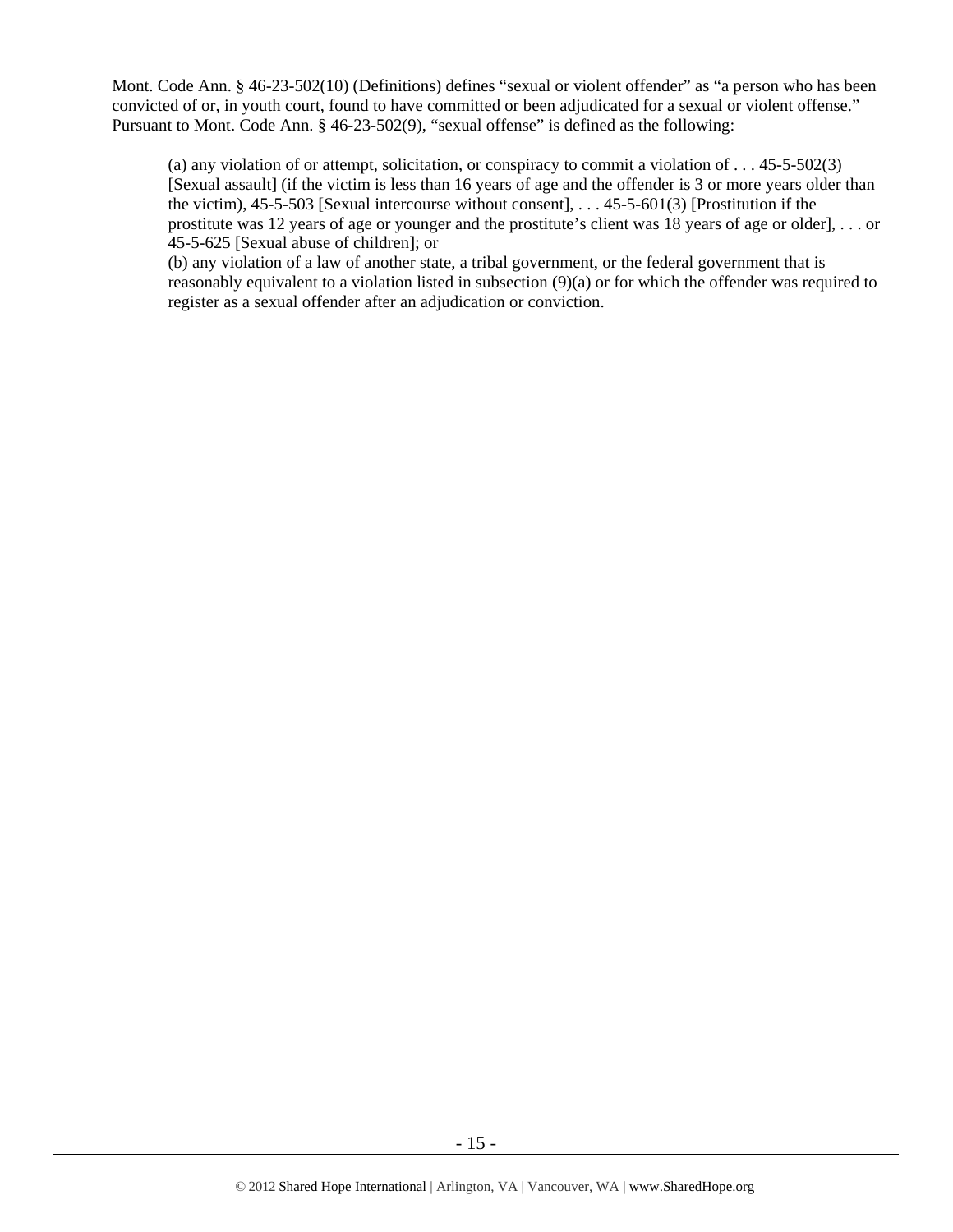#### **FRAMEWORK ISSUE 3: CRIMINAL PROVISIONS FOR TRAFFICKERS**

# *Legal Components:*

- *3.1 Penalties for trafficking a child for sexual exploitation are as high as federal penalties.*
- *3.2 Creating and distributing child pornography carries penalties as high as similar federal offenses.*
- *3.3 Using the Internet to lure, entice, recruit or sell commercial sex acts with a minor is a separate crime or results in an enhanced penalty for traffickers.*
- *3.4 Financial penalties for traffickers, including asset forfeiture, are sufficiently high.*
- *3.5 Convicted traffickers are required to register as sex offenders.*
- *3.6 Laws relating to termination of parental rights for certain offenses include sex trafficking or commercial sexual exploitation of children (CSEC) offenses in order to remove the children of traffickers from their control and potential exploitation.*

*\_\_\_\_\_\_\_\_\_\_\_\_\_\_\_\_\_\_\_\_\_\_\_\_\_\_\_\_\_\_\_\_\_\_\_\_\_\_\_\_\_\_\_\_\_\_\_\_\_\_\_\_\_\_\_\_\_\_\_\_\_\_\_\_\_\_\_\_\_\_\_\_\_\_\_\_\_\_\_\_\_\_\_\_\_\_\_\_\_\_\_\_\_\_* 

# *Legal Analysis:*

*3.1 Penalties for trafficking a child for sexual exploitation are as high as federal penalties.* 

Traffickers convicted under Mont. Code Ann. § 45-5-305 (Subjecting another to involuntary servitude definitions) can be punished by imprisonment up to 10 years, a fine not to exceed \$50,000, or both. Mont. Code Ann. § 45-5-305(2)(a). Heightened penalties exist where a violation of Mont. Code Ann. § 45-5-305 involves "aggravated kidnapping, sexual intercourse without consent, or deliberate homicide" and is punishable by life imprisonment or by imprisonment up to 100 years and possible fine not to exceed \$50,000. Mont. Code Ann. § 45-5-305(2)(b). A conviction under Mont. Code Ann. § 45-5-306 (Trafficking of persons for involuntary servitude) is punishable by imprisonment up to 15 years, a fine not to exceed \$100,000, or both. Mont. Code Ann. § 45-5-306(2)(a). Heightened penalties exist where a violation of Mont. Code Ann. § 45-5-306 involves "aggravated kidnapping, sexual intercourse without consent, or deliberate homicide" and is punishable by life imprisonment or by imprisonment up to 100 years and possible fine not to exceed \$100,000. Mont. Code Ann.  $§$  45-5-306(2)(b).

A conviction under Mont. Code Ann. § 45-5-602 (Promoting prostitution) is punishable by imprisonment up to 10 years, a fine not to exceed \$50,000, or both. Mont. Code Ann. § 45-5-602(2). If the child being prostituted was 12 or younger and the buyer is at least 18 or older, then a conviction under Mont. Code § 45-5-602 is punishable by imprisonment up to 100 years, 25 years of which cannot be suspended, a possible fine not to exceed \$50,000, and an order to complete a sexual offender treatment program. Mont. Code Ann. § 45-5-  $602(3)(a)(i)$ –(iii).

A conviction under Mont. Code Ann. § 45-5-603(1)(b) (Aggravated promotion of prostitution) is punishable by life imprisonment or by imprisonment for 4–100 years, a fine not to exceed \$100,000, or both. If the child was 12 or younger and the buyer is at least 18, then a conviction is punishable by imprisonment for 100 years, 25 years of which cannot be suspended, a possible fine not to exceed \$50,000, and an order to complete a sexual offender treatment program. Mont. Code Ann.  $\S 45-5-603(2)(b)(i)-(ii)$ , (c) $(i)(A)$ , (B), (C).

A conviction under Mont. Code Ann.  $\S 45-5-625(1)(a)$  (Sexual abuse of children) is punishable by life imprisonment or a term of imprisonment up to 100 years and a possible fine not to exceed \$10,000. Mont. Code Ann. § 45-5-625(2)(a). However, if the victim is under 16, unless punished under Mont. Code Ann. § 46-18-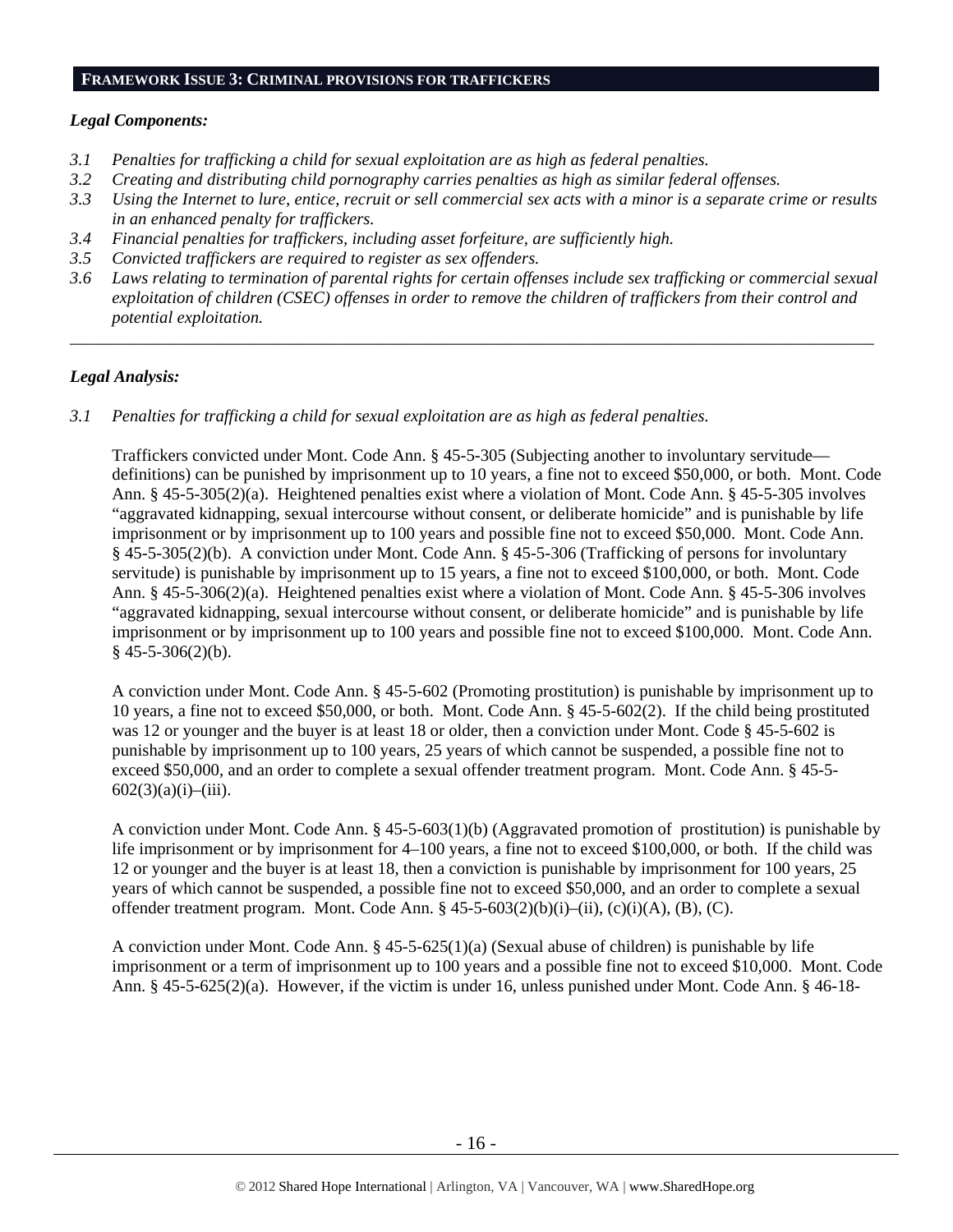219,48 a conviction for sexual abuse of children is punishable by life imprisonment or by imprisonment for 4– 100 years and a possible fine not to exceed \$10,000. Mont. Code Ann. § 45-5-625(2)(b). Penalties are enhanced when the child is under 13 and the offender is 18 or older to imprisonment for 100 years, 25 years of which cannot be suspended ("except as provided in 46-18-222"<sup>49</sup>), a possible fine not to exceed \$50,000, an order to enroll in a treatment program, and possible supervision for the remainder of the offender's life. Mont. Code Ann. § 45-5-625(4)(a), (b).

Traffickers may also face prosecution for money laundering pursuant to Mont. Code Ann. § 45-6-341(1), (2) (Money laundering), for receiving, acquiring or engaging in transactions involving the proceeds of any unlawful activity. A conviction under Mont. Code Ann. § 45-6-341(1) is punishable by a fine not to exceed \$1,500, up to 6 months imprisonment, or both. However, "if the money laundering is part of a common scheme or if the value of the proceeds or item of value exceeds \$1,500, the person shall be fined not to exceed \$50,000 or be imprisoned in the state prison for a term not to exceed 20 years, or both." Mont. Code Ann. § 45-6-341(2).

In comparison, if the victim is under the age of 14, a conviction under the Trafficking Victims Protection Act  $(TVPA)<sup>50</sup>$  for child sex trafficking is punishable by 15 years to life imprisonment and a fine not to exceed \$250,000. 18 U.S.C. §§ 1591(b)(1), 3559(a)(1), 3571(b)(3). If the victim is between the ages of 14–17, a conviction is punishable by 10 years to life imprisonment and a fine not to exceed \$250,000. 18 U.S.C. §§ 1591(b)(2), 3559(a)(1), 3571(b)(3). A conviction is punishable by mandatory life imprisonment, however, if the trafficker has a prior conviction for a federal sex offense<sup>51</sup> against a minor.

# *3.2 Creating and distributing child pornography carries penalties as high as similar federal offenses.*

Creating and distributing child pornography is contained within the same statute of other forms of commercial sex abuse of a minor. Mont. Code Ann. § 45-5-625 (Sexual abuse of children) states,

(1) A person commits the offense of sexual abuse of children if the person:

(a) knowingly employs, uses, or permits the employment or use of a child in an exhibition of sexual conduct,  $52$  actual or simulated;  $53$ 

(b) knowingly photographs, films, videotapes, develops or duplicates the photographs, films, or videotapes, or records a child engaging in sexual conduct, actual or simulated;

. . . .

. . . .

(d) knowingly processes, develops, prints, publishes, transports, distributes, sells, exhibits, or advertises any visual or print medium, including a medium by use of electronic communication<sup>54</sup> in which a child is engaged in sexual conduct, actual or simulated;

(g) possesses with intent to sell any visual or print medium, including a medium by use of electronic communication in which a child is engaged in sexual conduct, actual or simulated; . . . .

<sup>48</sup> *See supra* note 14 for the substantive provision of Mont. Code Ann. § 46-18-219 (Life sentence without possibility of release).

<sup>&</sup>lt;sup>3</sup> See supra note 10 for the substantive provision of Mont. Code Ann. § 46-18-222 (Exceptions to mandatory minimum sentences, restrictions on deferred imposition and suspended execution of sentence, and restrictions on parole eligibility).<br><sup>50</sup> See supra note 24.

<sup>&</sup>lt;sup>51</sup> See supra note 32 for the definition of "federal sex offense."<br><sup>52</sup> See supra note 11 for the definition of "sexual conduct."<br><sup>53</sup> See supra note 12 for the definition of "simulated."<br><sup>54</sup> See supra note 13 for the d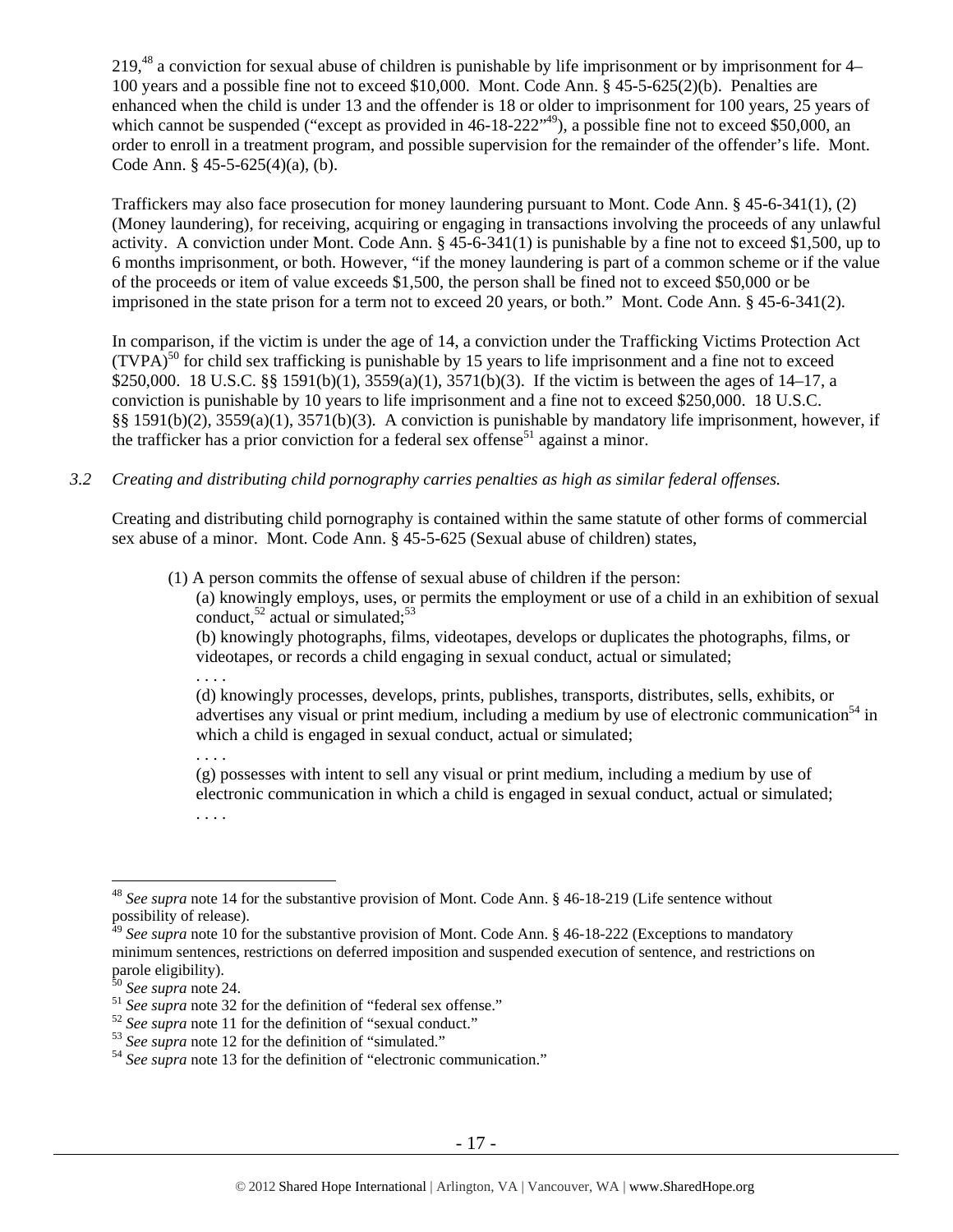A conviction under Mont. Code Ann. § 45-5-625(1)(a) (Sexual abuse of children) is punishable by life imprisonment or a term of imprisonment up to 100 years and a possible fine not to exceed \$10,000. Mont. Code Ann. § 45-5-625(2)(a). However, if the victim is under 16, unless punished under Mont. Code Ann. § 46-18- 219,55 a conviction for sexual abuse of children is punishable by life imprisonment or by imprisonment for 4– 100 years and a possible fine not to exceed \$10,000. Mont. Code Ann. § 45-5-625(2)(b). Penalties are enhanced when the child is under 13 and the offender is 18 or older to imprisonment for 100 years, 25 years if which cannot be suspended ("except as provided in 46-18-222"<sup>56</sup>), a possible fine not to exceed \$50,000, an order to enroll in a treatment program, and possible supervision for the remainder of the offender's life. Mont. Code Ann. § 45-5-625(4)(a), (b).

In comparison, a conviction under the TVPA for child sex trafficking is punishable by 15 years to life imprisonment and a fine not to exceed \$250,000, if the victim is under the age of 14. 18 U.S.C. §§ 1591(b)(1),  $3559(a)(1)$ ,  $3571(b)(3)$ . If the victim is between the ages of  $14-17$ , a conviction is punishable by 10 years to life imprisonment and a fine not to exceed \$250,000. 18 U.S.C. §§ 1591(b)(2), 3559(a)(1), 3571(b)(3). A conviction is punishable by mandatory life imprisonment, however, if the trafficker has a prior conviction for a federal sex offense<sup>57</sup> against a minor. Additionally, a federal conviction for distribution of child pornography<sup>58</sup> is generally punishable by imprisonment for  $5-20$  years and a fine not to exceed \$250,000.<sup>59</sup> Subsequent convictions, however, are punishable by imprisonment up to 40 years and a fine not to exceed \$250,000.<sup>60</sup>

*3.3 Using the Internet to lure, entice, recruit or sell commercial sex acts with a minor is a separate crime or results in an enhanced penalty for traffickers.* 

Use of the Internet to lure, entice, recruit, or purchase commercial sex acts with a minor is not a separate crime and does not result in an enhanced penalty for traffickers. Use of the Internet may be criminalized, however, under Mont. Code Ann. § 45-5-625(1) (Sexual abuse of children), which provides in part,

(1) A person commits the offense of sexual abuse of children if the person:

(c) knowingly, by any means of communication, including electronic communication, persuades, entices, counsels, or procures a child under 16 years of age or a person the offender believes to be a

. . . .

<sup>55</sup> *See supra* note 14 for the substantive provision of Mont. Code Ann. § 46-18-219 (Life sentence without possibility of release).

<sup>&</sup>lt;sup>56</sup> See supra note 10 for the substantive provision of Mont. Code Ann. § 46-18-222 (Exceptions to mandatory minimum sentences, restrictions on deferred imposition and suspended execution of sentence, and restrictions on parole eligibility).<br>
<sup>57</sup> See supra note 32 for the definition of "federal sex offense."

<sup>&</sup>lt;sup>58</sup> 18 U.S.C. §§ 2252(a)(1), (a)(2), (a)(3) (Certain activities relating to material involving the sexual exploitation of minors),  $2252A(a)(2)$ ,  $(a)(3)$  (Certain activities relating to material constituting or containing child pornography), 1466A(a) (Obscene visual representations of the sexual abuse of children).

<sup>&</sup>lt;sup>59</sup> 18 U.S.C. §§ 2252(b) (stating that a conviction under subsection (a)(1), (a)(2), or (a)(3) is punishable by imprisonment for 5–20 years and a fine), 2252A(b)(1) (a conviction is punishable by imprisonment for 5–20 years and a fine), 1466A(a), (b) (stating that a conviction under subsection (a) is "subject to the penalties provided in section 2252A(b)(1)," imprisonment for 5–20 years and a fine, while a conviction under subsection (b) is "subject to the penalties provided in section 2252A(b)(2)," imprisonment up to 10 years, a fine, or both); *see also* 18 U.S.C. §§  $3559(a)(1)$  (classifying all of the above listed offenses as felonies),  $3571(b)(3)$  (providing a fine up to \$250,000 for any felony conviction).

<sup>&</sup>lt;sup>60</sup> 18 U.S.C. §§ 2252(b) (stating if a person has a prior conviction under subsection (a)(1), (a)(2), or (a)(3) or a list of other statutes, a conviction is punishable by a fine and imprisonment for  $15-40$  years),  $2252A(b)(1)$  (stating if a person has a prior conviction under subsection (a)(2), (a)(3), or a list of other statutes, a conviction is punishable by a fine and imprisonment for  $15-40$  years),  $1466A(a)$ , (b) (stating that the penalty scheme for section  $2252A(b)$ applies); *see also* 18 U.S.C. §§ 3559(a)(1) (classifying all of the above listed offenses as felonies), 3571(b)(3) (providing a fine up to \$250,000 for any felony conviction).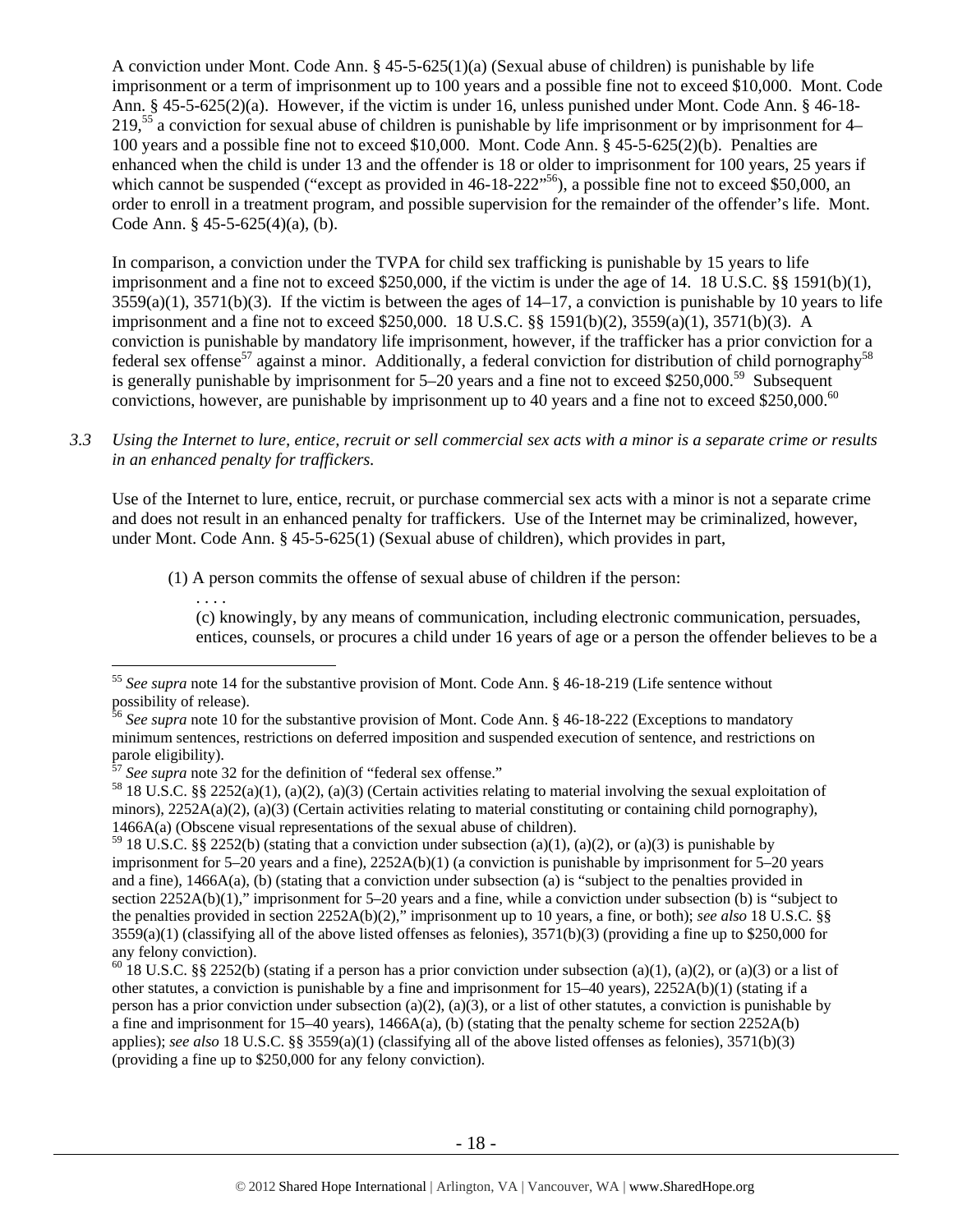child under 16 years of age to engage in sexual conduct, actual or simulated; . . . .

A conviction under Mont. Code Ann.  $\S 45-5-625(1)(c)$  (Sexual abuse of children) is punishable by life imprisonment or a term of imprisonment up to 100 years and a possible fine not to exceed \$10,000. Mont. Code Ann. § 45-5-625(2)(a). However, if the victim is under 16, unless punished under Mont. Code Ann. § 46-18-  $219<sup>61</sup>$  a conviction for sexual abuse of children is punishable by life imprisonment or by imprisonment for 4– 100 years and a possible fine not to exceed \$10,000. Mont. Code Ann. § 45-5-625(2)(b). Penalties are enhanced when the child is under 13 and the offender is 18 or older to imprisonment for 100 years, 25 years of which cannot be suspended ("except as provided in  $46-18-222"^{62}$ ), a possible fine not to exceed \$50,000, an order to enroll in a treatment program, and possible supervision for the remainder of the offender's life. Mont. Code Ann. § 45-5-625(4)(a), (b).

3.3.1 Recommendation: Amend Mont. Code Ann. § 45-5-625 (Sexual abuse of children) to specifically include use of the Internet for the purpose of committing sex trafficking or CSEC offenses involving a minor under 18.

# *3.4 Financial penalties for traffickers, including asset forfeiture, are sufficiently high.*

Traffickers convicted under Mont. Code Ann. § 45-5-305 (Subjecting another to involuntary servitude definitions) can be punished by a fine not to exceed \$50,000. Mont. Code § 45-5-305(2). A conviction under Mont. Code § 45-5-306 (Trafficking of persons for involuntary servitude) is punishable by a fine not to exceed \$100,000. Mont. Code § 45-5-306(2).

A conviction under Mont. Code Ann. § 45-5-602 (Promoting prostitution) is punishable by a fine not to exceed \$50,000. Mont. Code Ann. § 45-5-602(2), (3).

A conviction under Mont. Code Ann. § 45-5-603(1)(b) (Aggravated promotion of prostitution) is punishable by a fine not to exceed \$100,000, but if the child was 12 or younger and the buyer was at least 18, then a conviction is punishable by a possible fine not to exceed \$50,000. Mont. Code Ann. §  $45-5-603(2)(b)(i)–(ii)$ ,  $(c)(i)(A), (B), (C).$ 

A conviction under Mont. Code Ann. § 45-5-625 (Sexual abuse of children) is punishable by a possible fine not to exceed \$10,000, but if the child is under 16, then the offense is punishable by a possible fine not to exceed \$10,000. Mont. Code Ann. § 45-5-625(2)(a), (b). A conviction under Mont. Code Ann. § 45-5-625 when the victim was 12 or younger is punishable by a possible fine not to exceed \$50,000. Mont. Code Ann. § 45-5-  $625(4)(a)(ii)$ .

Mandatory restitution must be ordered where the victim suffers "an economic loss," pursuant to Mont. Code Ann. § 46-18-241(1) (Condition of restitution), $^{63}$  which states,

As provided in  $46-18-201$ ,  $64$  a sentencing court shall, as part of the sentence, require an offender to make full restitution to any victim who has sustained pecuniary loss, including a person suffering an

<sup>&</sup>lt;sup>61</sup> See supra note 14 for the substantive provision of Mont. Code Ann. § 46-18-219 (Life sentence without possibility of release).

<sup>&</sup>lt;sup>62</sup> See supra note 10 for the substantive provision of Mont. Code Ann. § 46-18-222 (Exceptions to mandatory minimum sentences, restrictions on deferred imposition and suspended execution of sentence, and restrictions on parole eligibility).

<sup>&</sup>lt;sup>63</sup> The text of Mont. Code Ann. § 46-18-241(1) indicates that this provision will be effective July 1, 2015. <sup>64</sup> *See supra* note 42 for the substantive provision of Mont. Code Ann. § 46-18-201 (Sentences that may be

imposed).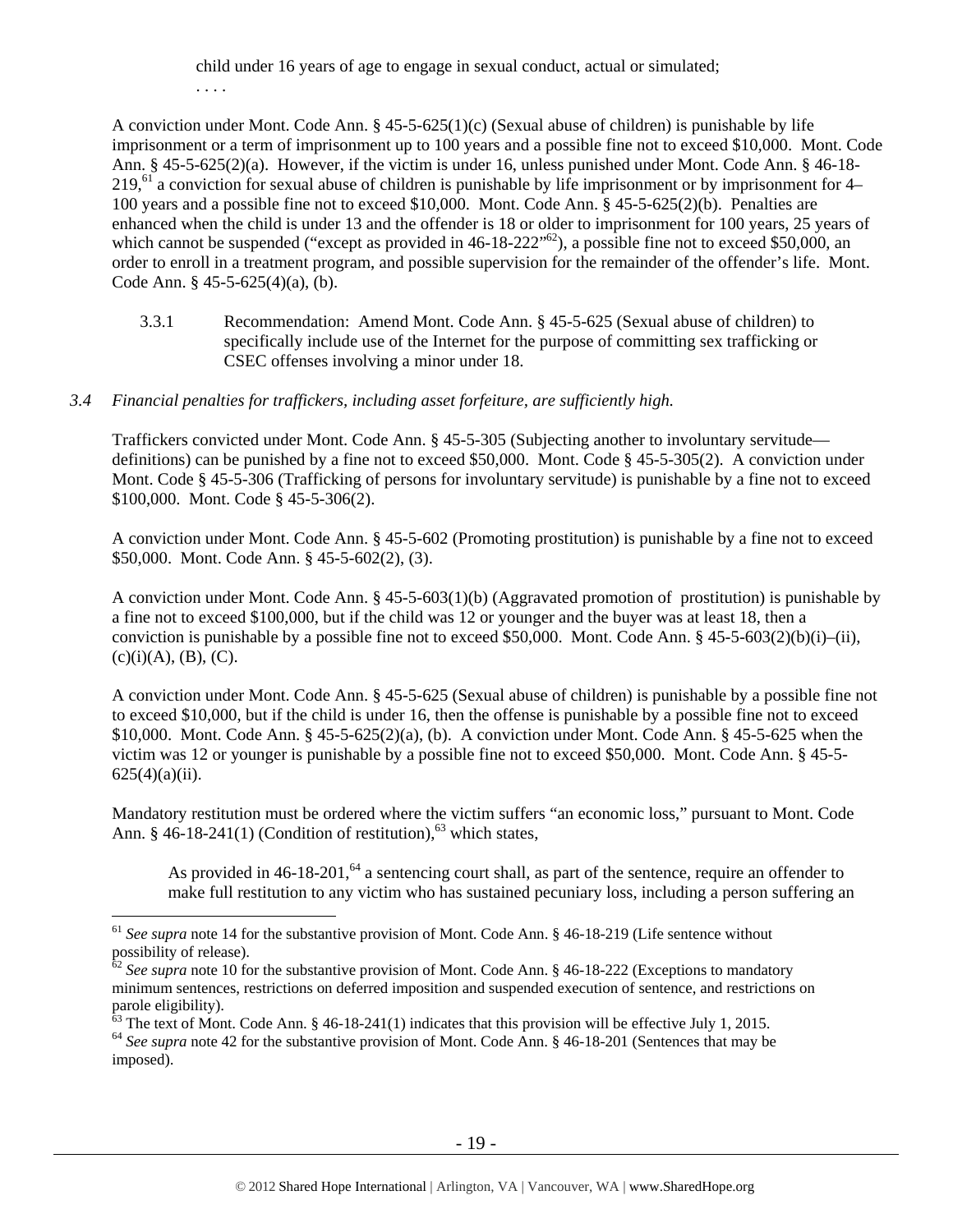economic loss. The duty to pay full restitution under the sentence remains with the offender or the offender's estate until full restitution is paid, whether or not the offender is under state supervision. If the offender is under state supervision, payment of restitution is a condition of any probation or parole.

If convicted of Mont. Code Ann. § 45-6-341(1) (Money laundering), a trafficker faces a fine not to exceed \$1,500, unless "the money laundering is part of a common scheme or if the value of the proceeds or item of value exceeds \$1,500," in which case the fine is not to exceed \$50,000. Mont. Code Ann. § 45-6-341(2). In addition, pursuant to Mont. Code Ann. § 45-6-341(3)(a), the court shall order a convicted trafficker to forfeit

(i) money, including digital currency, and raw materials, products, equipment of any kind, and any other personal property involved in the money laundering;

(ii) personal property constituting or derived from proceeds obtained directly or indirectly from the money laundering; and

(iii) real property, including any right, title, and interest in any lot or tract of land and any appurtenances or improvements, that is directly used or intended to be used in any manner to commit or facilitate the commission of, or that is derived from or maintained by the proceeds resulting from, the money laundering.

Pursuant to Mont. Code Ann. § 45-6-341(3)(b), "The sheriff of the county where forfeited property is located shall sell the property at auction. The proceeds of the sale must be deposited in the state general fund."

3.4.1 Recommendation: Establish an asset forfeiture law to reach the assets of traffickers convicted under Mont. Code Ann. § 45-5-305 (Subjecting another to involuntary servitude—definitions), § 45-5-306 (Trafficking of persons for involuntary servitude) or CSEC laws.

# *3.5 Convicted traffickers are required to register as sex offenders.*

Under the Sexual or Violent Offender Registration Act, Mont. Code Ann. § 46-23-504(1) (Persons required to register—procedure) requires that a sex offender,

(1) Except as provided in 41-5-151341-5-1513 [Disposition—delinquent youth—restrictions], a sexual or violent offender:

(a) shall register immediately upon conclusion of the sentencing hearing if the offender is not sentenced to confinement or is not sentenced to the department and placed in confinement by the department;

(b) must be registered as provided in 46-23-503 at least 10 days prior to release from confinement if sentenced to confinement or sentenced to the department and placed in confinement by the department;

(c) shall register within 3 business days of entering a county of this state for the purpose of residing or setting up a temporary residence for 10 days or more or for an aggregate period exceeding 30 days in a calendar year; and

(d) who is a transient shall register within 3 business days of entering a county of this state.

Mont. Code Ann. § 46-23-502(10) (Definitions) defines "sexual or violent offender" as "a person who has been convicted of or, in youth court, found to have committed or been adjudicated for a sexual or violent offense." Pursuant to Mont. Code Ann. § 46-23-502(9), "sexual offense" is defined as the following:

(a) any violation of or attempt, solicitation, or conspiracy to commit a violation of 45-5-301 [Unlawful restraint] (if the victim is less than 18 years of age and the offender is not a parent of the victim), 45-5- 302 [Kidnapping] (if the victim is less than 18 years of age and the offender is not a parent of the victim), 45-5-303 [Aggravated kidnapping] (if the victim is less than 18 years of age and the offender is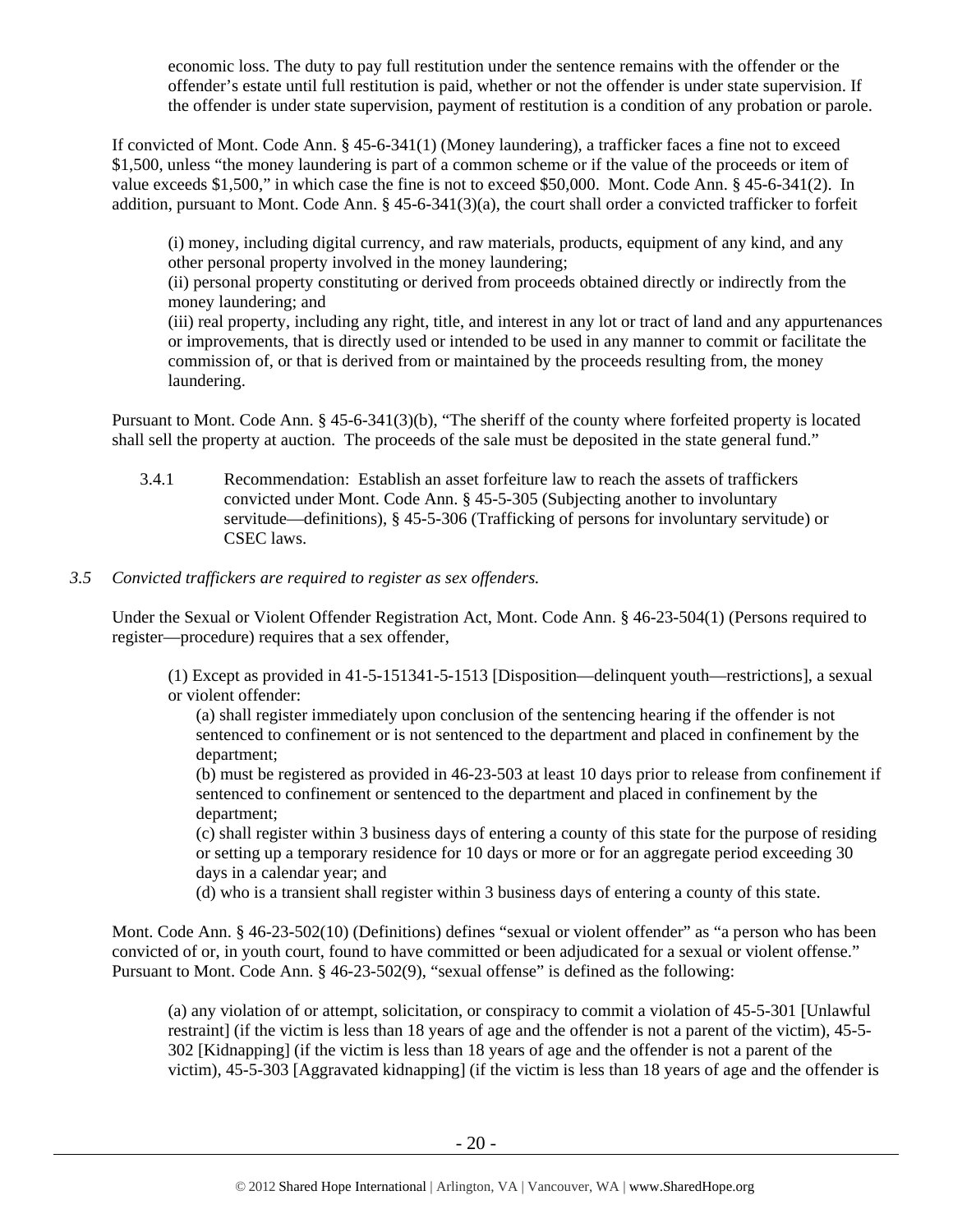not a parent of the victim), 45-5-502(3) [Sexual assault] (if the victim is less than 16 years of age and the offender is 3 or more years older than the victim), 45-5-503 [Sexual intercourse without consent], . . . 45-5-601(3) [Prostitution if the prostitute was 12 years of age or younger and the prostitute's client was 18 years of age or older],  $45-5-602(3)$  [Promoting prostitution],  $45-5-603(1)(b)$  or  $(2)(c)$ [Aggravated promotion of prostitution], or 45-5-625 [Sexual abuse of children]; or (b) any violation of a law of another state, a tribal government, or the federal government that is reasonably equivalent to a violation listed in subsection (9)(a) or for which the offender was required to register as a sexual offender after an adjudication or conviction.

- 3.5.1 Recommendation: Amend Mont. Code Ann. § 46-23-502(10) (Definitions) to require sex offender registration for convictions under Mont. Code Ann. § 45-5-305 (Subjecting another to involuntary servitude—definitions) and § 45-5-306 (Trafficking of persons for involuntary servitude).
- *3.6 Laws relating to termination of parental rights for certain offenses include sex trafficking or commercial sexual exploitation of children (CSEC) offenses in order to remove the children of traffickers from their control and potential exploitation.*

Pursuant to Mont. Code Ann. § 41-3-609(1) (Criteria for termination),

(1) The court may order a termination of the parent-child legal relationship upon a finding established by clear and convincing evidence, except as provided in the federal Indian Child Welfare Act, if applicable, that any of the following circumstances exist:

(c) the parent is convicted of a felony in which sexual intercourse occurred or is a minor adjudicated a delinquent youth because of an act that, if committed by an adult, would be a felony in which sexual intercourse occurred and, as a result of the sexual intercourse, the child is born; (d) the parent has subjected a child to any of the circumstances listed in  $41-3-423(2)(a)$  through  $(2)(e);$ . . . .

The grounds provided pursuant to Mont. Code Ann. § 41-3-423(2)(a) include when a parent has "subjected a child to aggravated circumstances, including but not limited to abandonment, torture, chronic abuse, or sexual abuse or chronic, severe neglect of a child."

Mont. Code Ann. § 41-3-102(27)(a) (Definitions) states, "(a) 'Sexual abuse' means the commission of sexual assault, sexual intercourse without consent, indecent exposure, deviate sexual conduct, sexual abuse, ritual abuse, or incest, as described in Title 45, chapter 5." Pursuant to Mont. Code Ann. § 41-3-102(7)(a), (b)(i)(A) (Definitions),

(a) "Child abuse or neglect" means:

(i) actual physical or psychological harm to a child;

(ii) substantial risk of physical or psychological harm to a child; or

(iii) abandonment.

(b) (i) The term includes:

. . .

(A) actual physical or psychological harm to a child or substantial risk of physical or psychological harm to a child by the acts or omissions of a person responsible for the child's welfare; . . .

Mont. Code Ann. § 41-3-102(21)(a) states,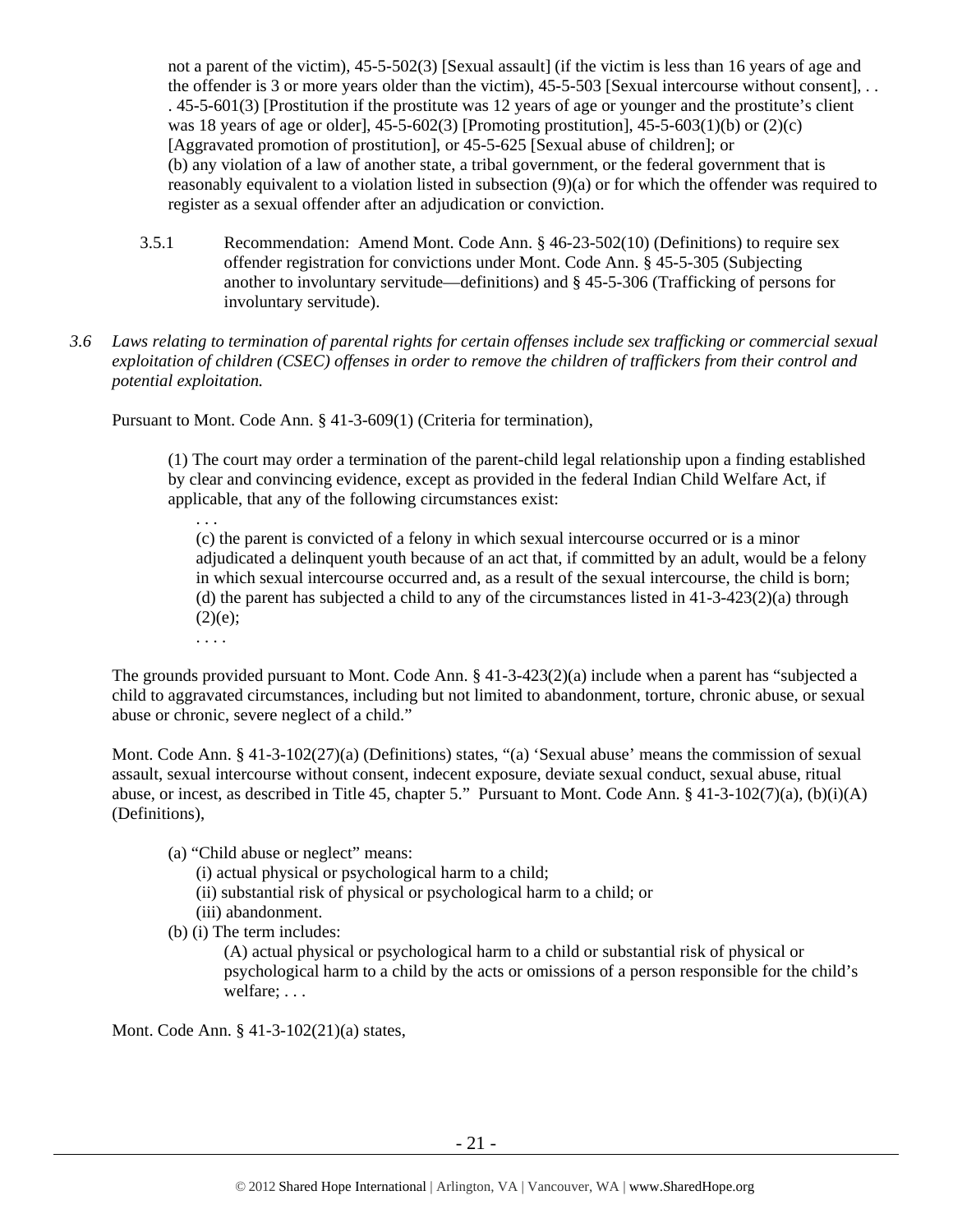"Physical or psychological harm to a child" means the harm that occurs whenever the parent or other person responsible for the child's welfare:

(i) inflicts or allows to be inflicted upon the child physical abuse, physical neglect, or psychological abuse or neglect;

(ii) commits or allows sexual abuse or exploitation of the child;

. . . .

Mont. Code Ann. § 41-3-102(28) defines "sexual exploitation" as "allowing, permitting, or encouraging a child to engage in a prostitution offense, as described in 45-5-601 through 45-5-603 [Prostitution, Promoting prostitution, Aggravated promotion of prostitution], or allowing, permitting, or encouraging sexual abuse of children as described in 45-5-625."

3.6.1 Recommendation: Amend Mont. Code § 41-3-609 (Criteria for termination) to specifically provide that a conviction for trafficking or CSEC offenses constitutes grounds for termination of parental rights.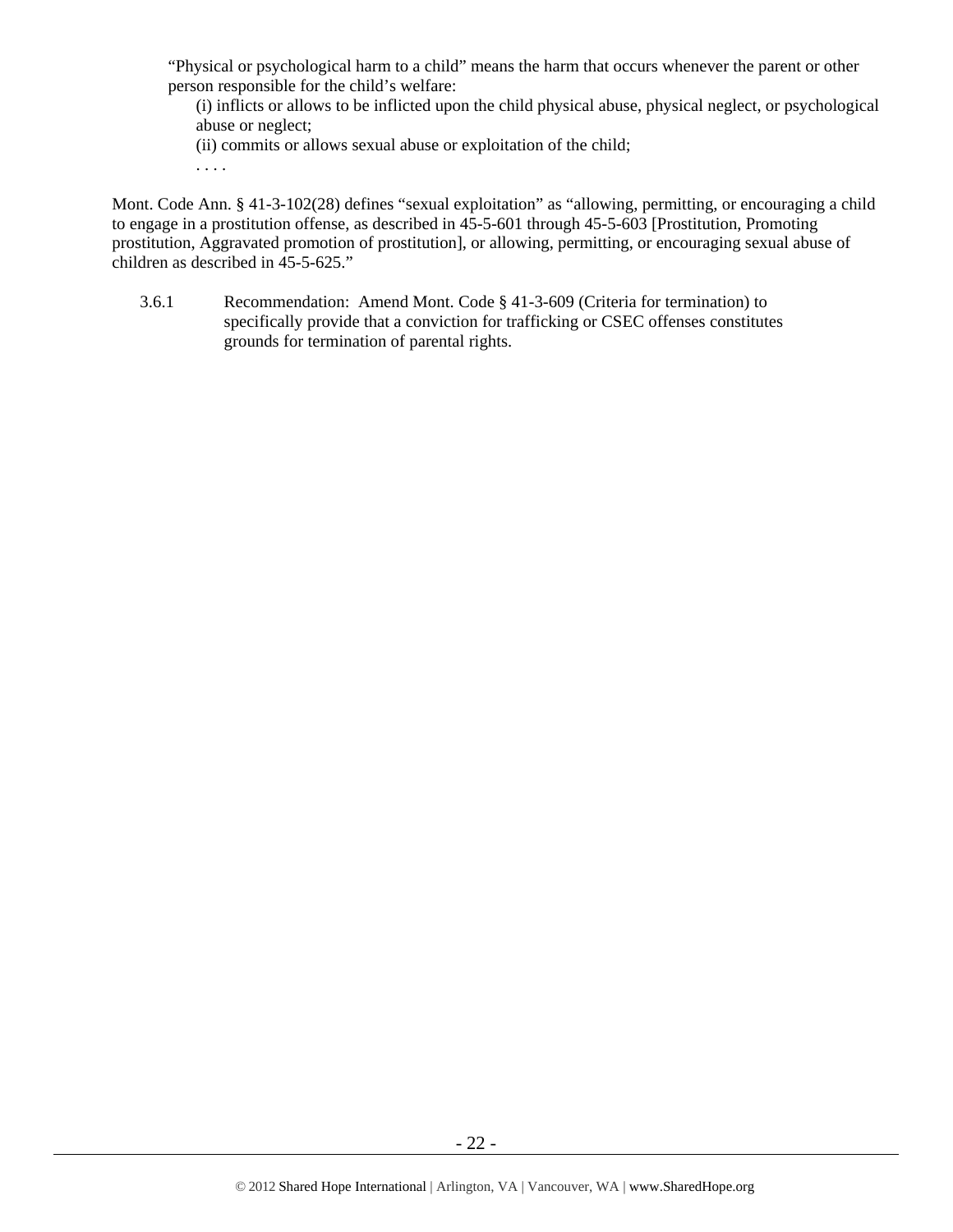#### **FRAMEWORK ISSUE 4: CRIMINAL PROVISIONS FOR FACILITATORS**

#### *Legal Components:*

- *4.1 The acts of assisting, enabling, or financially benefitting from child sex trafficking are included as criminal offenses in the state sex trafficking statute.*
- *4.2 Financial penalties, including asset forfeiture laws, are in place for those who benefit financially from or aid and assist in committing domestic minor sex trafficking.*

*\_\_\_\_\_\_\_\_\_\_\_\_\_\_\_\_\_\_\_\_\_\_\_\_\_\_\_\_\_\_\_\_\_\_\_\_\_\_\_\_\_\_\_\_\_\_\_\_\_\_\_\_\_\_\_\_\_\_\_\_\_\_\_\_\_\_\_\_\_\_\_\_\_\_\_\_\_\_\_\_\_\_\_\_\_\_\_\_\_\_\_\_\_\_* 

- *4.3 Promoting and selling child sex tourism is illegal.*
- *4.4 Promoting and selling child pornography is illegal.*

# *Legal Analysis:*

*4.1 The acts of assisting, enabling, or financially benefitting from child sex trafficking are included as criminal offenses in the state sex trafficking statute.* 

The state human trafficking law includes financially benefitting under Mont. Code Ann. § 45-5-306(1)(b) (Trafficking of persons for involuntary servitude) provides,

(1) A person commits the offense of trafficking of persons for involuntary servitude if the person purposely or knowingly:

. . . .

(b) benefits financially by receiving anything of value from participation in a venture that has engaged in the offense of subjecting another to involuntary servitude as described in 45-5-305<sup>65</sup> [Subjecting another to involuntary servitude—definitions].

(2) (a) Except as provided in subsection (2)(b), a person convicted of the offense of trafficking of persons for involuntary servitude shall be imprisoned in the state prison for a term of not more than 15 years, fined an amount not to exceed \$100,000, or both.

(b) A person convicted of the offense of trafficking of persons for involuntary servitude, if the violation involves aggravated kidnapping, sexual intercourse without consent,<sup>66</sup> or deliberate homicide, shall be punished by life imprisonment or by imprisonment in the state prison for a term of not more than 100 years and may be fined not more than \$100,000.

Mont. Code Ann. § 45-5-602 (Promoting prostitution) is also applicable to facilitators who participate in transporting minors or provide premises for domestic minor sex trafficking.67 A conviction under Mont. Code Ann. § 45-5-602 (Promoting prostitution) is punishable by imprisonment up to 10 years, a fine not to exceed \$50,000, or both. Mont. Code Ann. § 45-5-602(2). If the child being prostituted was 12 or younger and the buyer is at least 18 or older, then a conviction under Mont. Code Ann. § 45-5-602 is punishable by imprisonment up to 100 years, 25 years of which cannot be suspended, a possible fine not to exceed \$50,000, and an order to complete a sexual offender treatment program. Mont. Code Ann. § 45-5-602(3)(a)(i)–(iii).

Mont. Code Ann. §45-5-603(1)(b)-(c) (Aggravated promotion of prostitution) may also be applicable to facilitation. Subsections(b)-(c) state,

<sup>&</sup>lt;sup>65</sup> See supra Section 1.1 for the relevant text of Mont. Code Ann. § 45-5-305.

<sup>&</sup>lt;sup>66</sup> Mont. Code Ann. § 45-5-503(1) (Sexual intercourse without consent) states in part, "A person who knowingly has sexual intercourse without consent with another person commits the offense of sexual intercourse without consent." Mont. Code Ann. § 45-5-501(1)(a) (Definitions) states in part, "As used in 45-5-503, the term "without consent" means . . . the victim is incapable of consent because the victim is . . . less than 16 years old."

<sup>&</sup>lt;sup>67</sup> See supra Section 1.2 for the relevant text of Mont. Code Ann. § 45-5-602 (Promoting prostitution).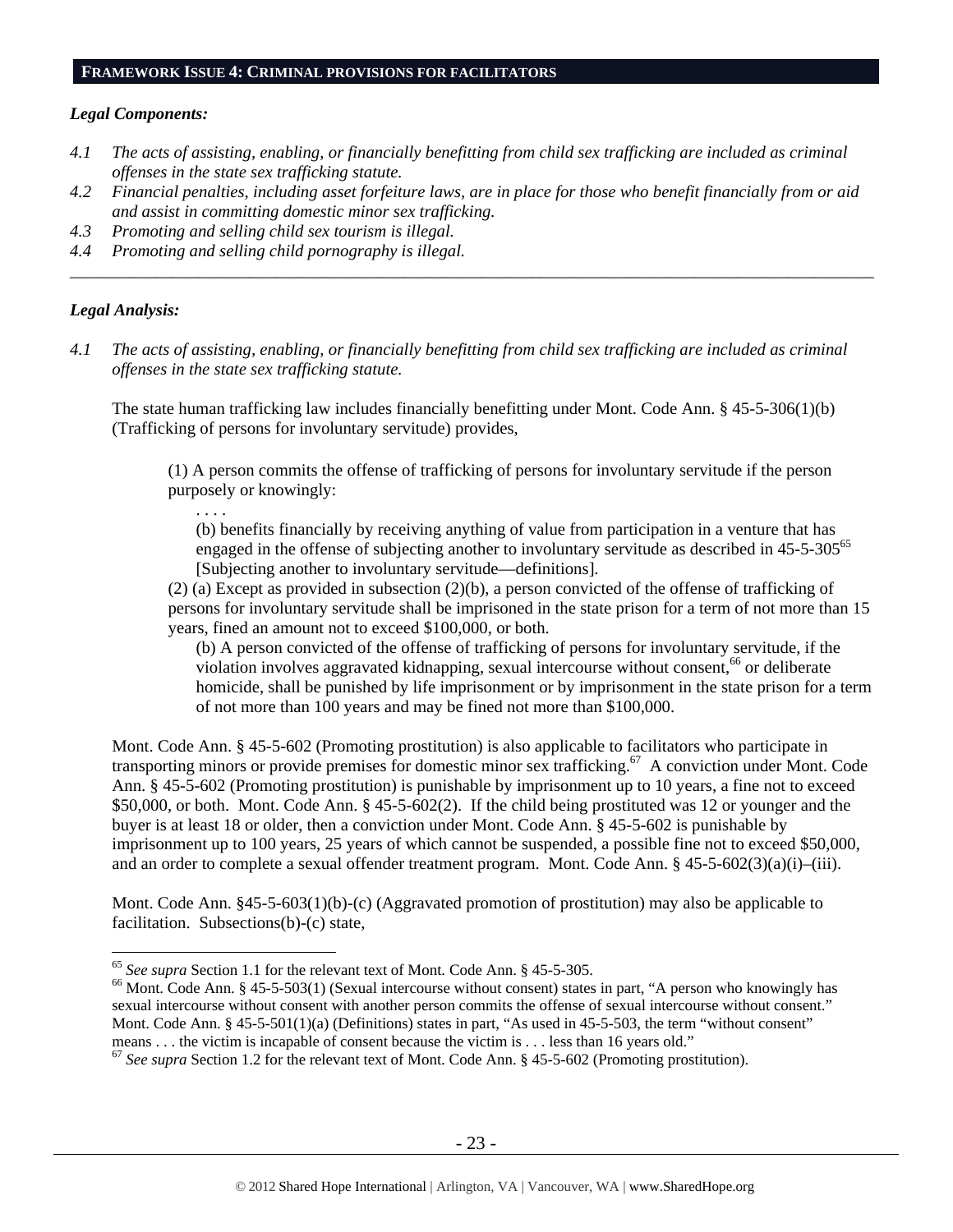(1) A person commits the offense of aggravated promotion of prostitution if the person purposely or knowingly commits any of the following acts:

(b) promotes prostitution of a child under the age of 18 years, whether or not the person is aware of the child's age;

(c) promotes the prostitution of one's spouse, child, ward, or any person for whose care, protection, or support the person is responsible.

As discussed above, promotion of prostitution includes the keeping a house of prostitution, procuring an individual for prostitution, transporting an individual with the purpose to promote that individual's engaging prostitution, leases or permits a place to be used for prostitution. Mont. Code Ann.  $§45-5-602(1)(a)-(g)$ .

A facilitator may also face charges under Mont. Code Ann. § 45-5-625(1)(i) (Sexual abuse of children), assuming it encompasses transporting a child to engage in sexual conduct with a third party.<sup>68</sup> A conviction under Mont. Code Ann. § 45-5-625(1)(a) (Sexual abuse of children) is punishable by life imprisonment or a term of imprisonment up to 100 years and a possible fine not to exceed \$10,000. Mont. Code Ann. § 45-5- 625(2)(a). However, if the victim is under 16, unless punished under Mont. Code Ann.  $\S$  46-18-219,<sup>69</sup> a conviction for sexual abuse of children is punishable by life imprisonment or by imprisonment for 4–100 years and a possible fine not to exceed \$ 10,000. Mont. Code Ann. § 45-5-625(2)(b). Penalties are enhanced when the child is under 13 and the offender is 18 or older to imprisonment for 100 years, 25 years of which cannot be suspended ("except as provided in 46-18-222"<sup>70</sup>), a possible fine not to exceed \$50,000, an order to enroll in a treatment program, and possible supervision for the remainder of the offender's life. Mont. Code Ann. § 45-5-625(4)(a), (b).

Pursuant to Mont. Code Ann. § 45-6-341(1), (2) (Money laundering),

 $\overline{a}$ 

(1) A person commits the offense of money laundering if the person knowingly:

(a) receives or acquires the proceeds of, or engages in transactions involving proceeds of, any activity that is unlawful under the laws of the United States or the state in which the activity occurred;

(b) gives, sells, transfers, trades, invests, conceals, transports, or otherwise makes available anything of value that the person knows is intended to be used for the purpose of committing or furthering the commission of any activity that is unlawful under the laws of the United States or the state in which the committing or furthering of the commission of the activity occurs; (c) directs, plans, organizes, initiates, finances, manages, supervises, or facilitates the transportation or transfer of proceeds that the person knows are derived from any activity that is unlawful under the laws of the United States or the state in which the activity occurred; or (d) conducts a financial transaction involving proceeds that the person knows are derived from any activity that is unlawful under the laws of the United States or the state in which the activity occurred when the transaction is designed in whole or in part to conceal or disguise the nature, location, source, ownership, or control of the proceeds or to avoid a transaction reporting requirement under federal law.

(2) A person convicted of money laundering shall be fined an amount not to exceed \$1,500 or be imprisoned in the county jail for a term not to exceed 6 months, or both. If the money laundering is part

<sup>&</sup>lt;sup>68</sup> See supra Section 1.2 for the relevant text of Mont. Code Ann. § 45-5-625(1)(i) (Sexual abuse of children).<br><sup>69</sup> See supra note 14 for the substantive provision of Mont. Code Ann. § 46-18-219 (Life sentence without possibility of release).

<sup>70</sup> *See supra* note 10 for the substantive provision of Mont. Code Ann. § 46-18-222 (Exceptions to mandatory minimum sentences, restrictions on deferred imposition and suspended execution of sentence, and restrictions on parole eligibility).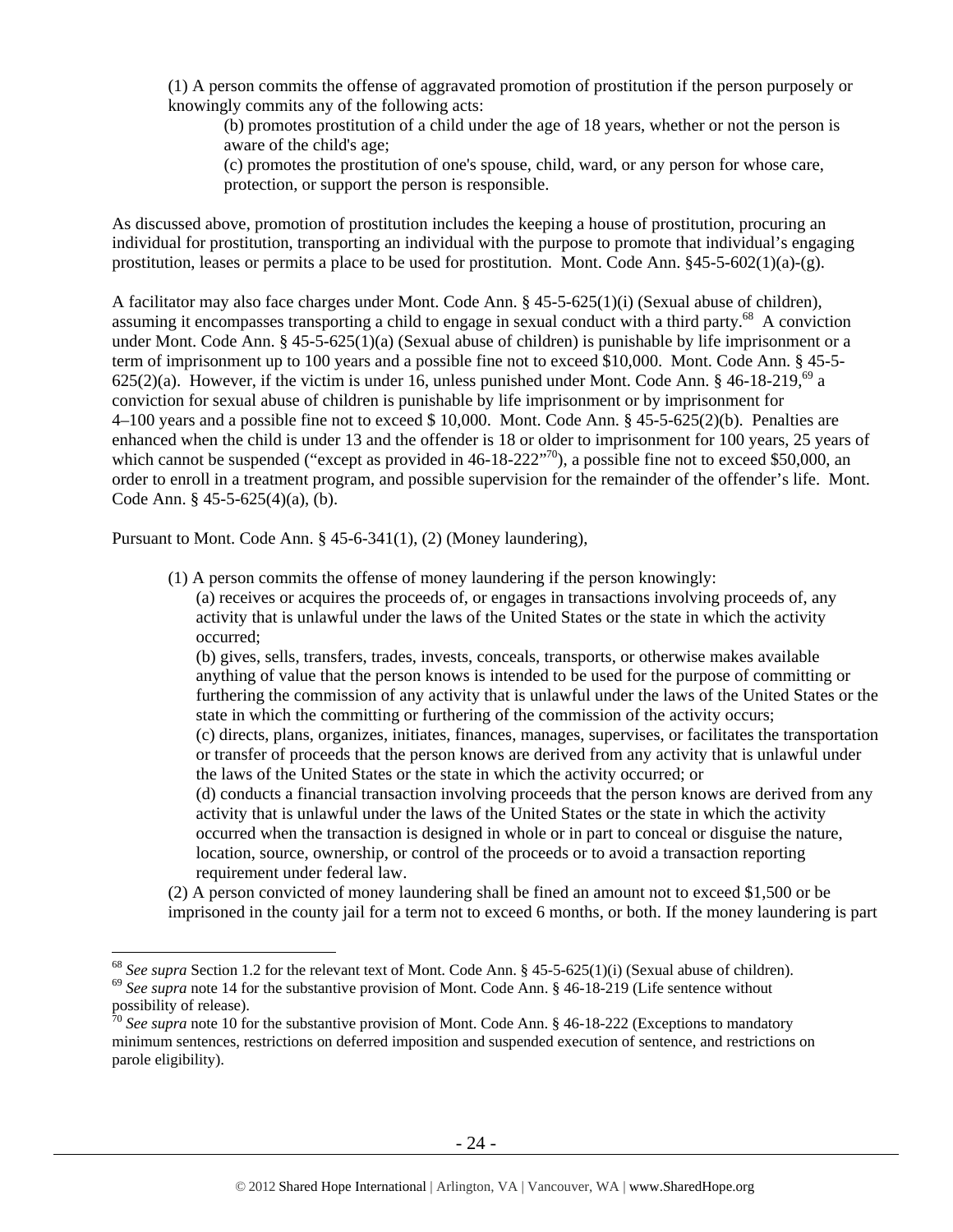of a common scheme or if the value of the proceeds or item of value exceeds \$1,500, the person shall be fined not to exceed \$50,000 or be imprisoned in the state prison for a term not to exceed 20 years, or both.

*4.2 Financial penalties, including asset forfeiture laws, are in place for those who benefit financially from or aid and assist in committing domestic minor sex trafficking.* 

Facilitators convicted under Mont. Code Ann. § 45-5-306(1)(b) (Trafficking of persons for involuntary servitude), face fines up to \$100,000. Mont. Code Ann. § 45-5-306(2)(b). A facilitator convicted under Mont. Code Ann.  $\S$  45-5-602(1)(g) (Promoting prostitution) faces a fine of up to \$50,000. Mont. Code Ann.  $\S$  45-5-602(2).

Restitution must be ordered by the court in any case that the victim suffers "an economic loss," pursuant to Mont. Code Ann. § 46-18-241(1) (Condition of restitution), which states,

As provided in  $46-18-201$ ,<sup>71</sup> a sentencing court shall, as part of the sentence, require an offender to make full restitution to any victim who has sustained pecuniary loss, including a person suffering an economic loss. The duty to pay full restitution under the sentence remains with the offender or the offender's estate until full restitution is paid, whether or not the offender is under state supervision. If the offender is under state supervision, payment of restitution is a condition of any probation or parole.

Forfeiture may also be available to the extent that trafficker is found guilty of money laundering under Mont. Code Ann. § 45-6-341(1) (Money laundering).<sup>72</sup>

If convicted, a facilitator faces a fine not to exceed \$1,500, unless "the money laundering is part of a common scheme or if the value of the proceeds or item of value exceeds \$1,500," in which case the fine is not to exceed \$50,000. Mont. Code Ann. § 45-6-341(2). In addition, pursuant to Mont. Code Ann. § 45-6-341(3)(a), the court shall order a convicted trafficker to forfeit

(i) money, including digital currency, and raw materials, products, equipment of any kind, and any other personal property involved in the money laundering;

(ii) personal property constituting or derived from proceeds obtained directly or indirectly from the money laundering; and

(iii) real property, including any right, title, and interest in any lot or tract of land and any appurtenances or improvements, that is directly used or intended to be used in any manner to commit or facilitate the commission of, or that is derived from or maintained by the proceeds resulting from, the money laundering.

Pursuant to Mont. Code Ann. § 45-6-341(3)(b), "The sheriff of the county where forfeited property is located shall sell the property at auction. The proceeds of the sale must be deposited in the state general fund."

- 4.2.1 Recommendation: Establish an asset forfeiture law to reach the assets of facilitators convicted of Mont. Code Ann. § 45-5-305 (Subjecting another to involuntary servitude definitions), § 45-5-306 (Trafficking of persons for involuntary servitude) or CSEC laws.
- *4.3 Promoting and selling child sex tourism is illegal.*

<sup>71</sup> *See supra* note 42 for the substantive provision of Mont. Code Ann. § 46-18-201 (Sentences that may be imposed).

<sup>&</sup>lt;sup>72</sup> See supra Section 3.4 for the relevant provisions of Mont. Code Ann. § 45-6-341(1) (Money laundering).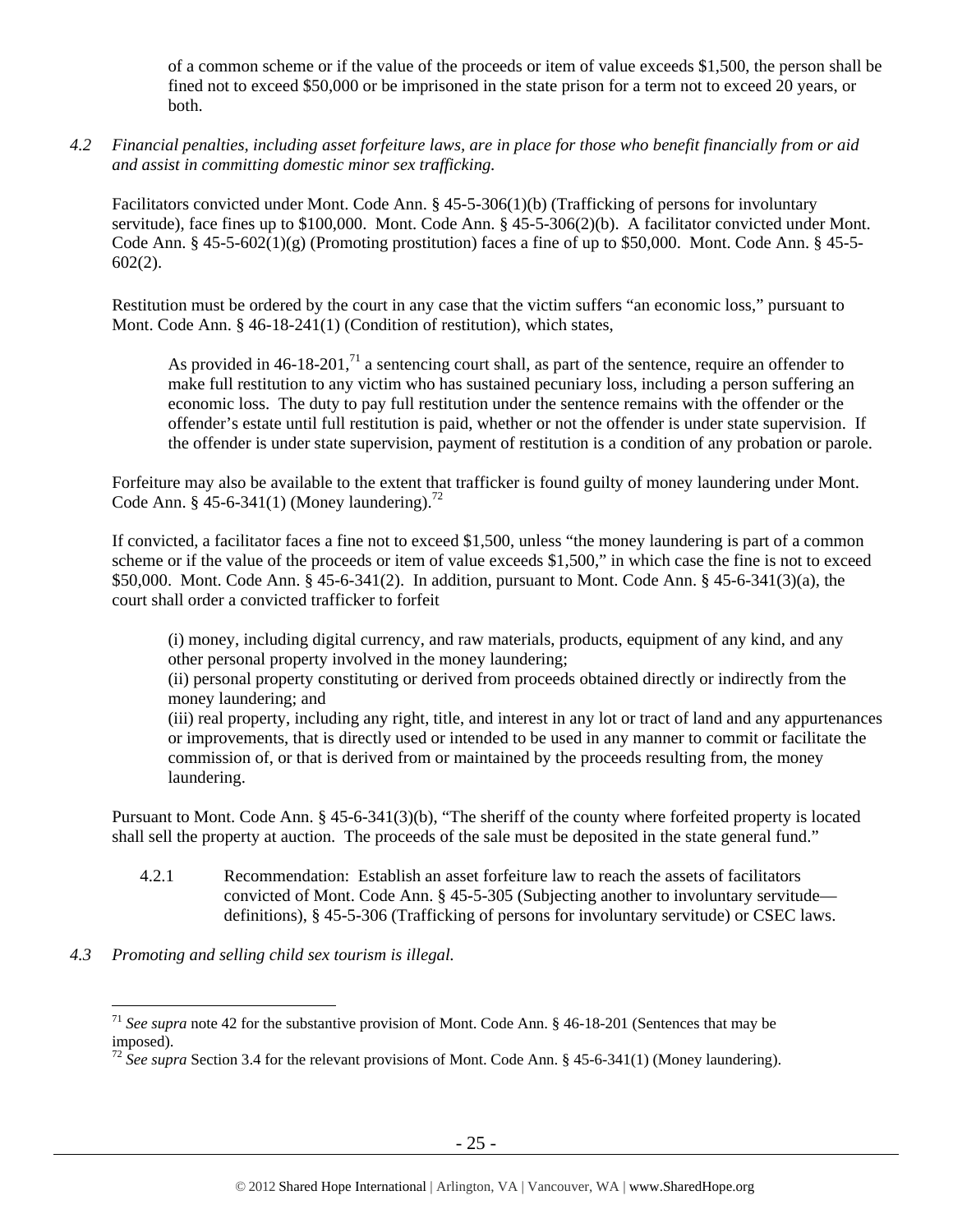Montana has no specific provision expressly prohibiting the promoting or selling of child sex tourism in Montana.

4.3.1 Recommendation: Enact a law that prohibits selling or offering to sell travel services that include or facilitate travel in or outside of Montana for the purpose of engaging in commercial sexual exploitation of a minor under the age of 18.

# *4.4 Promoting and selling child pornography is illegal.*

Mont. Code Ann. § 45-5-625(1) (Sexual abuse of children) states,

(1) A person commits the offense of sexual abuse of children if the person:

(d) knowingly processes, develops, prints, publishes, transports, distributes, sells, exhibits, or advertises any visual or print medium, including a medium by use of electronic communication in which a child is engaged in sexual conduct, actual or simulated;

. . . .

 $\overline{a}$ 

. . . .

(f) finances any of the activities described in subsections  $(1)(a)$  through  $(1)(d)$  and  $(1)(g)$ , knowing that the activity is of the nature described in those subsections;

(g) possesses with intent to sell any visual or print medium, including a medium by use of electronic communication in which a child is engaged in sexual conduct, actual or simulated; . . . .

A conviction under Mont. Code Ann. § 45-5-625(1)(a) (Sexual abuse of children) is punishable by life imprisonment or a term of imprisonment up to 100 years and a possible fine not to exceed \$10,000. Mont. Code Ann. § 45-5-625(2)(a). However, if the victim is under 16, unless punished under Mont. Code Ann. § 46-18-  $219<sup>73</sup>$  a conviction for sexual abuse of children is punishable by life imprisonment or by imprisonment for 4– 100 years and a possible fine not to exceed \$10,000. Mont. Code Ann. § 45-5-625(2)(b). Penalties are enhanced when the child is under 13 and the offender is 18 or older to imprisonment for 100 years, 25 years of which cannot be suspended ("except as provided in  $46-18-222"$ <sup>74</sup>), a possible fine not to exceed \$50,000, an order to enroll in a treatment program, and possible supervision for the remainder of the offender's life. Mont. Code Ann. § 45-5-625(4)(a), (b).

<sup>73</sup> *See supra* note 14 for the substantive provision of Mont. Code Ann. § 46-18-219 (Life sentence without possibility of release).

<sup>&</sup>lt;sup>74</sup> See supra note 10 for the substantive provision of Mont. Code Ann. § 46-18-222 (Exceptions to mandatory minimum sentences, restrictions on deferred imposition and suspended execution of sentence, and restrictions on parole eligibility).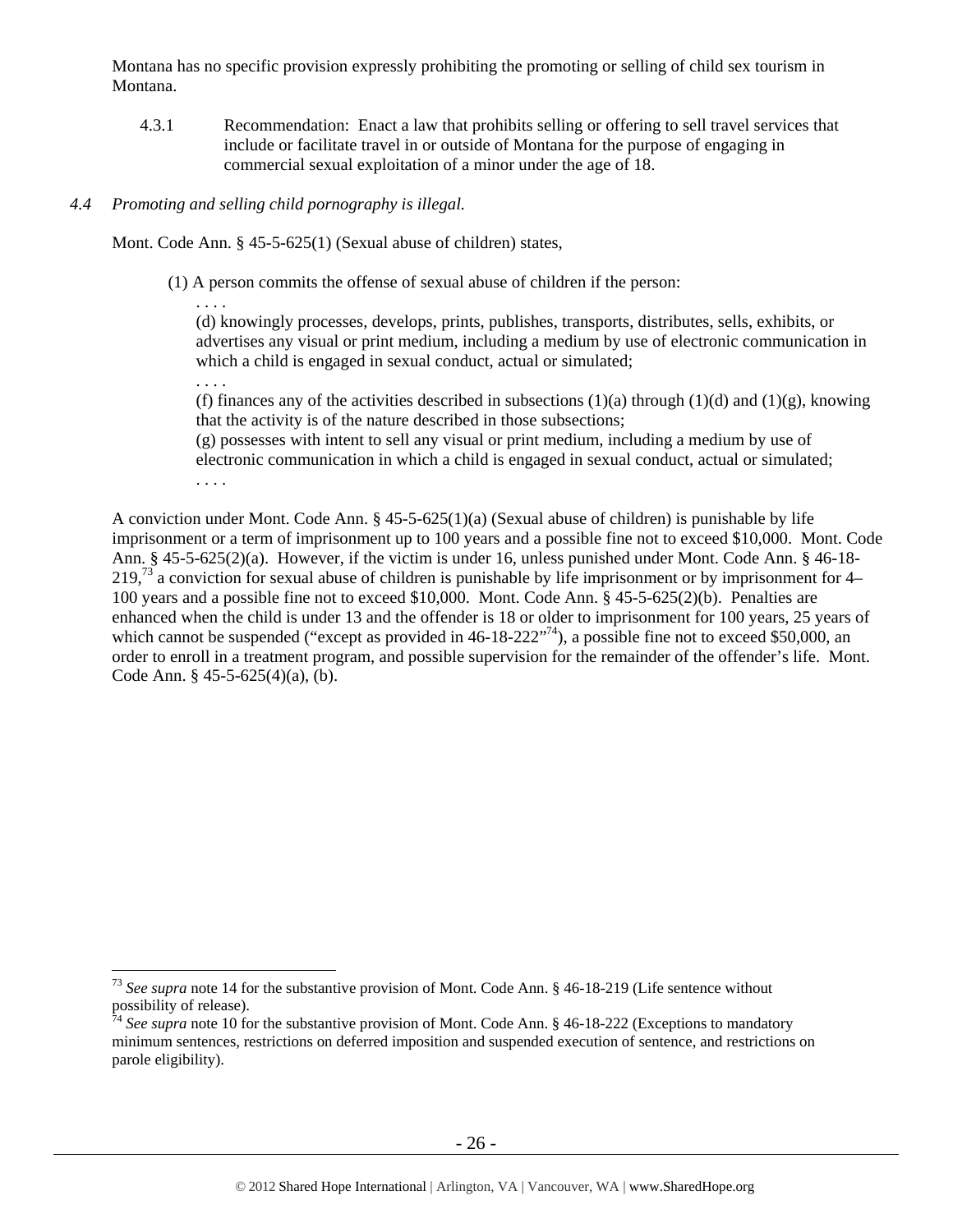#### **FRAMEWORK ISSUE 5: PROTECTIVE PROVISIONS FOR THE CHILD VICTIMS**

#### *Legal Components:*

- *5.1 Statutorily-mandated victim services define "victim" to specifically include victims of domestic minor sex trafficking or commercial sexual exploitation of children (CSEC) to ensure prompt identification and access to victims' rights and services.*
- *5.2 The state sex trafficking statute expressly prohibits a defendant from raising consent of the minor to the commercial sex acts as a defense.*
- *5.3 Prostitution laws apply only to adults, making minors under 18 specifically immune from this offense.*
- *5.4 Child victims of sex trafficking or commercial sexual exploitation are provided with a child protection response, including specialized shelter and services, and are not detained in juvenile detention facilities.*
- *5.5 Commercial sexual exploitation is identified as a type of abuse and neglect within child protection statutes.*
- *5.6 The definition of "caregiver" (or similar term) in the child welfare statutes is broad enough to include a*  trafficker who has custody or control of a child in order to bring a trafficked child into protection of child *protective services.*
- *5.7 Crime victims' compensation is specifically available to a child victim of sex trafficking or commercial sexual exploitation of children (CSEC) without regard to ineligibility factors.*
- *5.8 Victim-friendly procedures and protections are provided in the trial process for minors under 18.*
- *5.9 Expungement or sealing of juvenile delinquency records resulting from arrests or adjudications for prostitution-related offenses committed as a result of, or in the course of, the commercial sexual exploitation of a minor is available within a reasonable time after turning 18.*
- *5.10 Victim restitution and civil remedies for victims of domestic minor sex trafficking or commercial sexual exploitation of children (CSEC) are authorized by law.*
- *5.11 Statutes of limitations for civil and criminal actions for child sex trafficking or commercial sexual exploitation of children (CSEC) offenses are eliminated or lengthened sufficiently to allow prosecutors and victims a realistic opportunity to pursue criminal action and legal remedies.*

*\_\_\_\_\_\_\_\_\_\_\_\_\_\_\_\_\_\_\_\_\_\_\_\_\_\_\_\_\_\_\_\_\_\_\_\_\_\_\_\_\_\_\_\_\_\_\_\_\_\_\_\_\_\_\_\_\_\_\_\_\_\_\_\_\_\_\_\_\_\_\_\_\_\_\_\_\_\_\_\_\_\_\_\_\_\_\_\_\_\_\_\_\_\_* 

#### *Legal Analysis:*

 $\overline{a}$ 

*5.1 Statutorily-mandated victim services define "victim" to specifically include victims of domestic minor sex trafficking or commercial sexual exploitation of children (CSEC) to ensure prompt identification and access to victims' rights and services.* 

For purposes of Montana's Crime Victims Compensation Act,<sup>75</sup> "victim" as defined in Mont. Code Ann. § 53-9-103(6) (Definitions) means,

(a) a person who suffers bodily injury or death as a result of: (i) criminally injurious conduct; $^{76}$ 

(ii) the person's good faith effort to prevent criminally injurious conduct; or

(3) "Criminally injurious conduct" means conduct that: (a) occurs or is attempted in this state or an act of international terrorism, as defined in 18 U.S.C. 2331, committed outside of the United States against a resident of this state; (b) results in bodily injury or death or involves domestic violence in a home where minor children were present; and

(c) is punishable by fine, imprisonment, or death or would be so punishable except that the person

<sup>75</sup> Mont. Code Ann. §§ 53-9-101 to -133.

<sup>76</sup> Mont. Code Ann. § 53-9-103(3) states,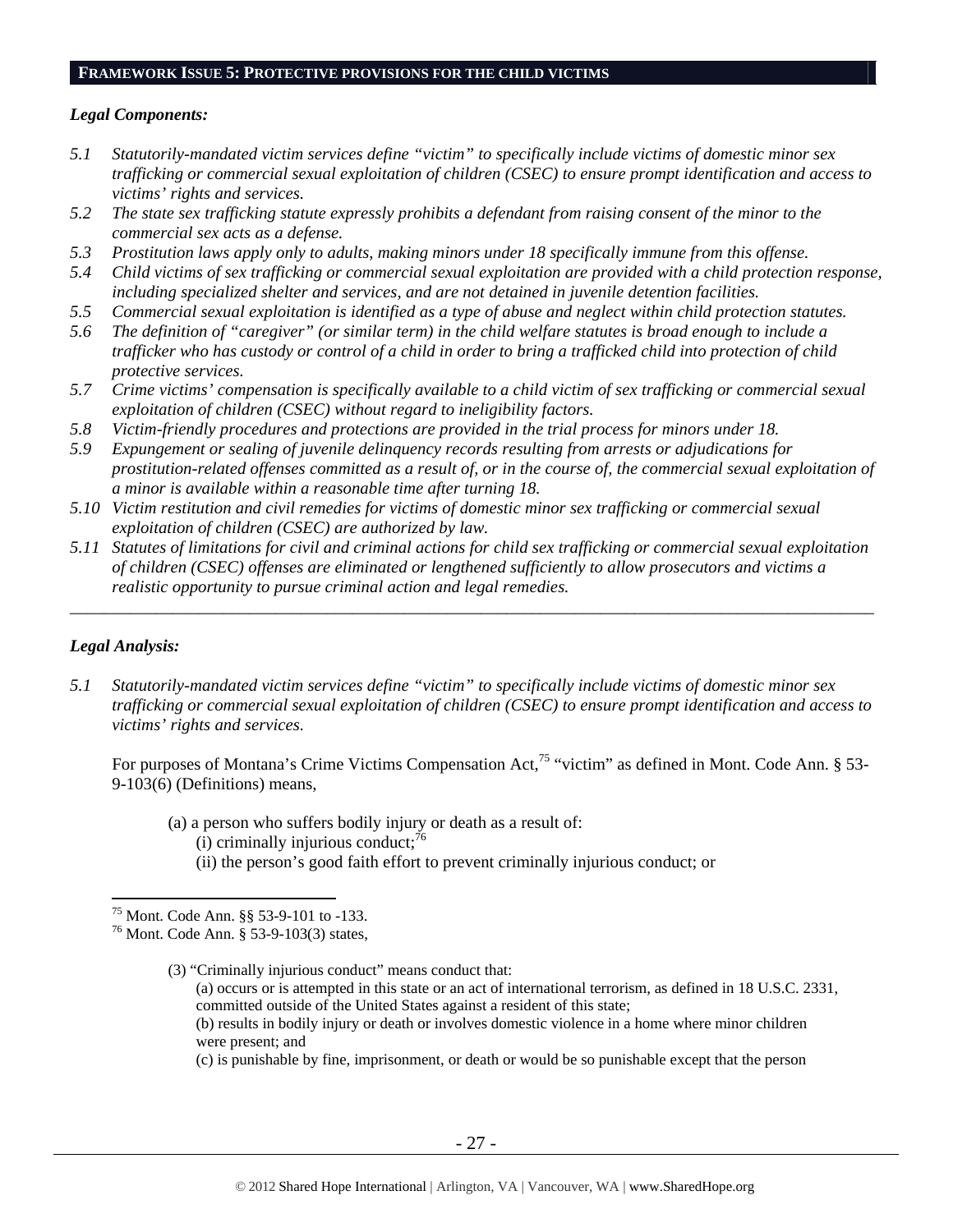(iii) the person's good faith effort to apprehend a person reasonably suspected of engaging in criminally injurious conduct; or

(b) a minor child present in a home where domestic violence occurred.

Under this definition, a sexually exploited child who suffers bodily injury or death as the result of a crime that is punishable by fine, imprisonment, or death could be a victim though victims of trafficking and CSEC offenses are not expressly included.

For purposes of crime victim advocate services, under Mont. Code § 26-1-812 (Advocate privilege.),

(a) "Advocate" means an employee or volunteer of a domestic violence shelter, crisis line, or victim's services provider that provides services for victims of sexual assault, stalking, or any assault on a partner or family member.

(b) "Victim" means a person seeking assistance because of partner or family member assault, any sexual assault, or stalking, whether or not the victim seeks or receives services within the criminal justice system.

This limited definition does not readily identify CSEC and trafficking victims for confidential and privileged information with a victim advocate.

For purposes of sentencing and victim restitution, under Mont. Code Ann. § 46-18-243(2)

## (a) "Victim" means:

. . . .

- (i) a person who suffers loss of property, bodily injury, or death as a result of:
	- (A) the commission of an offense;
	- (B) the good faith effort to prevent the commission of an offense; or
	- (C) the good faith effort to apprehend a person reasonably suspected of committing an offense;

(b) Victim does not include a person who is accountable for the crime or accountable for a crime arising from the same transaction.

While this broad definition may include domestic minor sex trafficking and CSEC victims, it may preclude recovery for victims who have been charged with prostitution arising out of the same transaction as the CSEC offenses (Mont. Code Ann. § 45-5-601 (Prostitution); Mont. Code Ann. § 45-5-602 (Promoting prostitution); Mont. Code Ann. § 45-5-603 (Aggravated promotion of prostitution); Mont. Code Ann. § 45-5-625(1) (Sexual abuse of children)).

For purposes of restitution payments under the Youth Court Act, "'Victim' means: (a) a person who suffers property, physical, or emotional injury as a result of an offense committed by a youth that would be a criminal offense if committed by an adult . . . ." Mont. Code Ann. § 41-5-103(44). This would indirectly include CSEC and trafficking victims.

engaging in the conduct lacked capacity to commit the crime under the laws of this state; however, criminally injurious conduct does not include conduct arising out of the ownership, maintenance, or use of a motor vehicle unless the bodily injury or death occurred during the commission of an offense defined in Title 45 that requires the mental state of purposely as an element of the offense or the injury or death was inflicted by the driver of a motor vehicle who is found by the office, by a preponderance of the evidence, to have been operating the motor vehicle while under the influence, as that term is defined in 61-8-401; or

<sup>(</sup>d) is committed in a state without a crime victims compensation program that covers a resident of this state if the conduct meets the requirements in subsections  $(3)(b)$  and  $(3)(c)$ .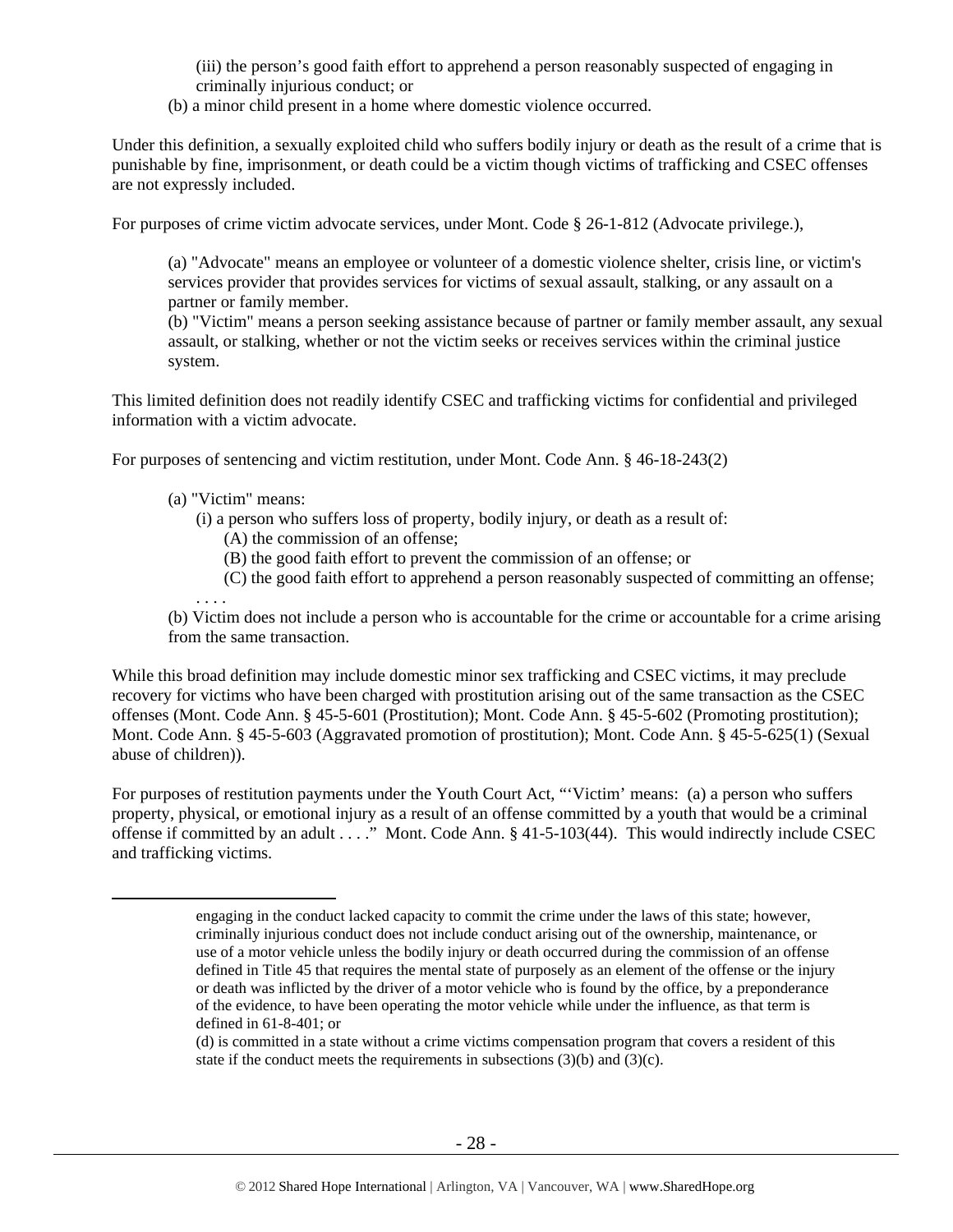Under Title 46, Chapter 24, Part 2 (Services to Victims and Witnesses), the term victim is not defined, though several types of services are made available to crime victims pursuant to Mont. Code Ann. § 46-24-201 (Services to victims of crime.)<sup>77</sup>

- 5.1.1 Recommendation: Amend the definitions of victim in Mont. Code Ann. § 53-9-103(6) (Crime Victims Compensation Act Definitions), § 26-1-812 (Advocate privilege), § 46- 18-243(2) (Relating to sentencing and restitution) and § 41-5-103(44) (Youth Court Act Definitions) to expressly include trafficking and CSEC offenses.
- 5.1.2 Recommendation: Amend Mont. Code Ann. § 46-24-201 (Services to victims of crime) to include a definition of victim as used for Title 46, Chapter 24, Part 2 (Services to victims of crimes) that expressly includes CSEC offenses and trafficking offenses.
- *5.2 The state sex trafficking statute expressly prohibits a defendant from raising consent of the minor to the commercial sex acts as a defense.*

Mont. Code Ann. § 45-5-306 (Trafficking of persons for involuntary servitude), § 45-5-601 (Prostitution), § 45-5-602 (Promoting prostitution), § 45-5-603 (Aggravated promotion of prostitution), and § 45-5-625 (Sexual abuse of children) do not expressly prohibit a defense based on the consent of the victim.

- 5.2.1 Recommendation: Amend Mont. Code Ann. § 45-5-306 (Trafficking of persons for involuntary servitude), § 45-5-601 (Prostitution), § 45-5-602 (Promoting prostitution), § 45-5-603 (Aggravated promotion of prostitution), and § 45-5-625 (Sexual abuse of children) to expressly prevent a defense based upon the consent of the victim.
- *5.3 Prostitution laws apply only to adults, making minors under 18 specifically immune from this offense.*

Mont. Code Ann. § 45-5-601 (Prostitution) does not expressly make minors immune from the offense.

5.3.1 Recommendation: Amend Mont. Code Ann. § 45-5-601 (Prostitution) to make minors expressly immune from prosecution for prostitution and identify all minors engaged in prostitution as victims of human trafficking under Mont. Code Ann. § 45-5-305 (Subjecting

 $77$  Services provided pursuant to Mont. Code Ann. § 46-24-201 include:

<sup>(1)</sup> Law enforcement personnel shall ensure that a victim of a crime receives emergency social and medical services as soon as possible and that the victim is given written notice, in the form supplied by the attorney general, of the following:

<sup>(</sup>a) the availability of crime victim compensation;

<sup>(</sup>b) access by the victim and the defendant to information about the case, including the right to receive documents under 46-24-106;

<sup>(</sup>c) the role of the victim in the criminal justice process, including what the victim can expect from the system, as well as what the system expects from the victim, and including the right to be accompanied during interviews as provided in 46-24-106; and

<sup>(</sup>d) stages in the criminal justice process of significance to a crime victim and the manner in which information about the stages may be obtained.

<sup>(2)</sup> In addition to the information supplied under subsection (1), law enforcement personnel shall provide the victim with written information on community-based victim treatment programs, including medical, housing, counseling, and emergency services available in the community.

<sup>(3)</sup> As soon as possible, law enforcement personnel shall give to the victim the following information: (a) the name, office address, and telephone number of a law enforcement officer assigned to investigate

the case; and

<sup>(</sup>b) the prosecuting attorney's name, office address, and telephone number.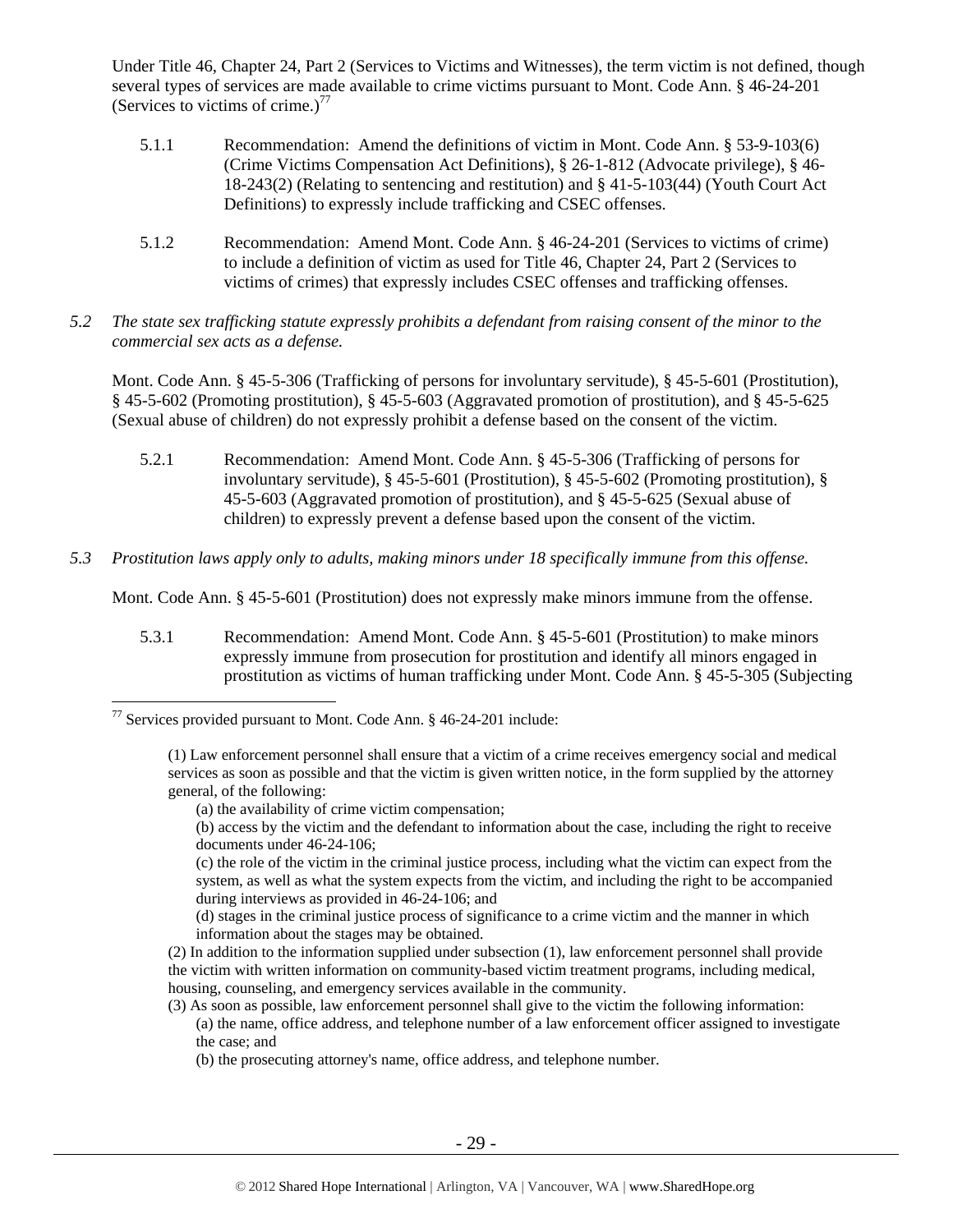another to involuntary servitude—definitions) and § 45-5-306 (Trafficking of persons for involuntary servitude).

*5.4 Child victims of sex trafficking or commercial sexual exploitation are provided with a child protection response, including specialized shelter and services, and are not detained in juvenile detention facilities.* 

No special services are statutorily mandated for minor victims of sex trafficking or CSEC offenses. A victim of child sex trafficking may receive child protective services if reported as abused through a mandatory report made pursuant to Mont. Code Ann. § 41-3-201 (Reports).

Under Mont. Code Ann. § 41-3-201(1),

When the professionals and officials listed in subsection  $(2)^{78}$  know or have reasonable cause to suspect, as a result of information they receive in their professional or official capacity, that a child is abused or neglected by anyone regardless of whether the person suspected of causing the abuse or neglect is a parent or other person responsible for the child's welfare, they shall report the matter promptly to the department of public health and human services.

Additionally, pursuant to Mont. Code Ann.  $\S 41-3-202(1)$ ,  $(5)(a)$  (Action on reporting),

(1) Upon receipt of a report that a child is or has been abused or neglected, the department shall promptly assess the information contained in the report and make a determination regarding the level of response required and the timeframe within which action must be initiated. If the department determines that an investigation is required, a social worker, the county attorney, or a peace officer shall promptly conduct a thorough investigation into the circumstances surrounding the allegations of abuse or neglect of the child. . . .

(5)(a) If from the investigation the department has reasonable cause to suspect that the child suffered abuse or neglect, the department may provide emergency protective services to the child, pursuant to 41-3-301, or voluntary protective services pursuant to 41-3-302, and may provide protective services to any other child under the same care. . . .

In exigent circumstances, Mont. Code Ann. § 41-3-301(1) (Emergency protective service) permits "[a]ny child protective social worker of the department, a peace officer, or the county attorney who has reason to believe any

 $\overline{a}$ 

Professionals and officials required to report are:

<sup>78</sup> Pursuant to Mont. Code Ann. 41-3-201(2) (Reports),

<sup>(</sup>a) a physician, resident, intern, or member of a hospital's staff engaged in the admission, examination, care, or treatment of persons;

<sup>(</sup>b) a nurse, osteopath, chiropractor, podiatrist, medical examiner, coroner, dentist, optometrist, or any other health or mental health professional;

<sup>(</sup>c) religious healers;

<sup>(</sup>d) school teachers, other school officials, and employees who work during regular school hours; (e) a social worker, operator or employee of any registered or licensed day-care or substitute care facility, staff of a resource and referral grant program organized under 52-2-711 or of a child and adult food care program, or an operator or employee of a child-care facility;

<sup>(</sup>f) a foster care, residential, or institutional worker;

<sup>(</sup>g) a peace officer or other law enforcement official;

<sup>(</sup>h) a member of the clergy, as defined in  $15-6-201(2)(a)$ ;

<sup>(</sup>i) a guardian ad litem or a court-appointed advocate who is authorized to investigate a report of alleged abuse or neglect; or

<sup>(</sup>j) an employee of an entity that contracts with the department to provide direct services to children.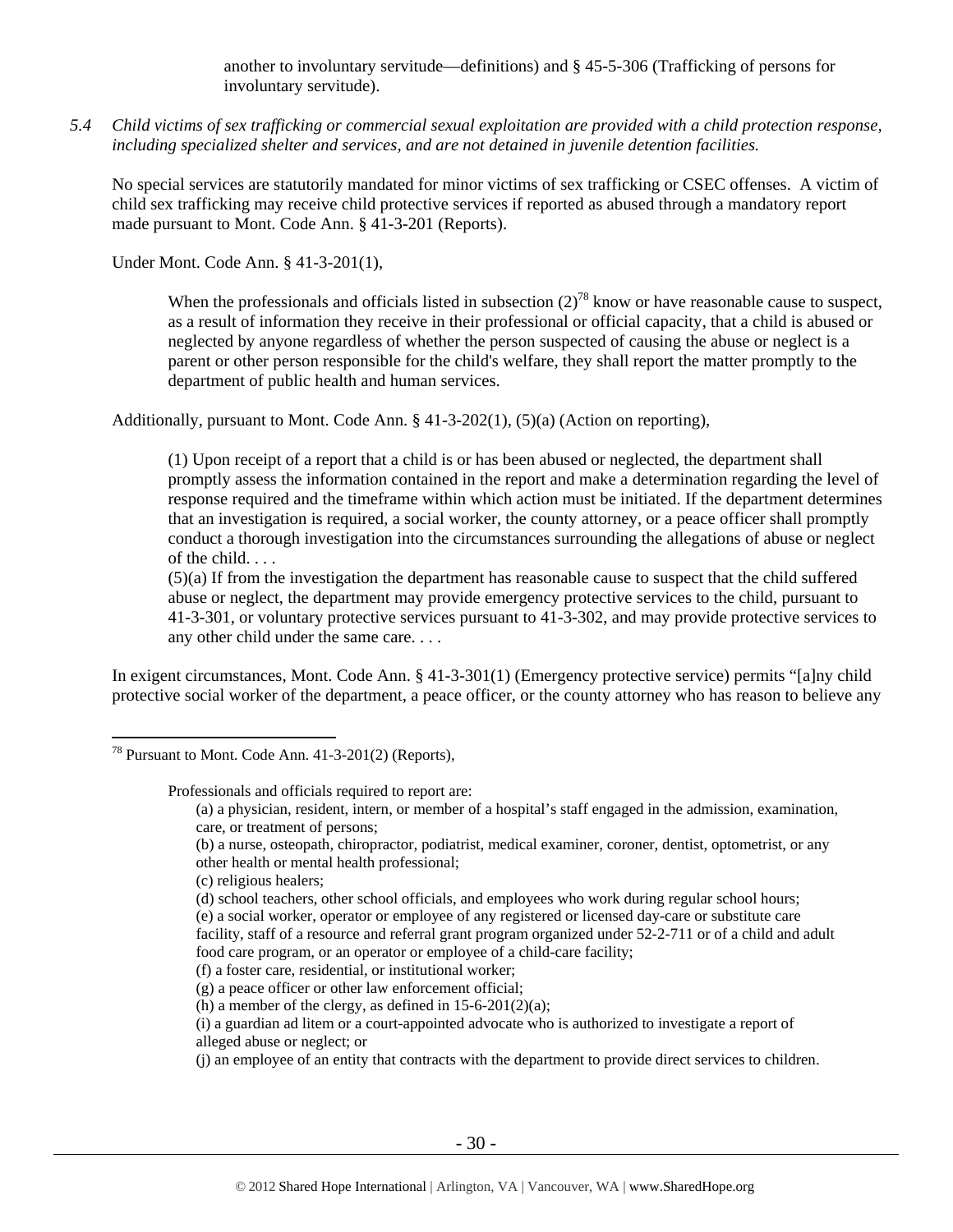youth is in immediate or apparent danger of harm . . . [to] immediately remove the child and place the child in a protective facility." Mont. Code. Ann. § 41-3-427(1)(a) (Petition for immediate protection and emergency protective services—order—service) also provides that "[i]n a case in which it appears that a child is abused or neglected or is in danger of being abused or neglected, the county attorney, the attorney general, or an attorney hired by the county may file a petition for immediate protection and emergency protective services. In implementing the policy of this section, the child's health and safety are of paramount concern." Mont. Code Ann. § 41-3-427(2) also states, "Pursuant to subsection (1), if the court finds probable cause . . . the court may issue an order for immediate protection of the child. The court shall consider the parents' statements, if any, included with the petition and any accompanying affidavit or report to the court." If probable cause is found, the court may grant certain forms of relief, including, in part, "the right of entry by a peace officer or department worker"; "the right to place the child in temporary medical or out-of-home care, including but not limited to care provided by a noncustodial parent, kinship or foster family, group home, or institution"; and "any other temporary disposition that may be required in the best interests of the child that does not require an expenditure of money by the department unless the court finds after notice and a hearing that the expenditure is reasonable and that resources are available for payment. The department is the payor of last resort after all family, insurance, and other resources have been examined." Mont. Code Ann. § 41-3-427(2).

Mont. Code Ann. § 41-3-422(1)(a) (Abuse and neglect petitions—burden of proof) provides in part that

A petition may request the following relief:

- (i) immediate protection and emergency protective services, as provided in 41-3-427;
- (ii) temporary investigative authority, as provided in 41-3-433;
- (iii) temporary legal custody, as provided in 41-3-442;
- (iv) long-term custody, as provided in 41-3-445;
- (v) termination of the parent-child legal relationship, as provided in 41-3-607;
- (vi) appointment of a guardian pursuant to 41-3-444;
- (vii) a determination that preservation or reunification services need not be provided; or
- (viii) any combination of the provisions of subsections  $(1)(a)(i)$  through  $(1)(a)(vi)$  or any other relief that may be required for the best interests of the child.

"The court may make an adjudication on a petition under 41-3-422 if the court determines by a preponderance of the evidence . . . that the child is a youth in need of care." Mont. Code § 41-3-437(2). "If the child is adjudicated a youth in need of care, the court shall set a date for a dispositional hearing to be conducted within 20 days, as provided in 41-3-438(1), and order any necessary or required investigations. The court may issue a temporary dispositional order pending the dispositional hearing." Mont. Code Ann. § 41-3-437(6)(b).

Pursuant to Mont. Code Ann. § 41-3-438(3) (Disposition—hearing—order), "If a child is found to be a youth in need of care under 41-3-437, the court may enter its judgment, making any of the following dispositions to protect the welfare of the child," including allowing the child to remain with the child's parents subject to certain court-ordered conditions; "order the department to evaluate the noncustodial parent as a possible caretaker;" "order the temporary placement of the child with the noncustodial parent, superseding any existing custodial order, and keep the proceeding open pending completion by the custodial parent of any treatment plan ordered pursuant to 41-3-443;" or "transfer temporary legal custody" of the child to the department, a childplacing agency, or a relative or other person.

A child in need of care may be able to receive services if a child protective team is established as provided in Mont. Code Ann. § 41-3-108 (Child protective teams), which states,

The county attorney, county commissioners, guardian ad litem, or department may convene one or more temporary or permanent interdisciplinary child protective teams. These teams may assist in assessing the needs of, formulating and monitoring a treatment plan for, and coordinating services to the child and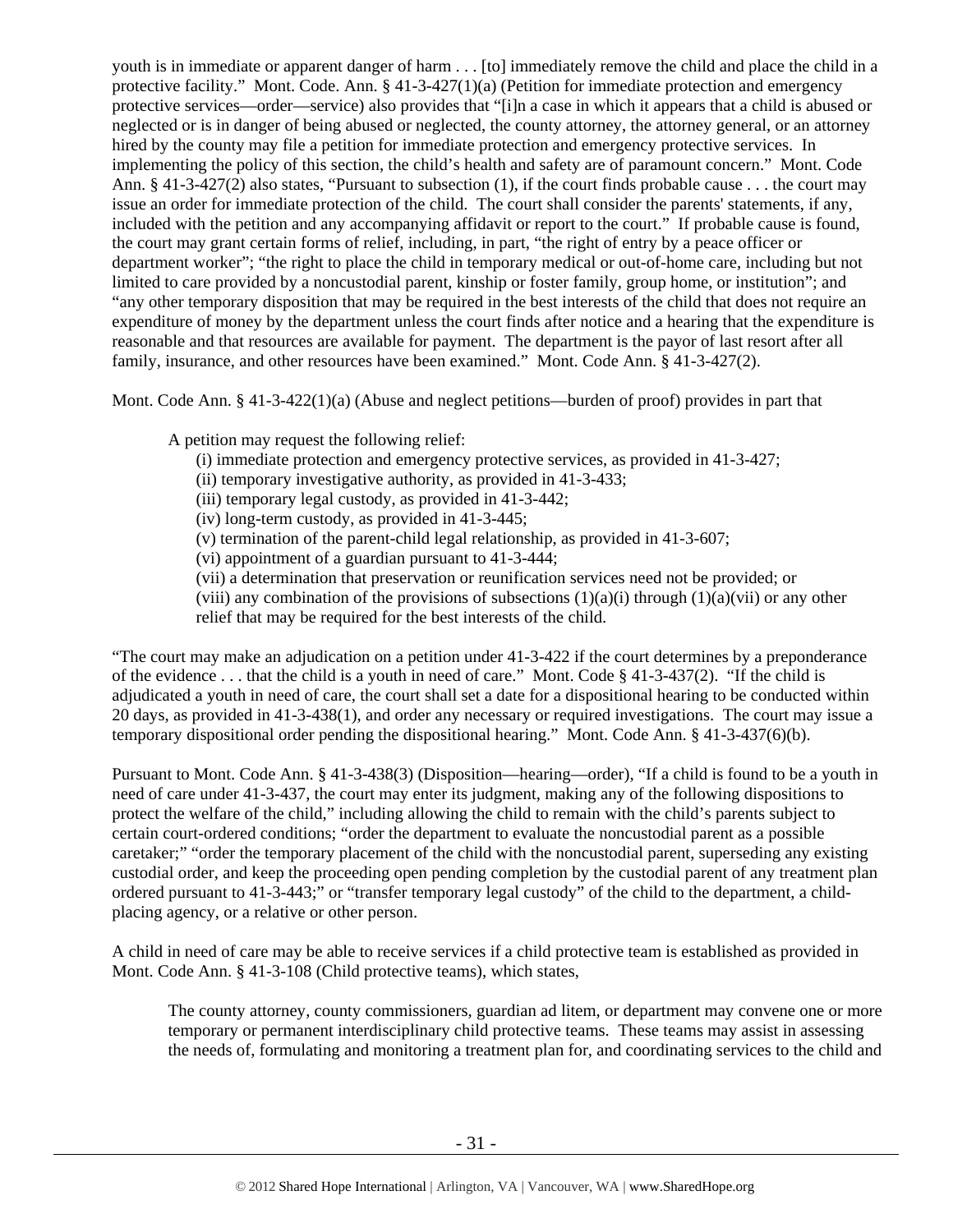the child's family. The supervisor of child protective services in a local service area or the supervisor's designee shall serve as the team's coordinator. Members must include:

(1) a social worker;

(2) a member of a local law enforcement agency;

(3) a representative of the medical profession;

(4) a representative of a public school system;

(5) a county attorney; and

(6) if an Indian child or children are involved, someone, preferably an Indian person, knowledgeable about Indian culture and family matters.

A youth may be taken into custody by law enforcement for a "violation of the law" or "pursuant to a lawful order or process of any court." Mont. Code Ann. § 41-5-321(1). Within 24 hours (excluding weekends and holidays) the court must hold "a hearing to determine whether there is probable cause to believe the youth is a delinquent youth or a youth in need of intervention" unless "the youth is released" before the 24 hours has passed. Mont. Code Ann. § 41-5-332(1).

When a minor is taken into custody for a juvenile or status offense, Montana's Youth Court Act<sup>79</sup> does not identify or distinguish "commercially sexually exploited children," but a process is available that makes it possible that a minor victim of commercial sexual exploitation who is a runaway could be determined to be a "youth in need of intervention" as defined in Mont. Code Ann. § 41-5-103(51) (Definitions).

A domestic minor sex trafficking victim may also be considered a "delinquent youth," which pursuant to Mont. Code Ann. § 41-5-103(11) is defined as

[A] youth who is adjudicated under formal proceedings under the Montana Youth Court Act as a youth: (a) who has committed an offense that, if committed by an adult, would constitute a criminal offense; or

(b) who has been placed on probation as a delinquent youth and who has violated any condition of probation.

Mont. Code Ann. § 41-5-334 (Custody—hearing for probable cause—determinations—detention—release) provides,

If, at a probable cause hearing held pursuant to 41-5-332 [Custody-hearing for probable cause], it is determined that there is probable cause to believe that the youth is a delinquent youth or a youth in need of intervention, the court having jurisdiction in the case shall determine whether the youth should be retained in custody. If the court determines that continued custody of the youth is necessary and if the youth meets the criteria in 41-5-341 [Criteria for placement of youth in secure detention facilities] through 41-5-343 [Criteria for placement of youth in youth assessment centers], the youth may be placed in a detention facility, a youth assessment center, or a shelter care facility . . . but may not be placed in a jail or other facility used for the confinement of adults accused or convicted of criminal offenses.

If a youth is alleged a delinquent or in need of intervention, the youth must admit or deny the offenses. Mont. Code. Ann. § 41-5-1502(1). If the youth denies the offenses, an adjudicatory hearing must be set "to determine whether the contested offenses are supported by proof beyond a reasonable doubt in cases involving a youth alleged to be delinquent or in need of intervention." Mont. Code Ann. § 41-5-1502(2). If the court finds the youth delinquent or in need of intervention by the youth's admissions or through the adjudicatory hearing, a dispositional hearing will occur "as soon as practicable." Mont. Code Ann. §§ 41-5-1502(8).

<sup>79</sup> Mont. Code Ann. §§ 41-5-101 to -2510.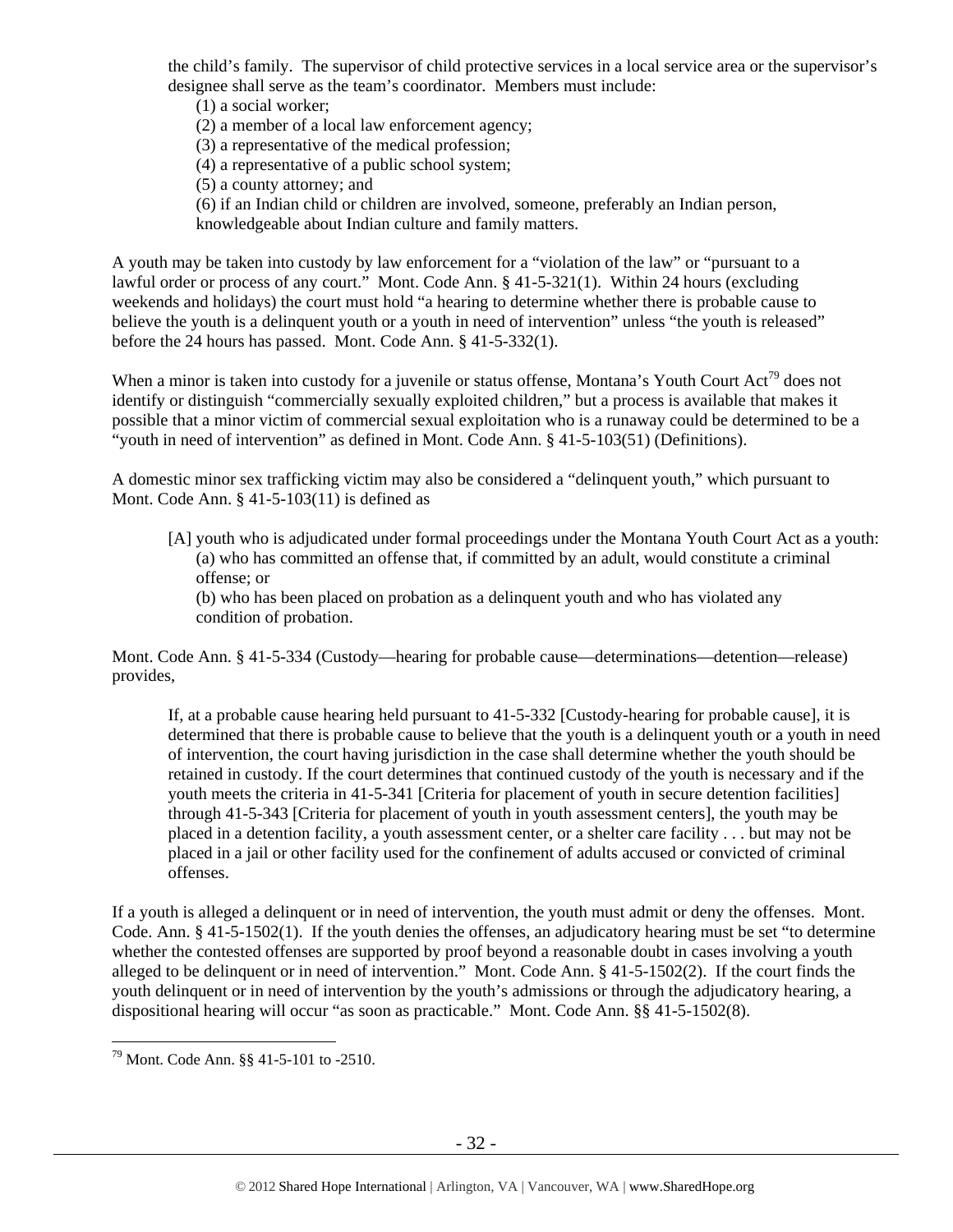Pursuant to Mont. Code Ann. § 41-5-1512(1) (Disposition of youth in need of intervention or youth who violate consent adjustments), a youth in need of intervention may be placed in several dispositions including on probation, committed to a private out-of-home facility, be ordered to perform community service, receive treatment or care the court considers appropriate, placed on house arrest, placed in a "youth assessment center for up to 10 days," or placed "in a residence that ensures the youth is accountable, that provides for rehabilitation, and that protects the public."

The court may give a delinquent youth any disposition the court may order for a youth in need of intervention or "commit the youth to the department for placement in a state youth correctional facility and recommend to the department that the youth not be released until the youth reaches 18 years of age." Mont. Code Ann. § 41-5- 1513(1)(a)–(b). However, pursuant to Mont. Code Ann. § 41-5-1513(1)(b) (Disposition—delinquent youth restrictions), "The court may not place a youth adjudicated to be a delinquent youth in a state youth correctional facility for an act that would be a misdemeanor if committed by an adult unless: (i) the youth committed four or more misdemeanors in the prior 12 months . . . ."

Pursuant to Mont. Code Ann. § 41-5-1522 (Commitment to department—restrictions on placement)

When a youth is committed to the department, the department shall determine the appropriate placement and rehabilitation program for the youth after considering the recommendations made by the youth placement committee. Placement is subject to the following limitations:

(1) A youth may not be held in a state youth correctional facility for a period of time in excess of the maximum period of imprisonment that could be imposed on an adult convicted of the offense or offenses that brought the youth under the jurisdiction of the youth court. This section does not limit the power of the department to enter into a parole agreement with the youth pursuant to 52-5-126. (2) A youth may not be placed in or transferred to a state adult correctional facility or other facility used for the execution of sentences of adults convicted of crimes.

(3) The department may not place a youth in need of intervention, a youth adjudicated delinquent for commission of an act that would not be an offense if committed by an adult, or a youth who violates a consent adjustment in a state youth correctional facility.

Under Mont. Code Ann. § 41-5-342 (Criteria for placement of youth in shelter care facilities),

A youth may be placed in a shelter care facility only if:

(1) the youth and the youth's family need shelter care to address their problematic situation and it is not possible for the youth to remain at home;

- (2) the youth needs to be protected from physical or emotional harm;
- (3) the youth needs to be deterred or prevented from immediate repetition of troubling behavior;
- (4) shelter care is necessary to assess the youth and the youth's environment;
- (5) shelter care is necessary to provide adequate time for case planning and disposition; or

(6) shelter care is necessary to intervene in a crisis situation and provide intensive services or attention that might alleviate the problem and reunite the family.

A delinquent youth may be placed in a secure detention facility under Mont. Code Ann. § 41-5-341 (Criteria for placement of youth in secure detention facilities) which states in part,

A youth may be placed in a secure detention facility only if the youth:

(2) is alleged to be a delinquent youth and:

. . .

- (a) has escaped from a correctional facility or secure detention facility;
- (b) has violated a valid court order or a parole agreement;
- (c) the youth's detention is required to protect persons or property;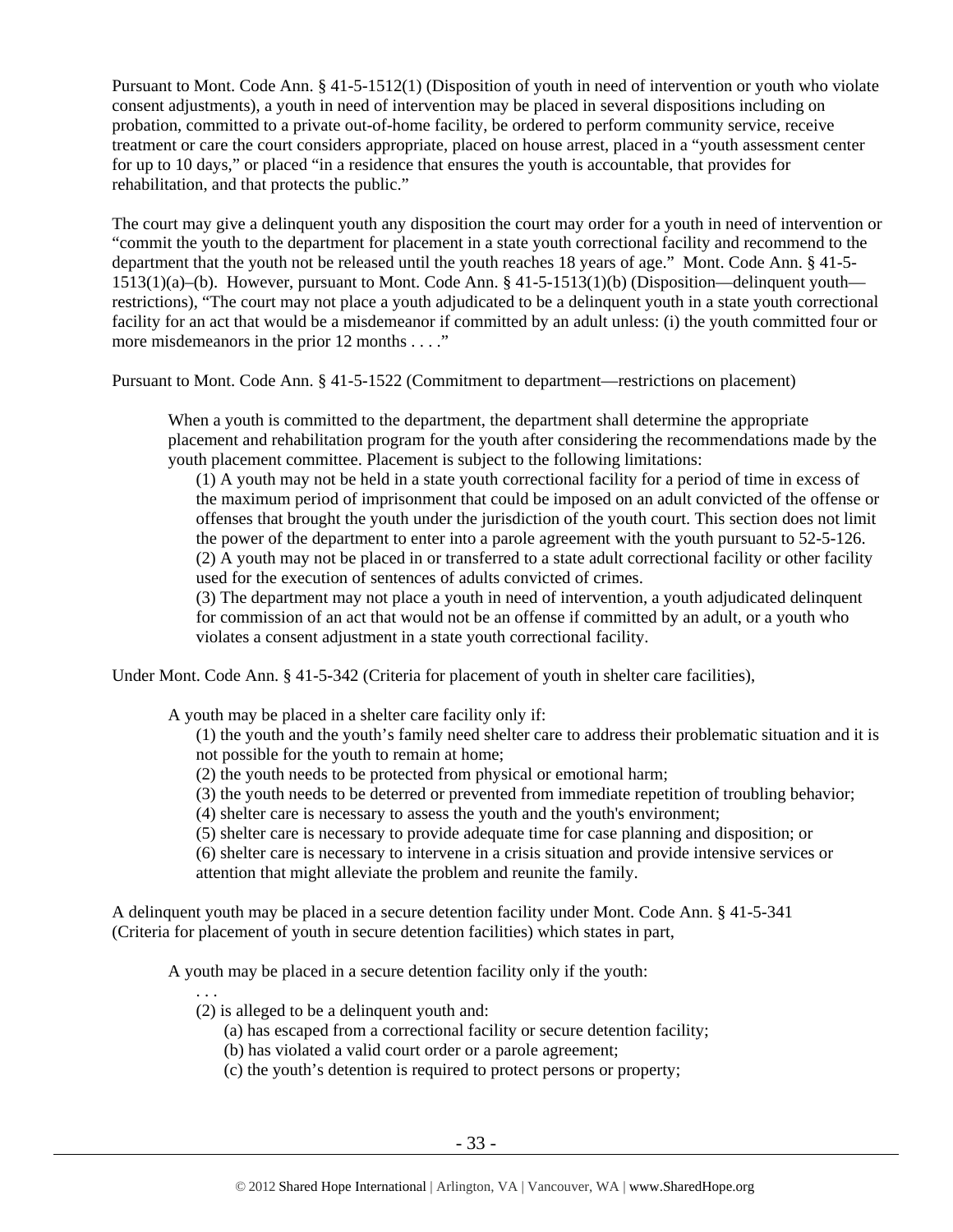(d) the youth has pending court or administrative action or is awaiting a transfer to another jurisdiction and may abscond or be removed from the jurisdiction of the court;

(e) there are not adequate assurances that the youth will appear for court when required; or (f) the youth meets additional criteria for secure detention established by the youth court in the judicial district that has current jurisdiction over the youth; or

(3) has been adjudicated delinquent and is awaiting final disposition of the youth's case.

A youth in need of intervention may not be placed in secure detention or a correctional facility and may only be placed in shelter care.<sup>80</sup> Mont. Code Ann. § 41-5-345. Pursuant to Mont. Code Ann. § 41-5-346 (Limitation on placement of delinquent youth),

After a probable cause hearing provided for in 41-5-332, a youth alleged to be a delinquent youth may be placed only:

- (1) in shelter care, in the facilities described in  $41-5-347<sup>81</sup>$  [Place of shelter care];
- (2) under home arrest as provided in 41-5-347;
- (3) in detention, as provided in 41-5-348 [Place of detention]; or
- (4) in a community youth court program.

Pursuant to Mont. Code Ann. § 41-5-348,

Placement in detention means placement in one of the following facilities:

(1) a short-term detention center;

(2) a youth detention facility, including a regional detention facility; or

(3) a secure detention facility outside the state or operated by an Indian tribe that is under contract to the state or a subdivision of the state and that is in substantial compliance with the licensing requirements contained in rules adopted by the department.

5.4.1 Recommendation: Enact a law providing specialized multidisciplinary services for minor victims of sex trafficking that will divert them away from delinquency adjudication into child protective services.

# *5.5 Commercial sexual exploitation is identified as a type of abuse and neglect within child protection statutes.*

Under Chapter 3 (Child abuse and neglect), commercial sexual exploitation is identified as a type of abuse and neglect. Mont. Code Ann. § 41-3-102(7)(a) (Definitions) defines "child abuse or neglect" as

- (i) actual physical or psychological harm to a child;
- (ii) substantial risk of physical or psychological harm to a child; or

(iii) abandonment.

 $\overline{a}$ 

Pursuant to Mont. Code Ann. § 41-3-102(7)(b)(i)(A), "The term includes: (A) actual physical or psychological harm to a child or substantial risk of physical or psychological harm to a child by the acts or omissions of a person responsible for the child's welfare."

 $80$  Pursuant to Mont. Code Ann. § 41-5-103(39) "'Shelter care' means the temporary substitute care of youth in physically unrestricting facilities."

 ${}^{81}$  Pursuant to Mont. Code Ann. § 41-5-347, "Placement in shelter care means placement in one of the following: (1) in a licensed youth care facility as defined in 52-2-602; or (2) under home arrest, with or without a monitoring device, as provided in Title 46, chapter 18, part 10, either in the youth's own home or in a facility described in subsection  $(1)$ ."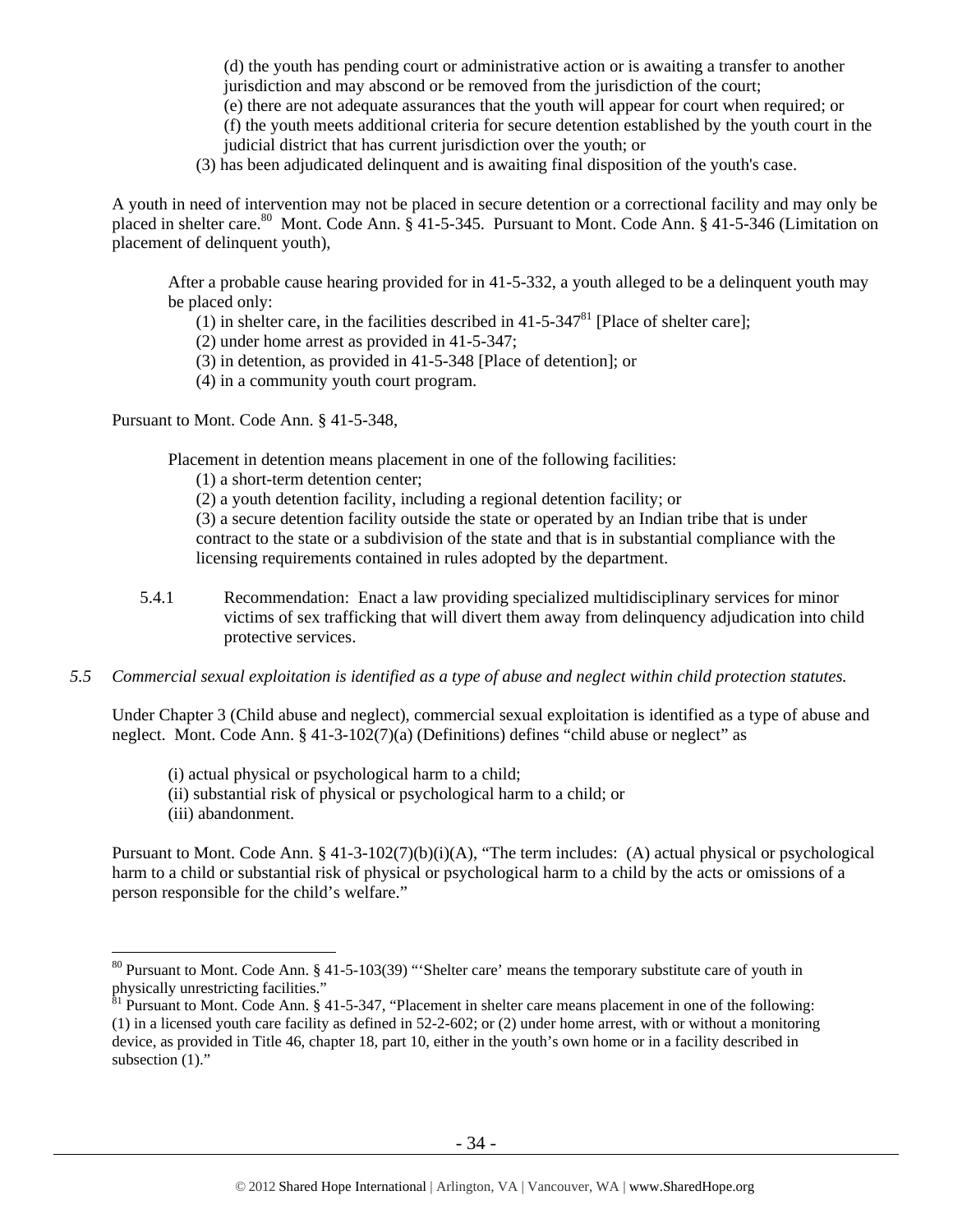Mont. Code Ann.  $\S$  41-3-102(21)(a) defines "physical or psychological harm to a child" as

[H]arm that occurs whenever the parent or other person responsible for the child's welfare:

(i) inflicts or allows to be inflicted upon the child physical abuse, physical neglect, or psychological abuse or neglect;

(ii) commits or allows sexual abuse or exploitation of the child;

(iii) induces or attempts to induce a child to give untrue testimony that the child or another child was abused or neglected by a parent or other person responsible for the child's welfare;

. . . (v) exposes or allows the child to be exposed to an unreasonable risk to the child's health or welfare by failing to intervene or eliminate the risk; or;

. . . .

Mont. Code Ann. § 41-3-102(28) defines "sexual exploitation" as "allowing, permitting, or encouraging a child to engage in a prostitution offense, as described in 45-5-601 [Prostitution] through 45-5-603 [Aggravated promotion of prostitution], or allowing, permitting, or encouraging sexual abuse of children as described in 45- 5-625."

*5.6 The definition of "caregiver" (or similar term) in the child welfare statutes is broad enough to include a trafficker who has custody or control of a child in order to bring a trafficked child into protection of child protective services.* 

The term "caregiver" is not utilized in the Montana child welfare statutes. Instead, the applicable phrase is as follows: "A person responsible for a child's welfare." Mont. Code Ann. § 41-3-102(2)(a) (Definitions) defines "a person responsible for a child's welfare" to include "an adult who resides in the same home in which the child resides," which makes the definition broad enough to potentially apply to a trafficker who has custody or control of a minor victim.

*5.7 Crime victims' compensation is specifically available to a child victim of sex trafficking or commercial sexual exploitation of children (CSEC) without regard to ineligibility factors.* 

For purposes of Montana's Crime Victims Compensation Act,  ${}^{82}$  a domestic minor sex trafficking victim may be considered a victim<sup>83</sup> if the victim "suffers bodily injury or death" from the offense. Mont. Code Ann. § 53-9-103(6)(a). Several additional requirements for compensation may, however, present difficulties for victims of commercial sexual exploitation. Mont. Code Ann. § 53-9-125 (Limitations on awards) outlines the limitations on victims' compensation awards including the following:

(1) Except as otherwise provided in this section, compensation may not be awarded unless the claim is filed with the office within 1 year after the day the criminally injurious conduct occurred causing the injury or death upon which the claim is based. Compensation in cases involving sexual offenses against minors may not be awarded unless the claim is filed with the office within 1 year after the day the criminally injurious conduct was reported to a law enforcement agency or an agency of the state responsible for provision of child welfare services, or within 1 year after the day the victim reaches 18 years of age, whichever occurs last. The time for filing a claim may be extended by the office for good cause shown.

(2) Compensation may not be awarded to a claimant who is the offender or an accomplice of the offender . . . .

<sup>&</sup>lt;sup>82</sup> *See supra* note 75 for the citation to relevant provisions.<br><sup>83</sup> *See supra* Section 5.1 for the definition of "victim."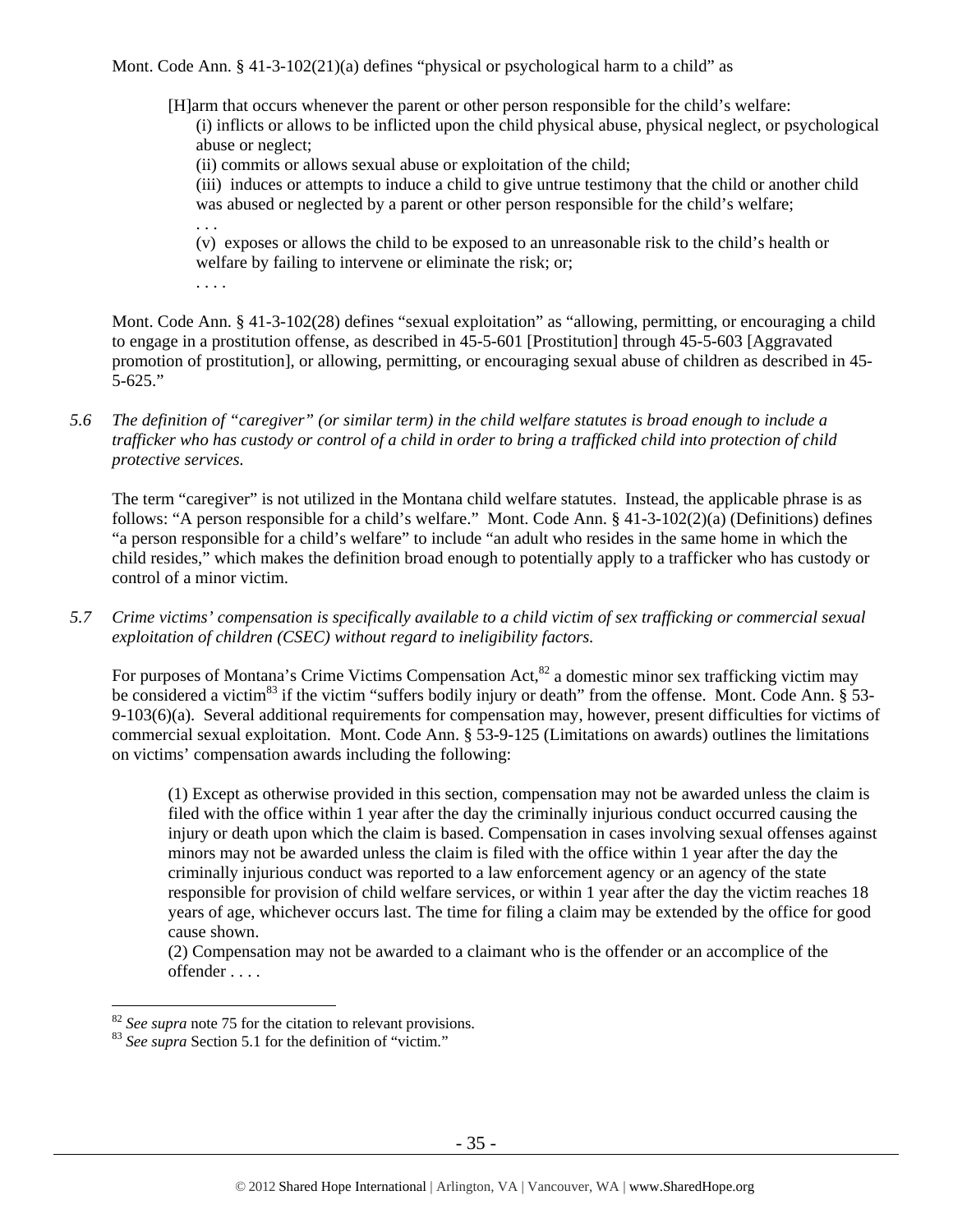(3) Compensation may not be awarded unless the criminally injurious conduct resulting in injury or death was reported to a law enforcement officer. The report must be made within 72 hours after its occurrence, except in a case involving a sexual offense against a minor or when the office finds there was good cause for the failure to report within that time.

 (4) In order to be entitled to benefits under this part, a claimant shall fully cooperate with all law enforcement agencies and prosecuting attorneys in the apprehension and prosecution of the offender causing the criminally injurious conduct. The office, upon finding that the claimant or victim has not fully cooperated with appropriate law enforcement agencies or prosecuting attorneys, may deny or reconsider and reduce an award of compensation.

. . . .

(6) Persons serving a sentence of imprisonment or residing in any other public institution which provides for the maintenance of the person are not entitled to the benefits of this part. (7) Compensation may be denied or reduced if the victim contributed to the infliction of death or injury with respect to which the claim is made. Any reduction in benefits under this subsection must be in proportion to what the office finds to be the victim's contribution to the infliction of death or injury.

Nothing in the code expressly exempts commercially sexually exploited victims from these requirements or award reduction factors, or explains what constitutes good cause for the failure to report the crime or cooperate with law enforcement.

- 5.7.1 Recommendation: Amend the definition of victim in Mont. Code Ann. § 53-9-103(6) (Definitions) to include a domestic minor sex trafficking victim regardless of whether the victim suffers bodily injury or death.
- 5.7.2 Recommendation: Amend Mont. Code Ann. § 53-9-125 (Limitations on awards) to expressly provide that victims of domestic minor sex trafficking are exempt from the listed ineligibility and award reduction factors.

# *5.8 Victim-friendly procedures and protections are provided in the trial process for minors under 18.*

There are victim-friendly criminal justice procedures provided in the court system process, like Mont. Code Ann. § 45-5-511(2)–(5) (Provisions generally applicable to sexual crimes), Montana's rape shield laws, which states,

(2) Evidence concerning the sexual conduct of the victim is inadmissible in prosecutions under this part except evidence of the victim's past sexual conduct with the offender or evidence of specific instances of the victim's sexual activity to show the origin of semen, pregnancy, or disease that is at issue in the prosecution.

(3) If the defendant proposes for any purpose to offer evidence described in subsection (2), the trial judge shall order a hearing out of the presence of the jury to determine whether the proposed evidence is admissible under subsection (2).

(4) Evidence of failure to make a timely complaint or immediate outcry does not raise any presumption as to the credibility of the victim.

(5) Resistance by the victim is not required to show lack of consent. Force, fear, or threat is sufficient alone to show lack of consent.

There are also rules of evidence in cases involving sexual offenses (including Mont. Code Ann. § 45-5-603 (Aggravated promotion of prostitution) and § 45-5-625 (Sexual abuse of children)), which are victim-friendly. Mont. Code Ann. § 46-16-226. Under Mont. Code Ann. § 46-16-220 (Child hearsay exception—criminal proceedings), a court may allow the out-of-court statement of a child under 15 who is "an alleged victim of a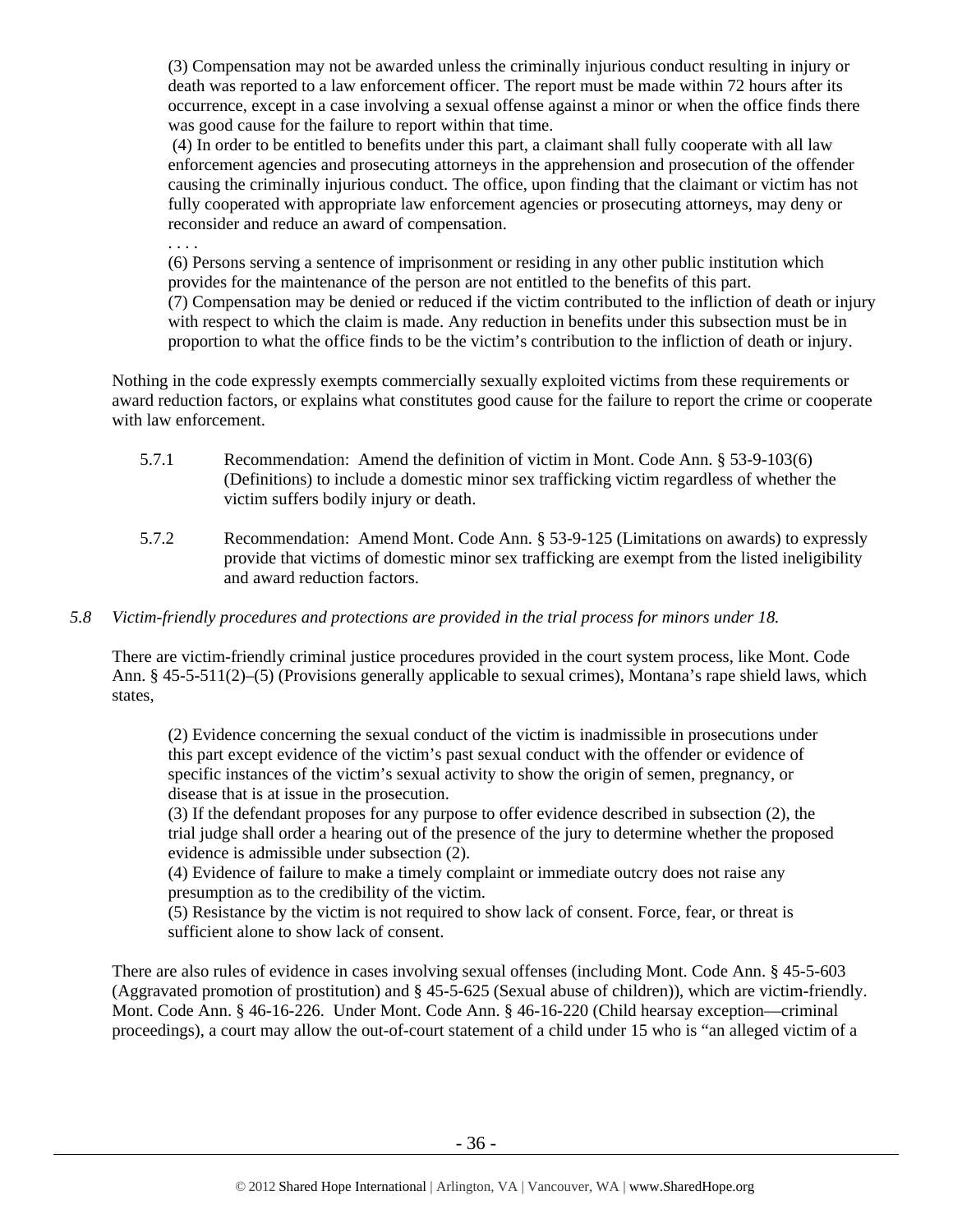sexual offense<sup>84</sup> or other crime of violence" and "unavailable as a witness" in certain circumstances if the requirements of the statute are met. Mont. Code Ann. § 46-16-220(1), (4). Pursuant to Mont. Code Ann. § 46- 16-229(1), (2) (Order for two-way electronic audio-video communication testimony—finding by court procedure for conducting testimony),

(1) The court shall order that the testimony of a child witness be taken by two-way electronic audiovideo communication if, after considering the factors set forth in 46-16-228(3) [Hearing—procedure evidence that may be received—protection for child witness],<sup>85</sup> the court finds by clear and convincing evidence that the child witness is unable to testify in open court in the presence of the defendant for any of the following reasons:

(a) the child witness is unable to testify because of fear caused by the presence of the defendant; (b) the child witness would suffer substantial emotional trauma from testifying in the presence of the defendant; or

(c) conduct by the defendant or the defendant's attorney causes the child witness to be unable to continue testifying.

(2) If the court orders that the child witness's testimony be taken by two-way electronic audio-video communication, the testimony must be taken outside the courtroom in a suitable location designated by the judge. Examination and cross-examination of the child witness must proceed as though the child witness were testifying in the courtroom....

. . . .

- 5.8.1 Recommendation: Amend Mont. Code Ann. § 45-5-511(2)–(5) (Provisions generally applicable to sexual crimes) to include minor victims of Mont. Code Ann. § 45-5-306 (Trafficking of persons for involuntary servitude) and other CSEC crimes.
- *5.9 Expungement or sealing of juvenile delinquency records resulting from arrests or adjudications for prostitution-related offenses committed as a result of, or in the course of, the commercial sexual exploitation of a minor is available within a reasonable time after turning 18.*

Juvenile criminal records may be sealed pursuant to Mont. Code Ann. § 41-5-216 (Disposition of youth court, law enforcement, and department records—sharing and access to records), which states,

(1) Formal youth court records, law enforcement records, and department records that are not exempt from sealing under subsections (4) and (6) and that pertain to a youth covered by this chapter must be

 $\overline{a}$ 

(3) In ruling on the motion, the court shall consider the following factors:

(b) the possible effect that testifying in person might have on the child witness;

- (e) the nature of the offense;
- (f) threats made to the child witness or the child witness's family in order to prevent or dissuade the child witness from attending or giving testimony at any trial or court proceeding;
- (g) conduct on the part of the defendant or the defendant's attorney that causes the child witness to be unable to continue the child witness's testimony; and

 $84$  Pursuant to Mont. Code Ann. § 46-16-226(2) (Definitions) "'Sexual offense' means any violation of or attempt, solicitation, or conspiracy to commit a violation of 45-5-502 [Sexual assault], 45-5-503 [Sexual intercourse without consent], 45-5-504 [Indecent exposure], 45-5-507 [Incest], 45-5-603 [Aggravated promotion of prostitution], or 45- 5-625 [Sexual abuse of children]."

 $85$  Mont. Code Ann. § 46-16-228(3) states,

<sup>(</sup>a) the age and maturity of the child witness;

<sup>(</sup>c) the extent of the trauma that the child witness has already suffered;

<sup>(</sup>d) the nature of the testimony to be given by the child witness;

<sup>(</sup>h) any other matter that the court considers relevant.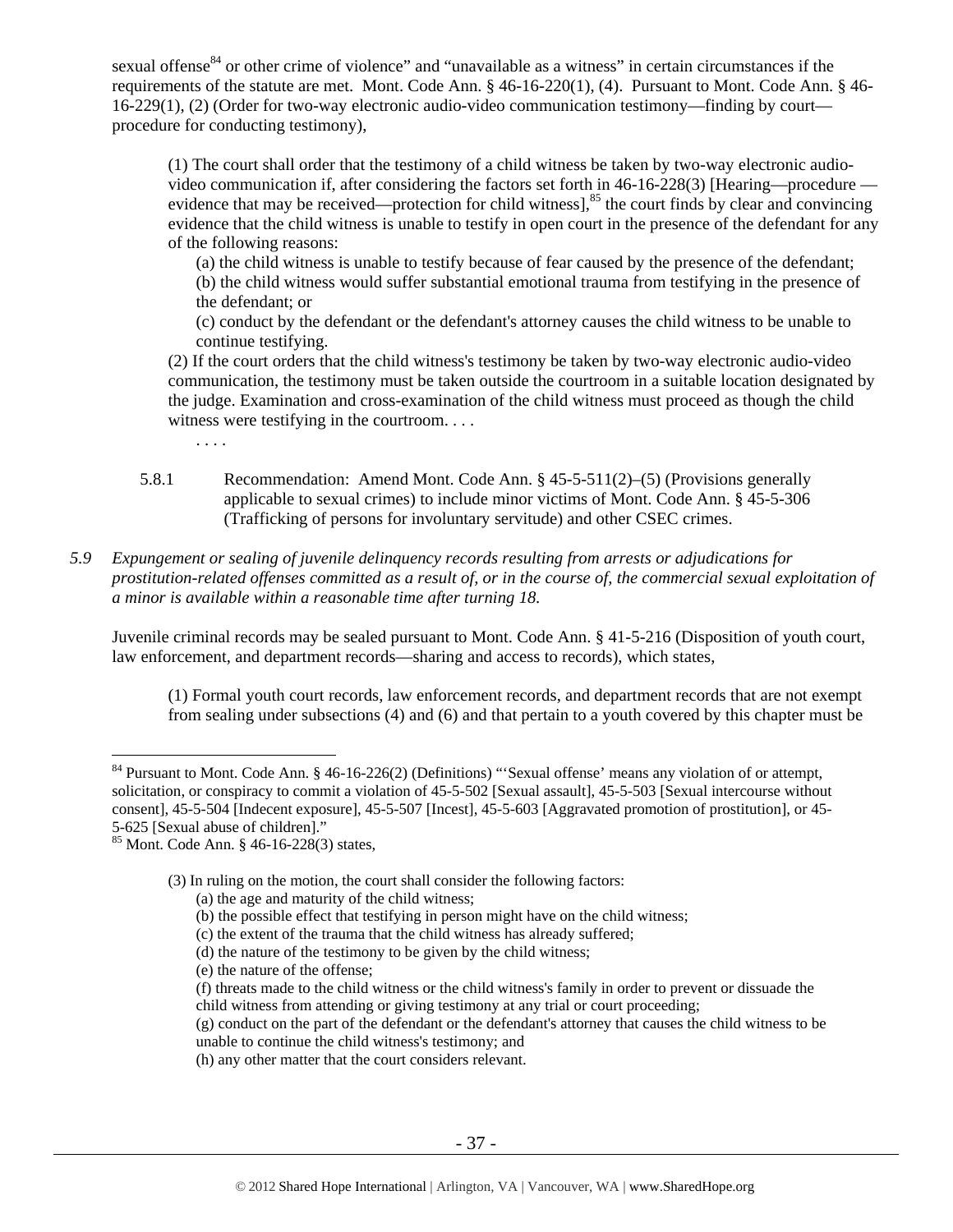physically sealed on the youth's 18th birthday. In those cases in which jurisdiction of the court or any agency is extended beyond the youth's 18th birthday, the records must be physically sealed upon termination of the extended jurisdiction.

. . . .

(3) Except as provided in subsection (6), this section does not prohibit the destruction of records with the consent of the youth court judge or county attorney after 10 years from the date of sealing.

. . . .

. . . .

(5) After formal youth court records, law enforcement records, and department records are sealed, they are not open to inspection except, upon order of the youth court, for good cause, including when a youth commits a new offense, to:

(a) those persons and agencies listed in  $41-5-215(2)$  [Youth court and department records notification of school]; and

(b) adult probation professional staff preparing a presentence report on a youth who has reached the age of majority.

(7) (a) Informal youth court records for a youth for whom formal proceedings have been filed must be physically sealed on the youth's 18th birthday or, in those cases in which jurisdiction of the court or any agency is extended beyond the youth's 18th birthday, upon termination of the extended jurisdiction and may be inspected only pursuant to subsection (5).

(b) The informal youth court records may be maintained and inspected only by youth court personnel upon a new offense prior to the youth's 18th birthday.

 $(c)$  Except as provided in subsection  $(7)(a)$ , when a youth becomes 18 years of age or when extended supervision ends and the youth was involved only in informal proceedings, informal youth court records that are in hard-copy form must be destroyed and any electronic records in the youth court management information system must disassociate the offense and disposition information from the name of the youth and may be used only for the following purposes:

(i) for research and program evaluation authorized by the office of the court administrator and subject to any applicable laws; and

(ii) as provided in Title 5, chapter 13.

*5.10 Victim restitution and civil remedies for victims of domestic minor sex trafficking or commercial sexual exploitation of children (CSEC) are authorized by law.* 

Restitution is mandatory in a case where the victim suffers "an economic loss," pursuant to Mont. Code Ann. § 46-18-241(1) (*(Temporary*) Condition of restitution)<sup>86</sup> which states,

As provided in  $46-18-201$ ,  $87$  a sentencing court shall, as part of the sentence, require an offender to make full restitution to any victim who has sustained pecuniary loss, including a person

Mont. Code Ann. § 46-18-243(2)(a)(i) states,

 $86$  Mont. Code Ann. § 46-18-241 contains one set of provisions that terminates on June 30, 2015 and another set of provisions that become effective July 1, 2015. Here and elsewhere in this report that Mont. Code Ann. § 46-18-241 is mentioned, the current provisions have been used for citations and quotations, unless indicated otherwise.  $87$  Mont. Code Ann. § 46-18-201(5) (Sentences that may be imposed) provides,

In addition to any other penalties imposed, if a person has been found guilty of an offense upon a verdict of guilty or a plea of guilty or nolo contendere and the sentencing judge finds that a victim, as defined in 46- 18-243, has sustained a pecuniary loss, the sentencing judge shall, as part of the sentence, require payment of full restitution to the victim, as provided in 46-18-241 through 46-18-249, whether or not any part of the sentence is deferred or suspended.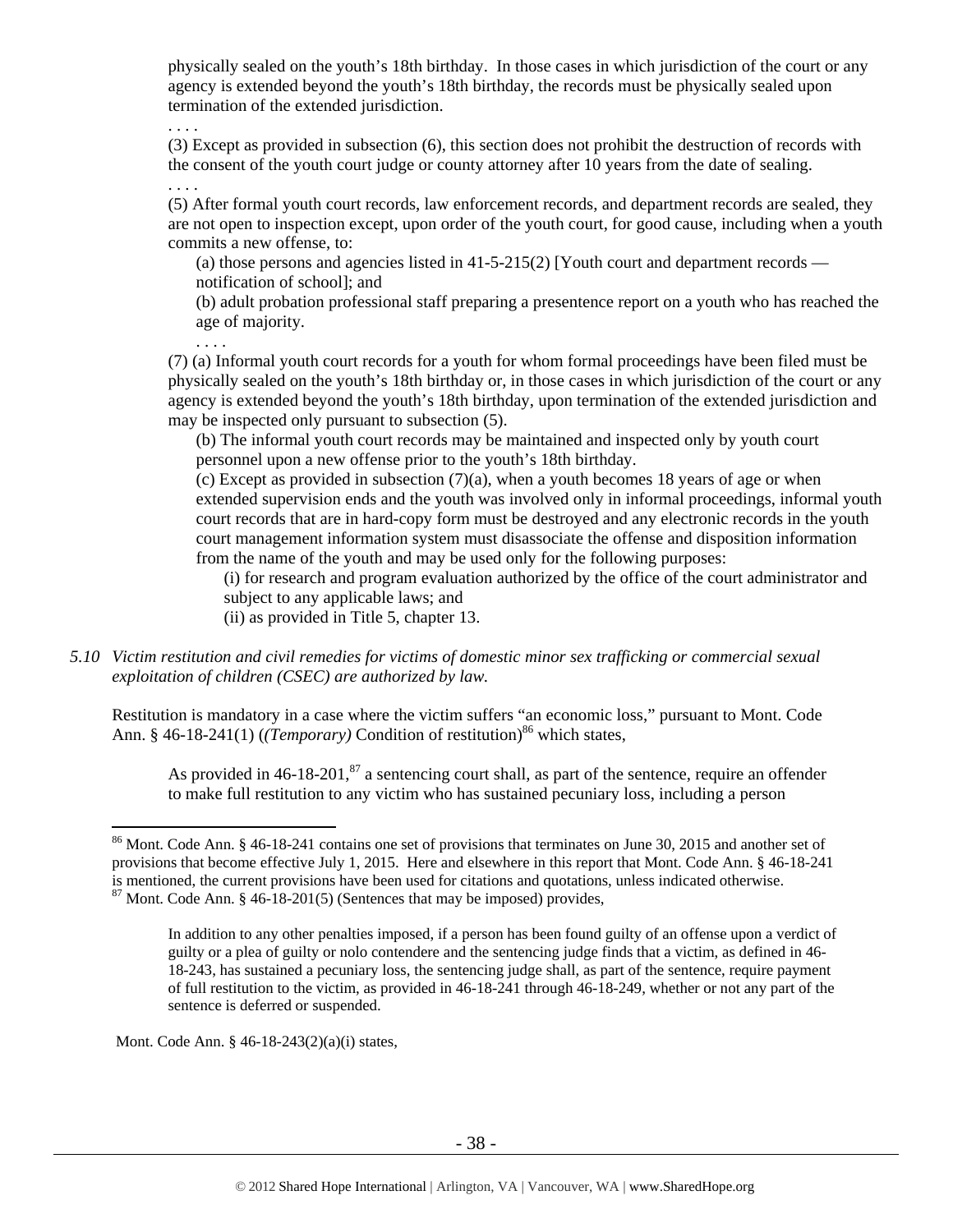suffering an economic loss. The duty to pay full restitution under the sentence remains with the offender or the offender's estate until full restitution is paid, whether or not the offender is under state supervision. If the offender is under state supervision, payment of restitution is a condition of any probation or parole.

Mont. Code Ann. § 46-18-249 (Civil actions by victim) provides,

(1) The total amount that a court orders to be paid to a victim may be treated as a civil judgment against the offender and may be collected by the victim at any time, including after state supervision of the offender ends, using any method allowed by law, including execution upon a judgment, for the collection of a civil judgment. However, 46-18-241 through 46-18-248 and this section do not limit or impair the right of a victim to sue and recover damages from the offender in a separate civil action. (2) The findings in the sentencing hearing and the fact that restitution was required or paid are not admissible as evidence in a separate civil action and have no legal effect on the merits of a separate civil action.

(3) Any restitution paid by the offender to the victim under a restitution order contained in a criminal sentence, including an amount or amounts paid in a civil proceeding to enforce payment of a restitution order contained in a criminal sentence, must be set off against any pecuniary loss awarded to the victim in a separate civil action arising out of the facts or events that were the basis for the restitution. The court trying the separate civil action shall determine the amount of any setoff asserted by the defendant under this section.

More generally, Mont. Code Ann. § 27-1-104 (Bases for civil actions) states, "A civil action arises out of: (1) an obligation; [or] (2) an injury."<sup>88</sup> Mont. Code Ann.  $\S 27-1-202$  (Right to compensatory damages) states, "Every person who suffers detriment<sup>89</sup> from the unlawful act or omission of another may recover from the person in fault a compensation therefor [sic] in money, which is called damages."

*5.11 Statutes of limitations for civil and criminal actions for child sex trafficking or commercial sexual exploitation of children (CSEC) offenses are eliminated or lengthened sufficiently to allow prosecutors and victims a realistic opportunity to pursue criminal action and legal remedies.* 

Mont. Code Ann. § 45-1-205 (General time limitations) establishes the statutes of limitations in prosecutions as follows:

 $(1) \ldots$ 

(b) Except as provided in subsection (9) [DNA], a prosecution for a felony offense under 45-5-502 [Sexual assault], 45-5-503 [Sexual intercourse without consent], or 45-5-507 [Incest] (4) or (5) may be commenced within 10 years after it is committed, except that it may be commenced within 10 years after the victim reaches 18 years of age if the victim was less than 18 years of age at the time that the offense occurred. A prosecution for a misdemeanor offense under those provisions may be commenced within 1 year after the offense is committed, except that it may be commenced within 5 years after the victim reaches 18 years of age if the victim was less than 18 years of age at the time

 $(2)(a)$  "Victim" means:

. . . .

(i) a person who suffers loss of property, bodily injury, or death as a result of: (A) the commission of an offense;

Mont. Code Ann. § 46-18-243(2)(b) further provides, "Victim does not include a person who is accountable for the crime or accountable for a crime arising from the same transaction."

<sup>&</sup>lt;sup>88</sup> Mont. Code Ann. § 27-1-106(1)(a) (Injury defined) defines "injury" as "to the person."

<sup>&</sup>lt;sup>89</sup> Mont. Code Ann. § 27-1-201 defines "detriment" as "a loss or harm suffered in person or property."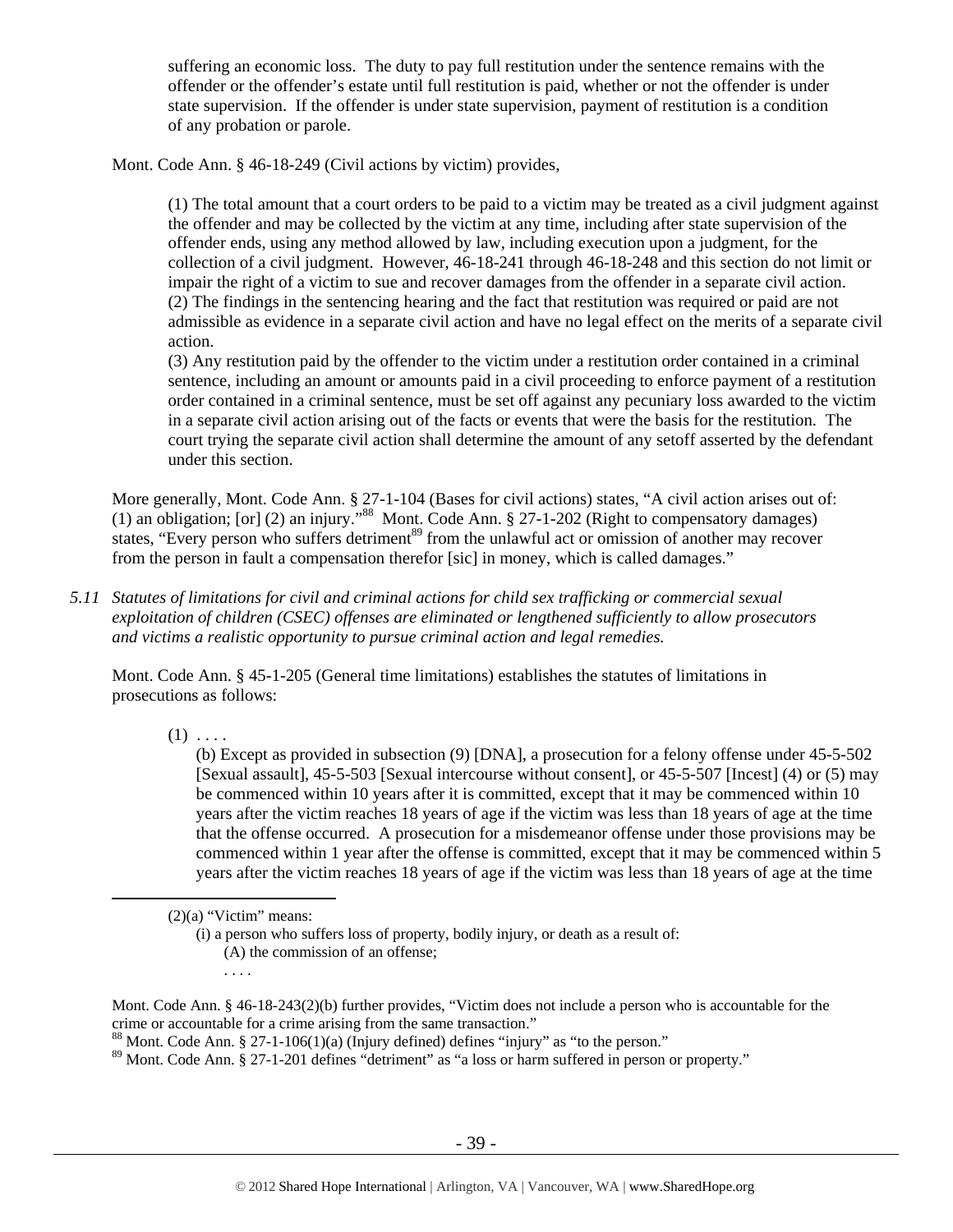that the offense occurred.

(c) Except as provided in subsection (9), a prosecution under . . . 45-5-625 [Sexual abuse of children], . . . may be commenced within 5 years after the victim reaches 18 years of age if the victim was less than 18 years of age at the time that the offense occurred.

(2) Except as provided in subsection (7)(b) or as otherwise provided by law, prosecutions for other offenses are subject to the following periods of limitation:

(a) A prosecution for a felony must be commenced within 5 years after it is committed.

(b) A prosecution for a misdemeanor must be commenced within 1 year after it is committed. . . .

Statutes of limitations for civil actions for child sex abuse are not sufficiently lengthened. Mont. Code Ann. § 27-2-216 (Tort actions—childhood sexual abuse) provides,

(1) An action based on intentional conduct brought by a person for recovery of damages for injury suffered as a result of childhood sexual abuse must be commenced not later than:

- (a) 3 years after the act of childhood sexual abuse that is alleged to have caused the injury; or
- (b) 3 years after the plaintiff discovers or reasonably should have discovered that the injury was caused by the act of childhood sexual abuse.

(2) It is not necessary for a plaintiff to establish which act, in a series of acts of childhood sexual abuse, caused the injury that is the subject of the suit. The plaintiff may compute the period referred to in subsection (1)(a) from the date of the last act by the same perpetrator.

(3) As used in this section, "childhood sexual abuse" means any act committed against a plaintiff who was less than 18 years of age at the time the act occurred and that would have been a violation of 45-5- 502 [Sexual assault], 45-5-503 [Sexual intercourse without consent] . . . 45-5-625 [Sexual abuse of children], or prior similar laws in effect at the time the act occurred.

(4) The provisions of 27-2-401 [When person entitled to bring action is under a disability] apply to this section.

Pursuant to Mont. Code Ann. § 27-2-204(1) (Tort actions—general and personal injury), the "commencement of an action upon a liability not founded upon an instrument in writing is within 3 years." Statute of limitations can be tolled under Mont. Code Ann. § 27-2-401(1), if the person bringing the action "is, at the time the cause of action accrues, either a minor or has been committed pursuant to 53-21-127 [Posttrial disposition], the time of the disability is not part of the time limit for commencing the action. However, the time limit cannot be extended more than 5 years by the disability of commitment."

5.11.1 Recommendation: Amend Mont. Code Ann. § 45-1-205 (General time limitations) to make Mont. Code Ann. § 45-5-305 (Subjecting another to involuntary servitude —definitions) and § 45-5-306 (Trafficking of persons for involuntary servitude) crimes for which a criminal action can be brought at any time.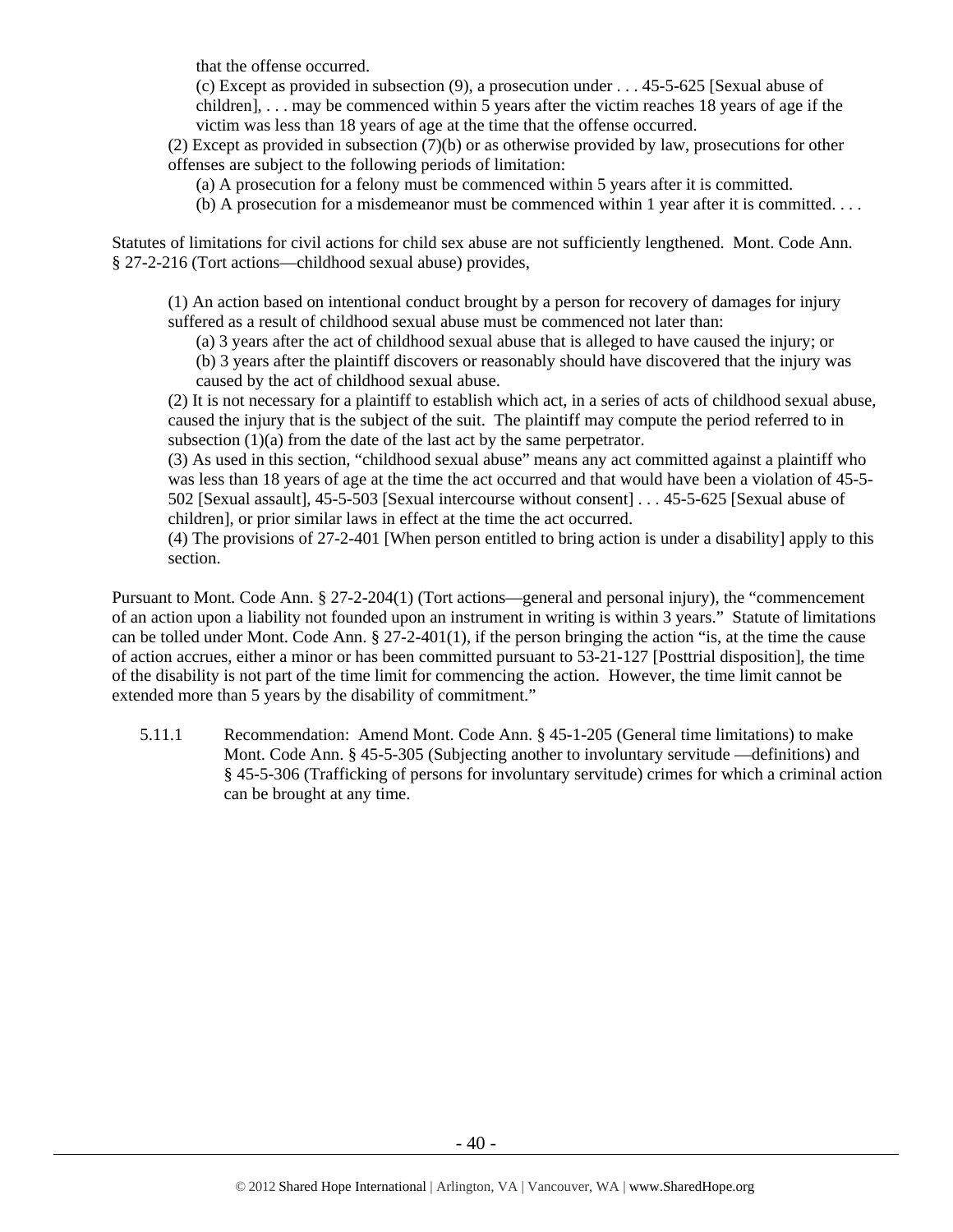## **FRAMEWORK ISSUE 6: CRIMINAL JUSTICE TOOLS FOR INVESTIGATION AND PROSECUTIONS**

#### *Legal Components:*

- *6.1 Training on human trafficking and domestic minor sex trafficking for law enforcement is statutorily mandated.*
- *6.2 Single party consent to audio-taping is permitted in law enforcement investigations.*
- *6.3 Wiretapping is an available tool to investigate domestic minor sex trafficking.*
- *6.4 Using a law enforcement posing as a minor to investigate buying or selling of commercial sex acts is not a defense to soliciting, purchasing, or selling sex with a minor.*
- *6.5 Using the Internet to investigate buyers and traffickers is a permissible investigative technique.*
- *6.6 Law enforcement and child welfare agencies are mandated to promptly report missing and recovered children. \_\_\_\_\_\_\_\_\_\_\_\_\_\_\_\_\_\_\_\_\_\_\_\_\_\_\_\_\_\_\_\_\_\_\_\_\_\_\_\_\_\_\_\_\_\_\_\_\_\_\_\_\_\_\_\_\_\_\_\_\_\_\_\_\_\_\_\_\_\_\_\_\_\_\_\_\_\_\_\_\_\_\_\_\_\_\_\_\_\_\_\_\_\_*

## *Legal Analysis:*

*6.1 Training on human trafficking and domestic minor sex trafficking for law enforcement is statutorily mandated.* 

Pursuant to Mont. Code Ann. § 44-10-201 (Department of justice to govern academy), "The Montana law enforcement academy shall be governed by the department of justice" and pursuant to Mont. Code Ann. § 44- 10-202 (Powers and duties of department), the department of justice shall

(1) establish qualifications for admission to the academy;

(2) select from among qualified applicants those officers and other individuals who are to attend the academy each year;

(3) determine the curriculum and methods of training for officers and other individuals attending the academy;

(4) select and hire staff as it considers necessary to implement this chapter;

(5) establish rules for the conduct of officers and other individuals enrolled at the academy;

(6) award appropriate certificates to officers and other individuals who successfully complete their training;

(7) provide for the keeping of permanent records of enrollment, attendance, and graduation and other records as the department considers necessary;

(8) make a yearly report in writing of the activities of the academy. Copies of this report shall be sent to the governor, attorney general, and secretary of state.

(9) do all other things necessary and desirable for the establishment and operation of the academy not inconsistent with this chapter or the constitution and statutes of the state of Montana;

(10) accept and expend grants from federal, state, county, and city governments or private persons, associations, or corporations.

- 6.1.1 Recommendation: Enact a law under Montana's Law Enforcement Academy Act in order to mandate that officers receive training on domestic minor sex trafficking issues.
- *6.2 Single party consent to audio-taping is permitted in law enforcement investigations.*

Mont. Code Ann. § 45-8-213 (Privacy in communications) states,

(1) Except as provided in 69-6-104 [Control of telephone communications to and from a person holding hostages—nonliability of telephone company officials], a person commits the offense of violating privacy in communications if the person knowingly or purposely:

. . . .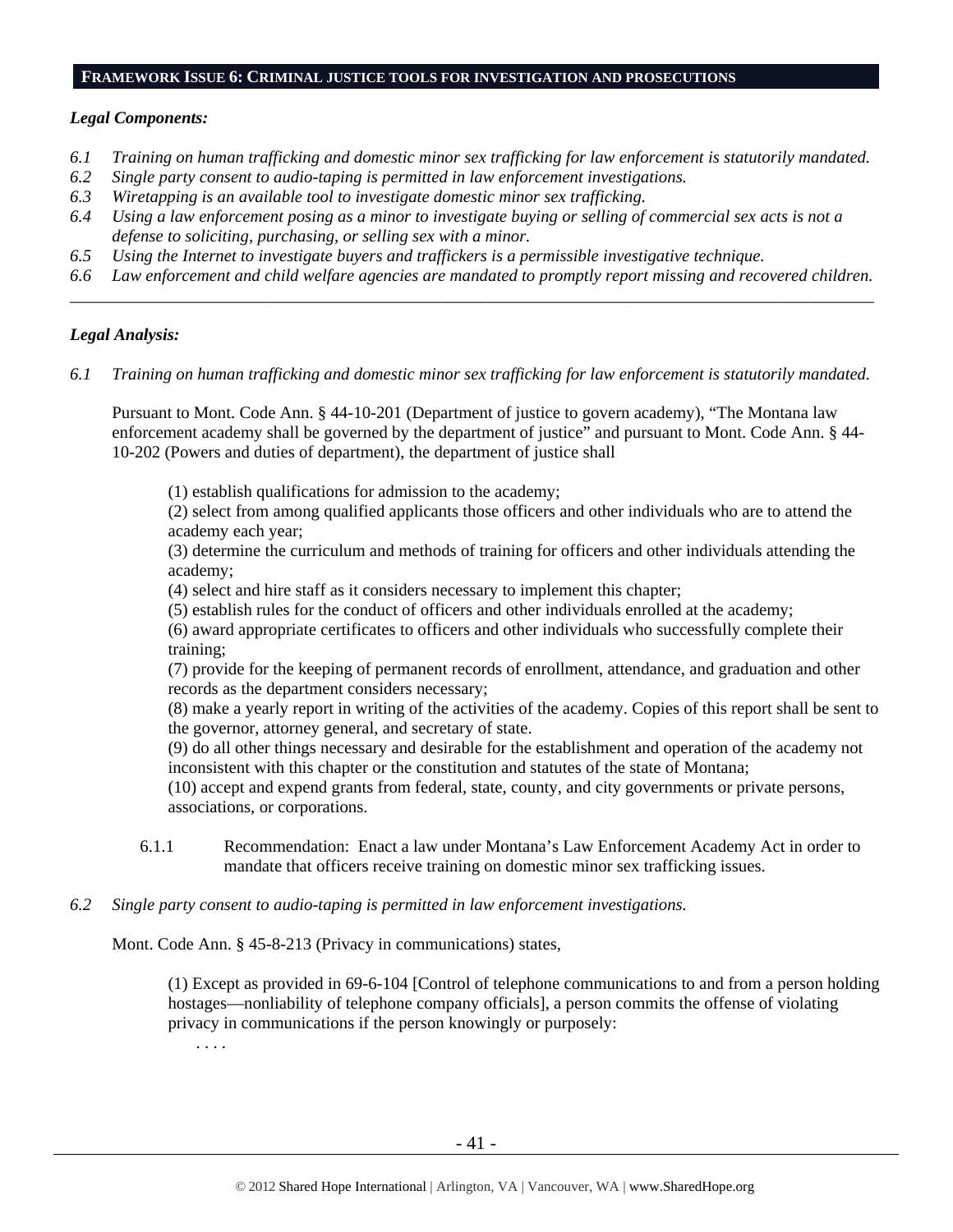(c) records or causes to be recorded a conversation by use of a hidden electronic or mechanical device that reproduces a human conversation without the knowledge of all parties to the conversation. This subsection  $(1)(c)$  does not apply to:

(i) elected or appointed public officials or to public employees when the transcription or recording is done in the performance of official duty;

(2) Except as provided in 69-6-104, a person commits the offense of violating privacy in communications if the person purposely intercepts an electronic communication.<sup>90</sup> This subsection does not apply to elected or appointed public officials or to public employees when the interception is done in the performance of official duty or to persons given warning of the interception.

- 6.2.1 Recommendation: Amend Mont. Code Ann. § 45-8-213 (Privacy in communications) to permit single party consent to audio-taping.
- *6.3 Wiretapping is an available tool to investigate domestic minor sex trafficking.*

Mont. Code Ann. § 45-8-213 (Privacy in communications) states,

. . . .

. . . .

. . . .

(1) Except as provided in 69-6-104 [Control of telephone communications to and from a person holding hostages—nonliability of telephone company officials], a person commits the offense of violating privacy in communications if the person knowingly or purposely:

(c) records or causes to be recorded a conversation by use of a hidden electronic or mechanical device that reproduces a human conversation without the knowledge of all parties to the conversation. This subsection (1)(c) does not apply to:

(i) elected or appointed public officials or to public employees when the transcription or recording is done in the performance of official duty;

(2) Except as provided in 69-6-104 [Control of telephone communications to and from a person holding hostages—nonliability of telephone company officials], a person commits the offense of violating privacy in communications if the person purposely intercepts an electronic communication.<sup>91</sup> This subsection does not apply to elected or appointed public officials or to public employees when the interception is done in the performance of official duty or to persons given warning of the interception.

- 6.3.1 Recommendation: Amend Mont. Code Ann. § 45-8-213 (Privacy in communications) to permit single party consent to audiotaping.
- *6.4 Using a law enforcement posing as a minor to investigate buying or selling of commercial sex acts is not a defense to soliciting, purchasing, or selling sex with a minor.*

The use of a decoy by law enforcement may be permissible for investigating violations of Mont. Code Ann. § 45-5-625(1) (Sexual abuse of children), which states,

A person commits the offense of sexual abuse of children if the person:

. . .

 $90$  Mont. Code Ann. § 45-8-213(4) (Privacy in communications) defines "electronic communication" as "any transfer between persons of signs, signals, writing, images, sounds, data, or intelligence of any nature transmitted in whole or in part by a wire, radio, electromagnetic, photoelectronic, or photo-optical system."

<sup>&</sup>lt;sup>91</sup> See supra note 90 for the definition of "electronic communication."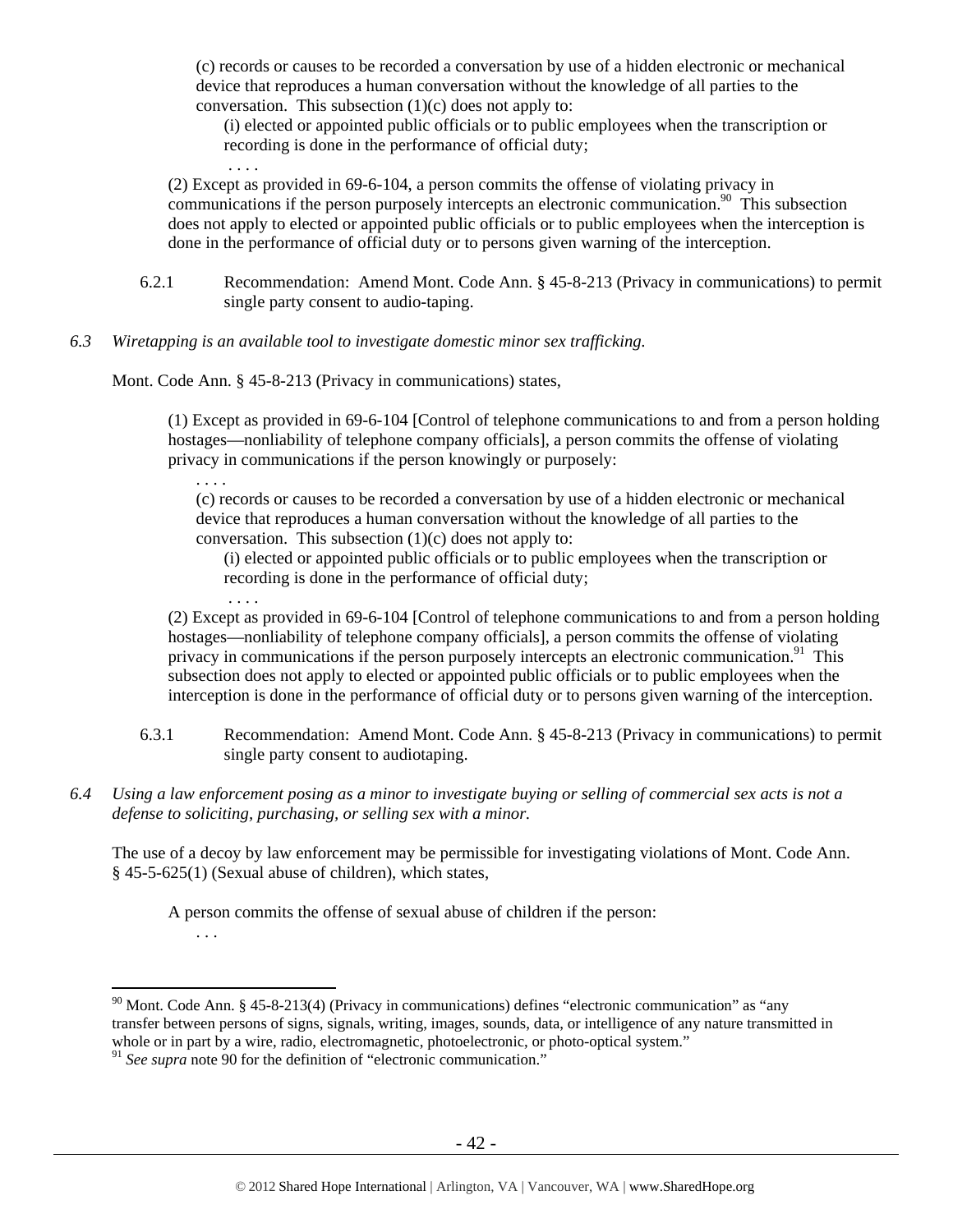(c) knowingly, by any means of communication, including electronic communication, persuades, entices, counsels, or procures a child under 16 years of age or a person the offender believes to be a child under 16 years of age to engage in sexual conduct, actual or simulated;

(i) knowingly coerces, entices, persuades, arranges for, or facilitates a child under 16 years of age or a person the offender believes to be a child under 16 years of age to travel within, from, or to this state with the intention of engaging in sexual conduct, actual or simulated.

The language "a person the offender believes to be a child under 16 years of age" indicates that a law enforcement officer may serve as a decoy in investigations.

- 6.4.1 Recommendation: Amend of Mont. Code Ann. § 45-5-305 (Subjecting another to involuntary servitude—definitions), § 45-5-306 (Trafficking of persons for involuntary servitude), § 45-5- 601 (Prostitution), § 45-5-602 (Promoting prostitution), and § 45-5-603 (Aggravated promotion of prostitution), § 45-5-622 (Endangering welfare of children) to expressly provide that law enforcement may use a decoy to investigate the amended crimes and use of a decoy is not a defense to the crime.
- *6.5 Using the Internet to investigate buyers and traffickers is a permissible investigative technique.*

The use of a decoy by law enforcement may be permissible in an investigation under Mont. Code Ann. § 45-5- 625(1) (Sexual abuse of children), which states,

A person commits the offense of sexual abuse of children if the person:

. . . (c) knowingly, by any means of communication, including electronic communication, persuades, entices, counsels, or procures a child under 16 years of age or a person the offender believes to be a child under 16 years of age to engage in sexual conduct, actual or simulated;

. . . .

 $\overline{a}$ 

. . .

The language "a person the offender believes to be a child under 16 years of age" indicates that a law enforcement officer may use the Internet in investigations.

*6.6 Law enforcement and child welfare agencies are mandated to promptly report missing and recovered children.* 

Under Montana's Missing Children Act of 1985, Mont. Code Ann. § 44-2-503 (Missing children information program) states,

(1) The department of justice shall establish a missing children<sup>92</sup> information program to create a central repository to aid in the location of missing children in Montana.

(2) The missing children information program shall:

(a) establish a system of intrastate communication of information relating to any child determined to be missing by the parent, guardian, or legal custodian of the child or by a law enforcement authority;

(b) provide a centralized file for the exchange of information on missing children within the state, including information obtained under the provisions of 44-2-401;

(c) interface with the national crime information center computer system for exchange of

<sup>&</sup>lt;sup>92</sup> Mont. Code Ann. § 44-2-502(1) (Definitions) defines "missing child" as "any person who has been reported as missing to a law enforcement authority and: (a) who is under 18 years of age; (b) whose temporary or permanent residence is in Montana or is believed to be in Montana; and (c) whose location has not been determined."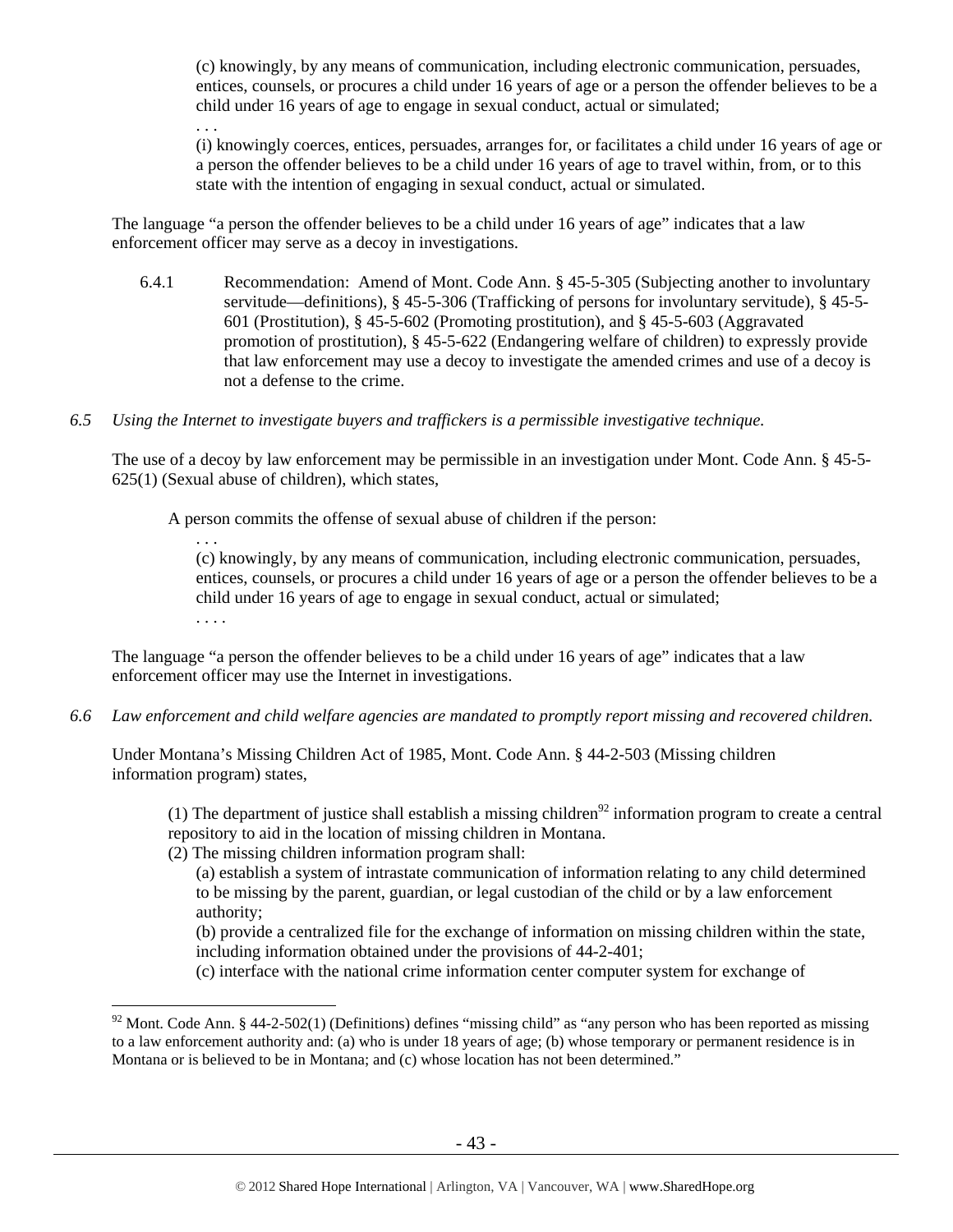information on children suspected of interstate travel; and (d) provide the superintendent of public instruction each month with a list of missing Montana school children for the purposes of 44-2-506.

Pursuant to Mont. Code Ann. § 44-2-505 (Duties of law enforcement authority), when a missing child report is filed, law enforcement must

(1) immediately inform all on-duty law enforcement officers of the existence of the missing child report; $^{93}$ 

(2) communicate the report to all other law enforcement authorities having jurisdiction in the county; and

(3) immediately enter the missing child report into the national crime information center computer system.

Mont. Code Ann. § 44-2-506 (List of missing Montana school children) mandates,

(1) The superintendent of public instruction shall assist the missing children information program provided for in 44-2-503 [Missing children information program] in identifying and locating missing children who are enrolled in Montana public school districts in kindergarten through grade 12 by:

(a) collecting each month a list of missing Montana school children as provided by the missing children information program provided for in 44-2-503;

(b) distributing the list of missing school children on a monthly basis, unless the list has no change from the previous month's information, to all school districts admitting children to kindergarten through grade 12;

(c) designing the list to include pertinent available information for identification of the missing school child, including if possible a recent photograph of the child; and

(d) notifying the appropriate law enforcement agency and the missing children information program as soon as any additional information is obtained or contact is made with respect to a missing school child.

(2) Each school district in Montana shall:

 $\overline{a}$ 

(a) distribute to each school building within the district the list of missing school children provided for in subsection (1); and

(b) notify the appropriate law enforcement agency at the earliest known contact with any child whose name appears on the list of missing school children.

When a missing child is located, Mont. Code Ann. § 44-2-504(3) (Reports to missing children information program) states that the "parent, guardian, or legal custodian responsible for notifying the missing children information program or a law enforcement authority of a missing child shall immediately notify the authority and the program of any child whose location has been determined."

Mont. Code Ann. § 46-4-307 (Sexual abuse of children—report to national center for missing and exploited children) states,

A peace officer who, pursuant to a criminal investigation, recovers images or movies of a child in an exhibition of sexual conduct, actual or simulated, or images or movies of a child engaging in sexual conduct, actual or simulated, shall:

 $93$  Mont. Code Ann. § 44-2-502(2) (Definitions) defines "missing child report" as "a report prepared on a form designed by the department of justice for use by private citizens and law enforcement authorities to report information about missing children to the missing children information program provided for in 44-2-503."